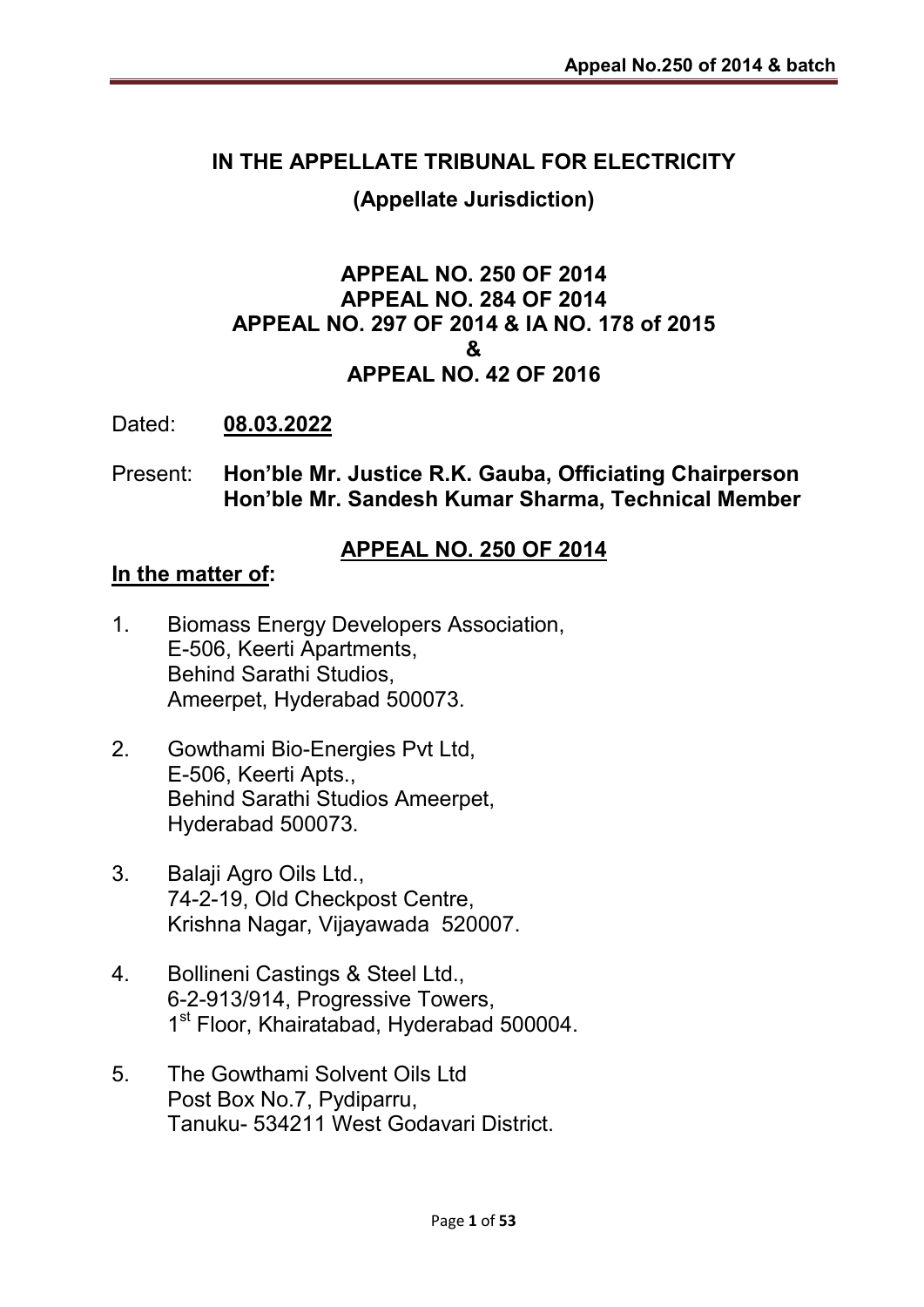- 6. Jocil Ltd, Box No.216, Arundalpet, Guntur - 522002.
- 7. Jyoti Bio-Energy Ltd, 4th.Floor, Mayank Towers, Raj Bhavan Road, Hyderabad - 500082.
- 8. Greenko Energies Pvt. Ltd., Plot No.1071, Road No.44, Jubilee Hills, Hyderabad-500034.
- 9. Matrix Power Pvt Ltd, 8-2-277/12, Road No.3, Banjara Hills, Hyderabad-500034.
- 10. Shalivahana Green Energy Ltd, 7<sup>th</sup> Floor, Minerva Complex, S.D.Road, Secunderabad-500003.
- 11. Satyakala Power Projects Pvt Ltd, Ganguru- 521139, Penamaluru Mandal, Krishna Dist.
- 12. Saro Power & Infrastructures Ltd, 19-2-217/2, Mir Alam Tank Road, Hyderabad - 500064.
- 13. Sree Rayalaseema Green Energy Ltd, KPS Complex, Station Road, Gooty - 515402.
- 14. Veeraiah Non Conventional Power Projects Ltd, Kurumaddali- 521157, Pamarru Mandal, Krishna Dist..
- 15. Varam Power Projects Pvt. Ltd, 8-4-120/3, Raja Complex, G.T.Road, Srikakulam - 532001.
- 16. Vijay Agro Products Pvt Ltd, Enikepadu - 521108, Vijayawada. …………..Appellants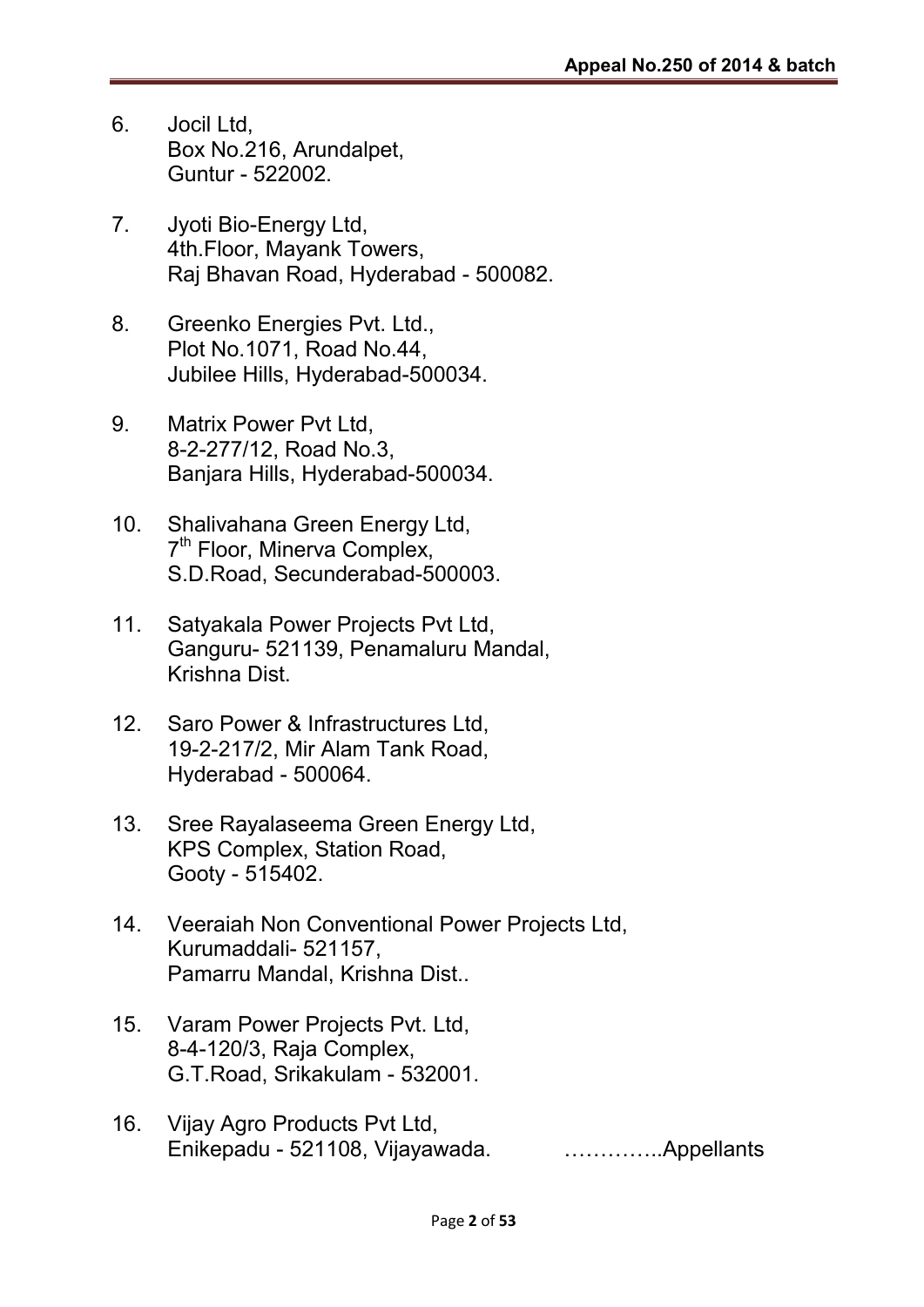#### Vs.

- 1. Andhra Pradesh Electricity Regulatory Commission, #11-4-660, 4<sup>th</sup> Floor, Singareni Bhavan, Red Hills, Hyderabad 500004.
- 1a Andhra Pradesh State Electricity Regulatory Commission, c/o Energy Department, Government of Andhra Pradesh, Secretariat, Hyderabad.
- 1b Telangana State Electricity Regulatory Commission, c/o Energy Department, Government of Telangana, Secretariat, Hyderabad.
- 2. Southern Power Distribution Company of Andhra Pradesh Ltd., 19-13-65/A, Srinivasapuram, Tirupati 517503.
- 3. Eastern Power Distribution Company of Andhra Pradesh Ltd., P&T Colony, Seethammadhara, Visakhapatnam 530013.
- 4. Southern Power Distribution Company of Telangana Ltd. (previously called Central Power Distribution Company of Andhra Pradesh Ltd.), Corporate Office, 6-1-50, Mint Compound, Hyderabad 500063.
- 5. Northern Power Distribution Company of Telangana Ltd. (previously called Northern Power Distribution Company of Andhra Pradesh Ltd.), Corporate Office, 2-5-31/2, Vidyut Bhavan, Nakkalgutta, Hanamkonda, Warangal 506001.

….. Respondent(s)

Counsel for the Appellant (s) : Mr. K. Gopal Choudary

Mr. Chella Gunaranjan Mr. Ashwin Ramanathan Ms. Indrani Ms. Vijayshree Pattnaik for App.1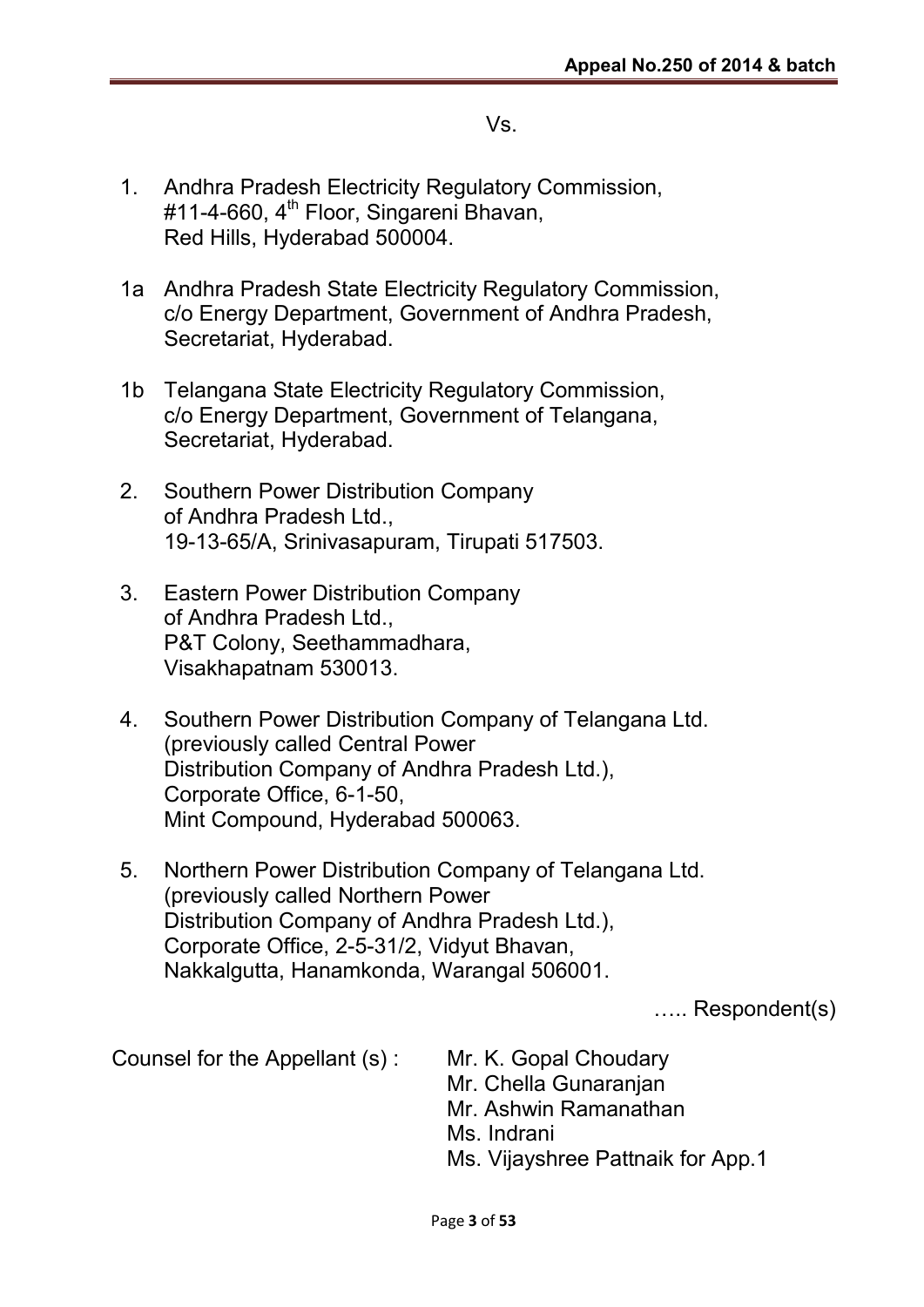Counsel for the Respondent (s) : Mr. K. V. Mohan Mr. Sridhar Potaraju Ms. Ankita Ms. Shivani Tushir Mr. Aayush Mr. Yashvir Kumar Mr. Mukunda Rao Angara Mr. Vishnu Thulasi Menon Mr. K. V. Balakrishnan Mr. R. K. Sharma Ms. D. Bharti Reddy Ms. Vidyottma for R-1 Ms. D. Bharthi Reddy Ms. Priyanka Tyagi Ms. Vidyottama for TSERC Mr. Basawa Prabhu Patil, Sr. Adv. Mr. ADN Rao, Sr. Adv. Mr. A. Venkatesh Mr. Rahul Mishra Mr. A. Subba Rao Mr. Krishan Dhar Mr. K.L.D.S. Vinober for R-2 Mr. A. Subbarao Mr. Krishan Dhar Mr. K.L.D.S. Vinober for R-3 Mr. Sri Harsha Peechara Mr. Ashish Tiwari Mr. D. Acharyya Ms. Vidhi Jain Mr. Krishan Dhar for R-4 & 5 Mr. P. Shiva Rao for R-6 & 7

## APPEAL NO. 284 OF 2014

#### In the matter of:

1. Biomass Energy Developers Association, E-506, Keerti Apartments,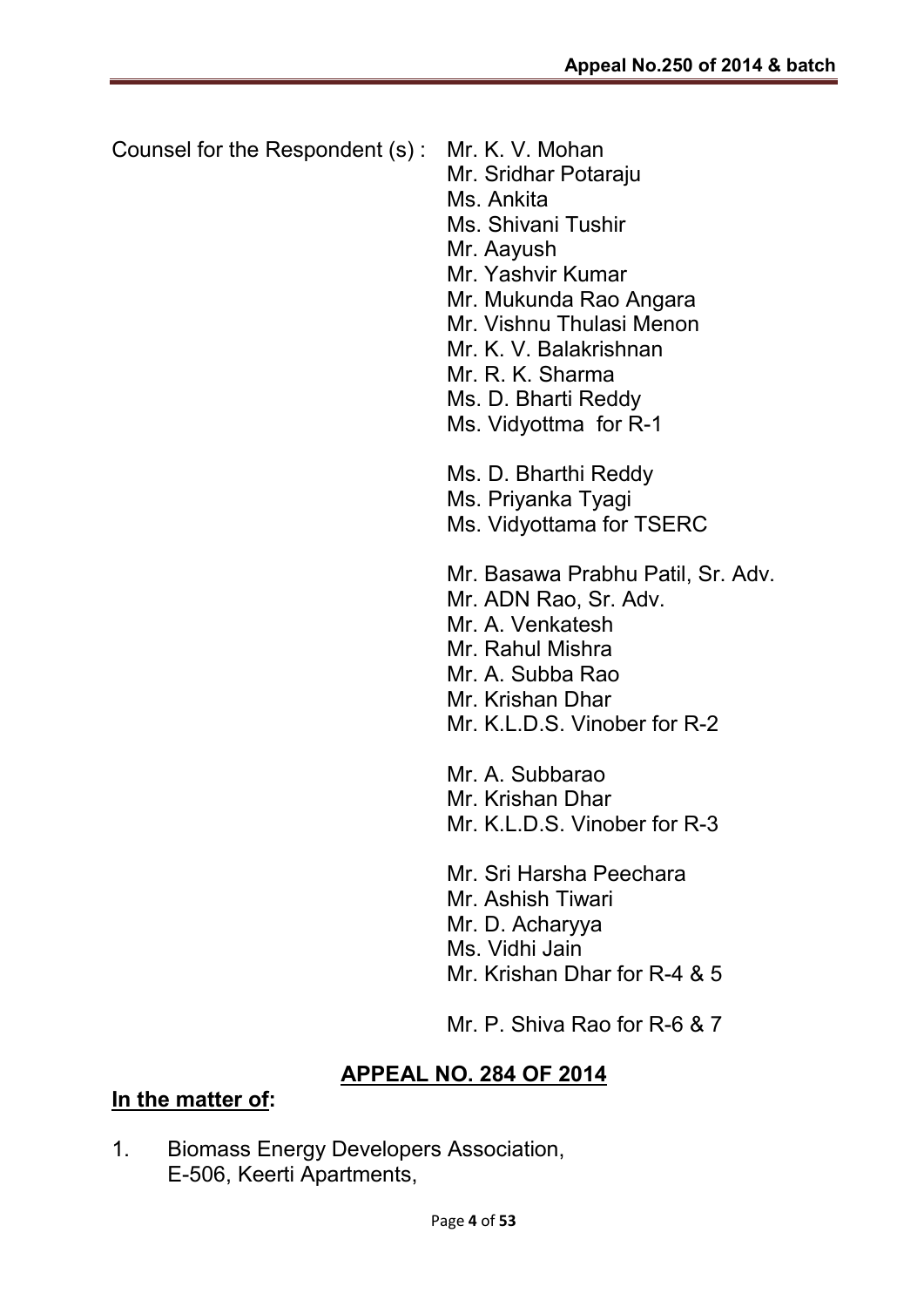Behind Sarathi Studios, Ameerpet, Hyderabad 500073.

- 2. Gowthami Bio Energies Pvt Ltd, E-506, Keerti Apts., Behind Sarathi Studios Ameerpet, Hyderabad 500073.
- 3. Balaji Agro Oils Ltd., 74-2-19, Old Checkpost Centre, Krishna Nagar, Vijayawada 520007.
- 4. Bollineni Castings & Steel Ltd., 6-2-913/914, Progressive Towers, 1<sup>st</sup> Floor, Khairatabad, Hyderabad 500004.
- 5. The Gowthami Solvent Oils Pvt Ltd Post Box No.7, Pydiparru, Tanuku- 534211, West Godavari District.
- 6. Jocil Ltd, Box No.216, Arundalpet, Guntur - 522002.
- 7. Jyothi Bio Energy Ltd, 4th.Floor, Mayank Towers, Raj Bhavan Road, Hyderabad - 500082.
- 8. Greenko Energies Pvt. Ltd., Plot No.1071, Road No.44, Jubilee Hills, Hyderabad-500034.
- 9. Matrix Power Pvt. Ltd., 8-2-277/12, Road No.3, Banjara Hills, Hyderabad-500034.
- 10. Ritwik Power Projects Ltd. Flat No. 201, Plot No. 20, Sri Chaitanya Residency, Sagar Society, Road No. 2, Banjara Hills, Hyderabad – 500034.
- 11. Satyamaharishi Power Corpn. Ltd., Flat No.202, Plot No.20, Sri Chaitanya Residency,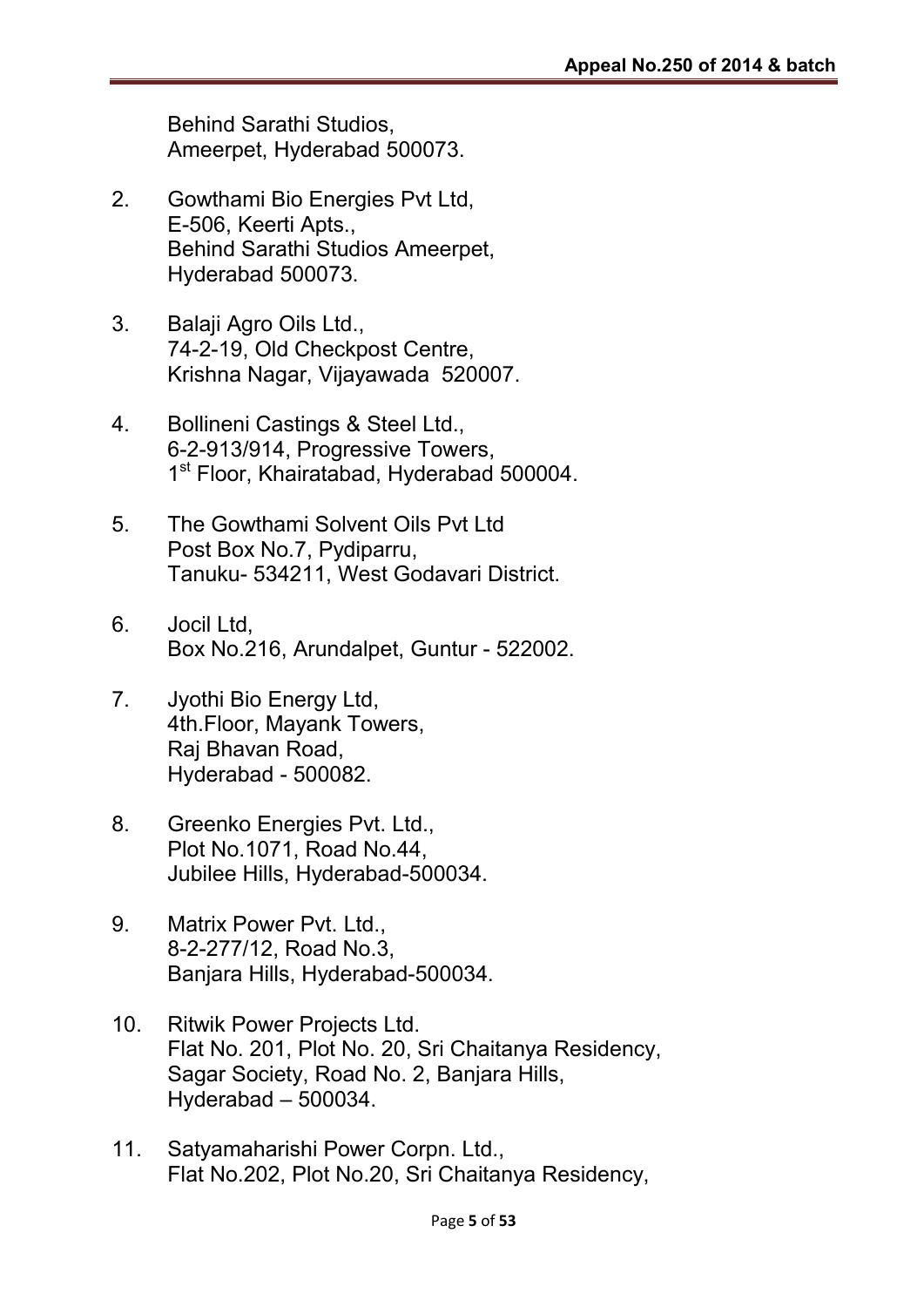Sagar Society, Road No.2, Banjara Hills, Hyderabad-500034.

- 12. Shalivahana Green Energy Ltd., 7<sup>th</sup> Floor, Minerva Complex, S.D. Road, Secundarabad – 500003.
- 13. Satyakala Power Projects Pvt Ltd, Ganguru- 521139, Penamaluru Mandal, Krishna Dist.
- 14. Saro Power & Infrastructures Ltd, 19-2-217/2, Mir Alam Tank Road, Hyderabad - 500064.
- 15. Sree Rayalaseema Green Energy Ltd, KPS Complex, Station Road, Gooty - 515402.
- 16. Suryateja Power Projects Pvt. Ltd., Giri Sikara Apartments, Flat No.A3, 6-600/2/B, Padmavathi Nagar, Khairatabad, Hyderabad – 500004.
- 17. Veeraiah Non Conventional Power Projects Ltd, Kurumaddali- 521157, Pamarru Mandal, Krishna Dist..
- 18. Varam Power Projects Pvt. Ltd, 8-4-120/3, Raja Complex, G.T.Road, Srikakulam - 532001.
- 19. Vijay Agro Products Pvt Ltd, Enikepadu - 521108, Vijayawada. …………..Appellants

Vs.

1. Andhra Pradesh Electricity Regulatory Commission, #11-4-660, 4<sup>th</sup> Floor, Singareni Bhavan, Red Hills, Hyderabad 500004.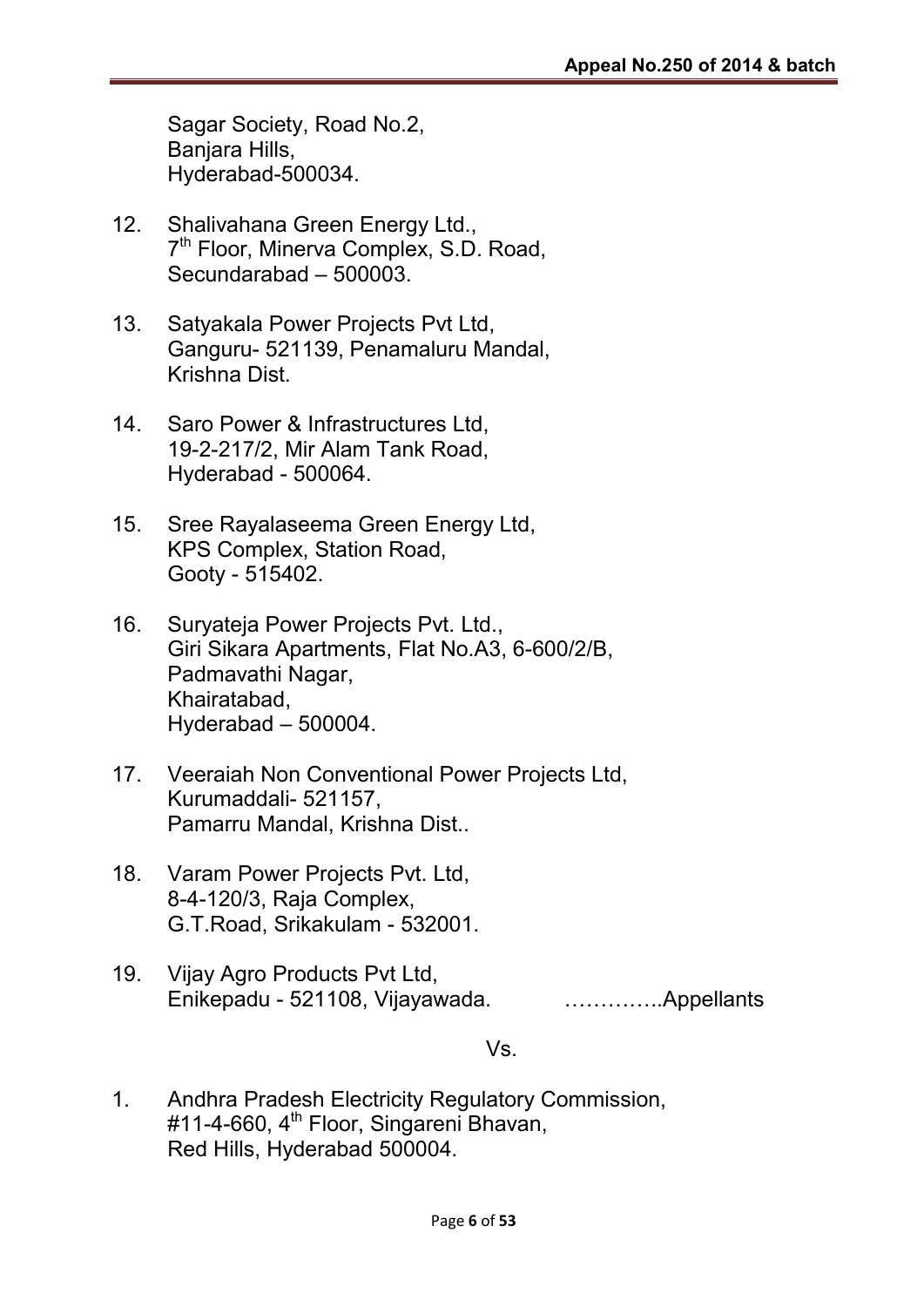- 1a Andhra Pradesh State Electricity Regulatory Commission, c/o Energy Department, Government of Andhra Pradesh, Secretariat, Hyderabad.
- 1b Telangana State Electricity Regulatory Commission, c/o Energy Department, Government of Telangana, Secretariat, Hyderabad.
- 2. Southern Power Distribution Company of Andhra Pradesh Ltd., 19-13-65/A, Srinivasapuram, Tiruchanoor Road, Tirupati 517503.
- 3. Eastern Power Distribution Company of Andhra Pradesh Ltd., P&T Colony, Seethammadhara, Visakhapatnam 530013.
- 4. Southern Power Distribution Company of Telangana Ltd. (previously called Central Power Distribution Company of Andhra Pradesh Ltd.), Corporate Office, 6-1-50, Mint Compound, Hyderabad 500063.
- 5. Northern Power Distribution Company of Telangana Ltd. (previously called Northern Power Distribution Company of Andhra Pradesh Ltd.), Corporate Office, 2-5-31/2, Vidyut Bhavan, Nakkalgutta, Hanamkonda, Warangal 506001.

....Respondent(s)

| Counsel for the Appellant (s):  | Mr. K. Gopal Choudary<br>Mr. Chella Gunaranjan<br>Mr. Ashwin Ramanathan<br>Ms. Indrani<br>Ms. VijayshreePattnaik for App.1                                     |
|---------------------------------|----------------------------------------------------------------------------------------------------------------------------------------------------------------|
| Counsel for the Respondent (s): | Mr. K. V. Mohan<br>Mr. Sridhar Potaraju<br>Ms. Ankita<br>Ms. Shivani Tushir<br>Mr. Aayush<br>Mr. Yashvir<br>Mr. Mukunda Rao Angara<br>Mr. Vishnu Thulasi Menon |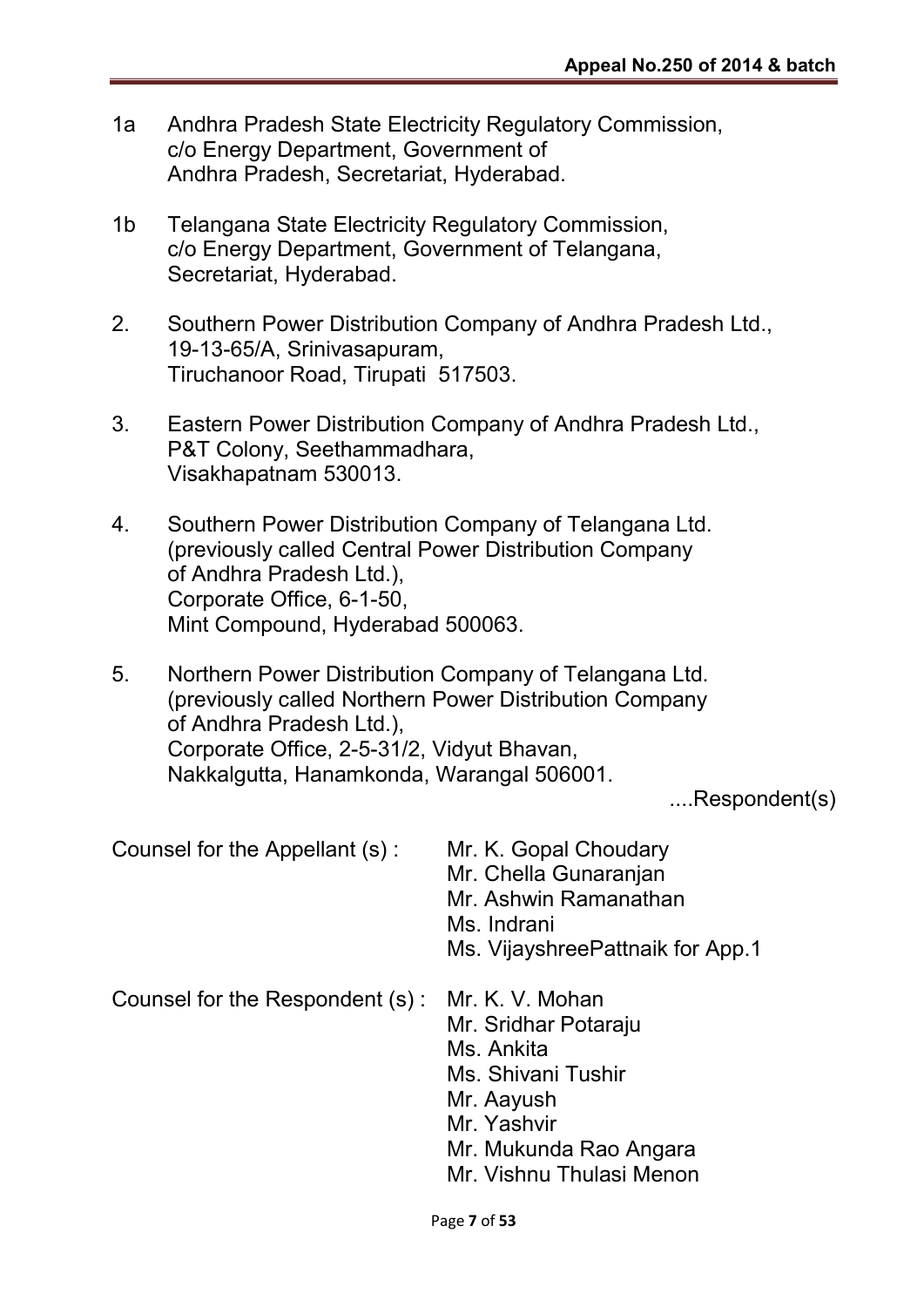Mr. K. V. Balakrishnan

Mr. R. K. Sharma

Mr. D. Bharti Reddy for R-1

Mr. Basava Prabhu Patil, Sr. Adv.

Mr. ADN Rao, Sr. Adv.

Ms. D. Bharti Reddy

Mr. Harsha Peechara

Mr. Ashish Tiwari

- Ms. Vidyottma
- Ms. Gittanjali N. Sharma
- Ms. Priyanka Tyagi
- Ms. Gauri P. Desai for TSERC

Mr. A. Subba Rao

- Mr. Krishan Dhar
- Mr. K.L.D.S. Vinober forR-2& 3

Mr. Sri Harsha Peechara

- Mr. Ashish Tiwari
- Mr. A. Subbarao

Ms. Vidhi Jain

Mr. Krishan Dhar

Mr. K.L.D.S. Vinober

Mr. P. Shiva Rao for R-4 & 5

#### APPEAL NO. 297 OF 2014 & IA No. 178 of 2015

#### In the matter of:

- 1. M/s. The South Indian Sugar Mills Association, Andhra Pradesh, having its Registered Office At Door No.5-9-22/69, Adarshnagar, Hyderabad Rep. by its Secretary Mr. R.S. Bhale Rao
- 2. M/s. Empee Power Co (I) Limited having its registered office at Ayyapareddipalem, Naidupet-524 126 Nellore Disrtict, Andhra Pradesh Nellore, rep. by its Chairman, M.P. Purushothaman
- 3. M/s. K.C.P. Sugar and Industries Corporation Ltd., "Ramakrishna Buildings", No.239, Anna Salai Chennai-600 006.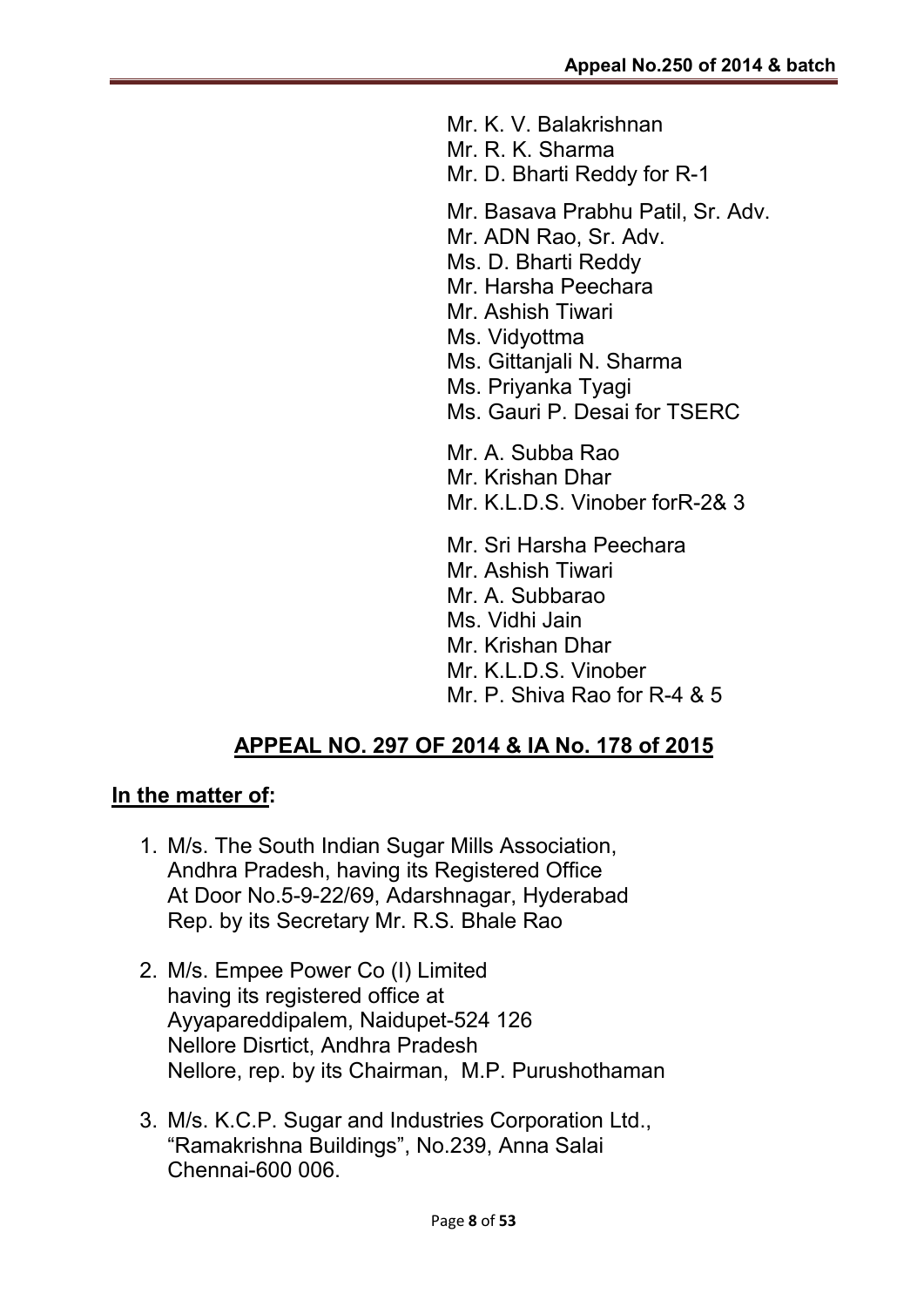Rep. by its Asst. General Manager, Shri Dasari Ranganayakulu

- 4. M/s. The Jeypore Sugar Company Limited, Chagallu Village, Chagallu Mandal, West Godavari District, Andhra Pradesh, Pincode-534342 Rep.by. its Vice President & Chief General Manager, P.Bhaskara Rao.
- 5. E.I.D Parry (India) Limited, (Formerly Parrys Sugar Industries Ltd/GMR Industries Ltd/M/s.GMR Technologies & Industries Ltd), Sankali village, R. Amudalavalasa Mandal, Srikakulam District, Andhra Pradesh . Rep. by its Senior Manager (Accounts), Sri. Srinibas Panda,
- 6. M/s. SNJ Sugars and Products Limited, (Formerly known as Sagar Sugars & Allied Products Limited), Factory & Regd. Off: Nelavoy Village, Sri. Rangarajapuram Mandal, Chittoor District – 517 167, Andhra Pradesh.
- 7. M/S Ganpati Sugar Industries Ltd., Fasalwadi, Sangareddy,Medak District - 502294, Telangana. Rep.by its Director(Technical), R.Nanda Kumar.
- 8. M/s. Nav Bharat Ventures Limited (Formerly Deccan Sugars Ltd.) Nava Bharat Chambers, Rajbhavan Road, Hyderabad, Telangana. Rep.by its authorized signatory, Sri. C.Mani Kumar
- 9. M/s. Gayatri Sugars Limited., 6-3-663/E, Flat No.301, Diamond House, Behind Topaz Building, Punjagutta, Hyderabad – 500 082, rep. by its Executive Director, Sri T. Sarita Reddy, **Example 20** Sri T. Sarita Reddy,

Vs.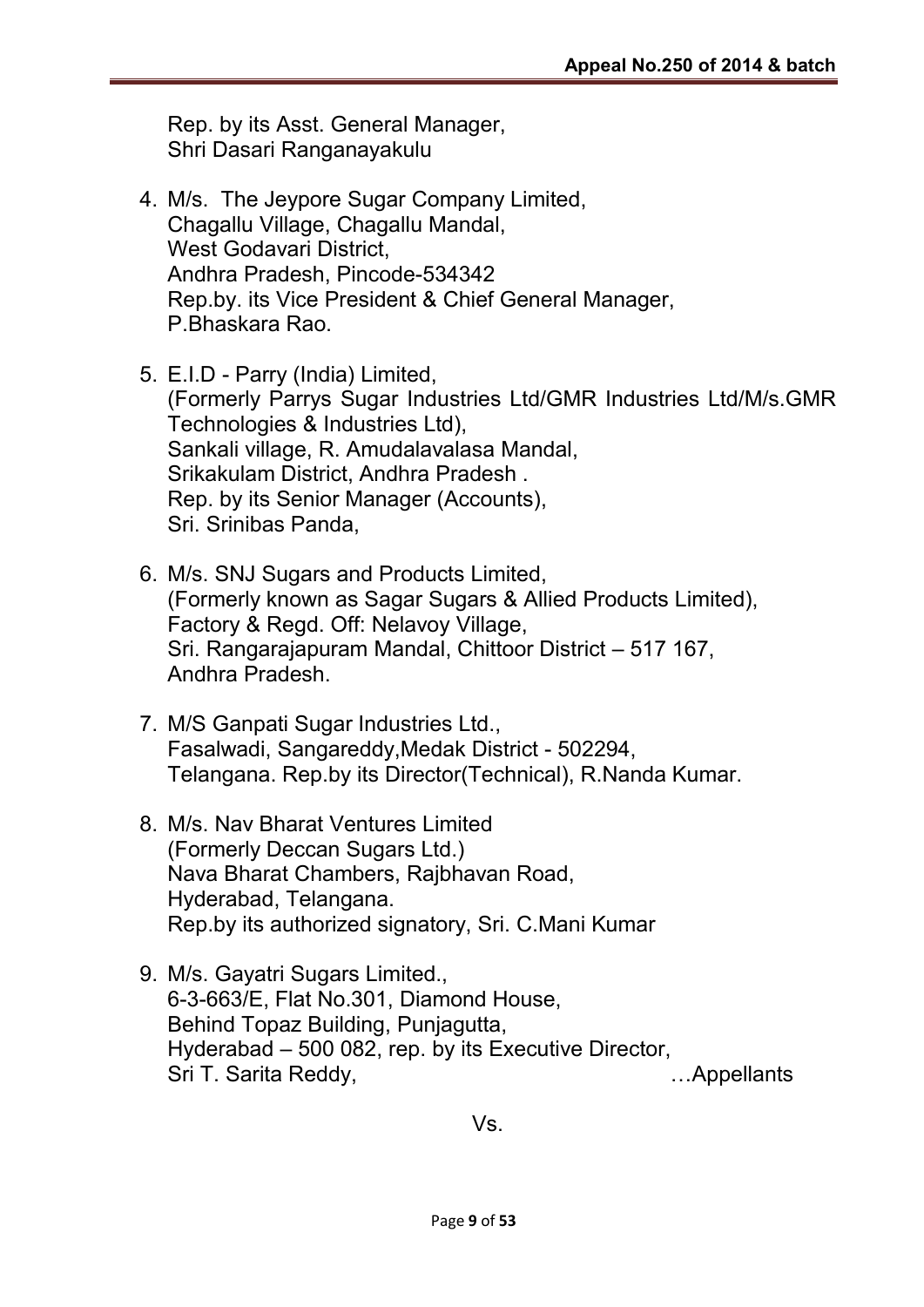- 1.Andhra Pradesh Electricity Regulatory Commission, 4<sup>th</sup>& 5<sup>th</sup> Floor, Singareni Bhavan, Red Hills, Hyderabad – 500 004.
- 2. Southern Power Distribution Company of Telangana Ltd., (Formerly known as Central Power Distribution Company of Andhra Pradesh Ltd.), represented by its Managing Director, 6-1-50, Mint compound, Hyderabad 500 063.
- 3. Southern Power Distribution Company of Andhra Pradesh Ltd., represented by its Managing Director, Kesavayanigunta, Tiruchanoor Road, Tirupati -517 503.
- 4. Northern Power Distribution Company of Telangana Ltd., represented by its Managing Director, 11-5-423/1/A, First Floor, 1-7-668, Postal Colony, Hanamkonda, Warangal - 506 001.
- 5. Eastern Power Distribution Company of Andhra Pradesh Ltd., represented by its Managing Director, P & T Colony, Seethamadhara, Visakhapatnam 517 503 … Respondents

Counsel for the Appellant (s)  $\cdot$  Mr. K. Gopal Choudhary

Counsel for the Respondent (s) : Mr. Mullapudi Rambabu

- Mr. Challa Gunaranjan Ms. M. Indrani Ms. Vinayshree Pattnaik Mr. Ashwin Ramanathan
	- Mr. K. V. Mohan Mr. K. V. Balakrishnan Mr. R. K. Sharma Mr. D. Bharti Reddy for R-1

Ms. D. Bharathi Reddy Ms. Vidyottma Ms. Gitanjali N. Sharma for **TSERC**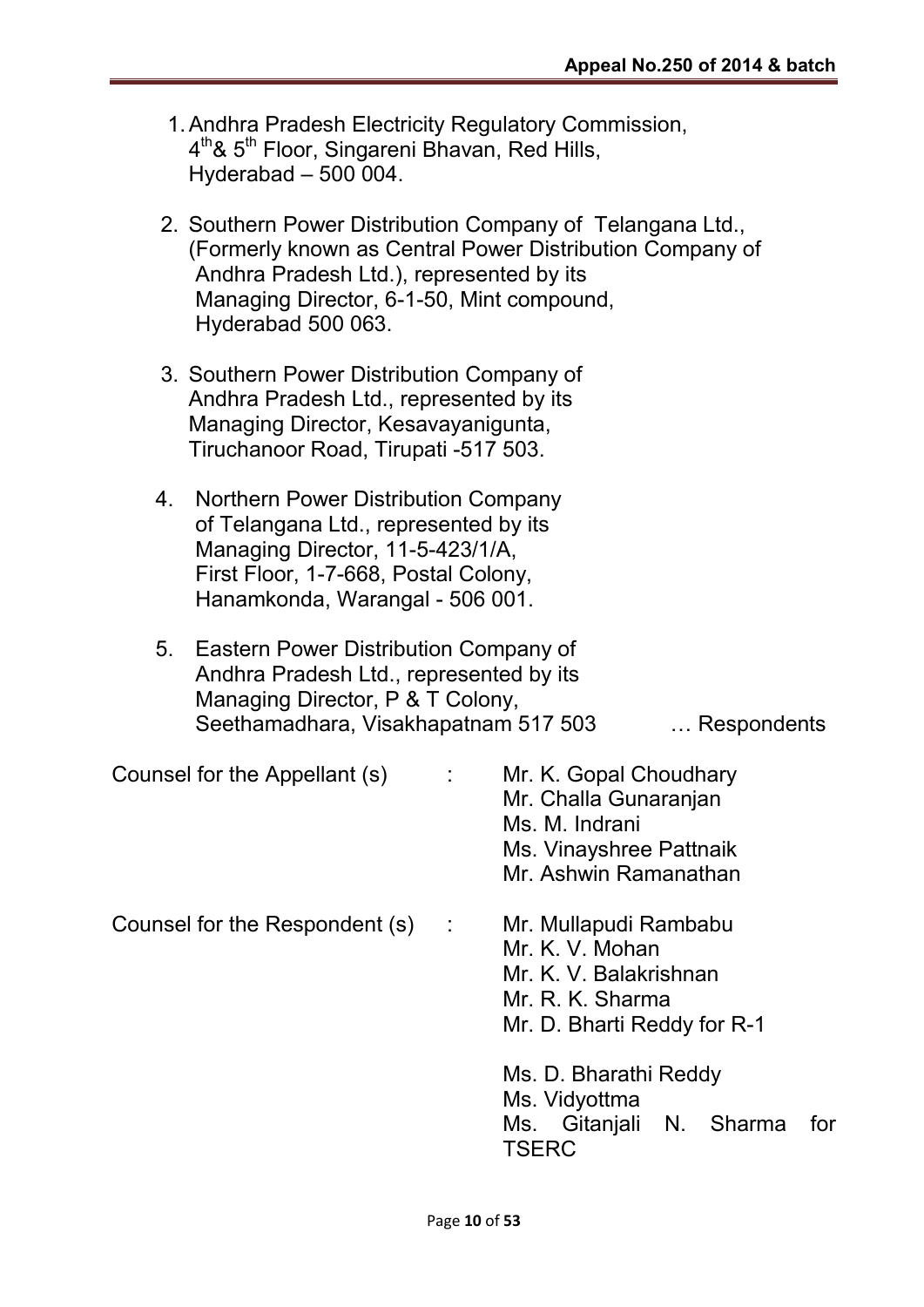Mr. A. Subba Rao Mr. Krishan Dhar Mr. P. Shiva Rao for R-2

- Mr. Basawa Prabhu Patil, Sr. Adv.
- Mr. ADN Rao, Sr. Adv.
- Mr. A. Venkatesh
- Mr. Rahul Mishra
- Mr. Geet Ahuja
- Mr. A. Subba Rao
- Mr. Krishan Dhar
- Mr. KLDS Vinober
- Mr. P. Shiva Rao for R-3
- Mr. Sri Harsha Peechara Ms. Vidhi Jain Mr. A. Subba Rao Mr. Krishan Dhar Mr. KLDS Vinober Mr. P. Shiva Rao for R-4&5

#### APPEAL NO. 42 OF 2016

#### In the matter of:

- 1. Southern Power Distribution Company of Andhra Pradesh Ltd., Rep. by the Chairman and Managing Director, Raghavendra Nagar, TIRUPATI – 517 501, Andhra Pradesh.
- 2. Eastern Power Distribution Company of Andhra Pradesh Ltd., Rep. by the Chairman and Managing Director, P&T Colony, Seethammadhara, VISHAKHAPATNAM– 530013, Andhra Pradesh.

…..Appellants

Vs.

1. Biomass Energy Developers Association, 6-2-913/914, Progressive Towers, Khairatabad, Hyderabad 500073.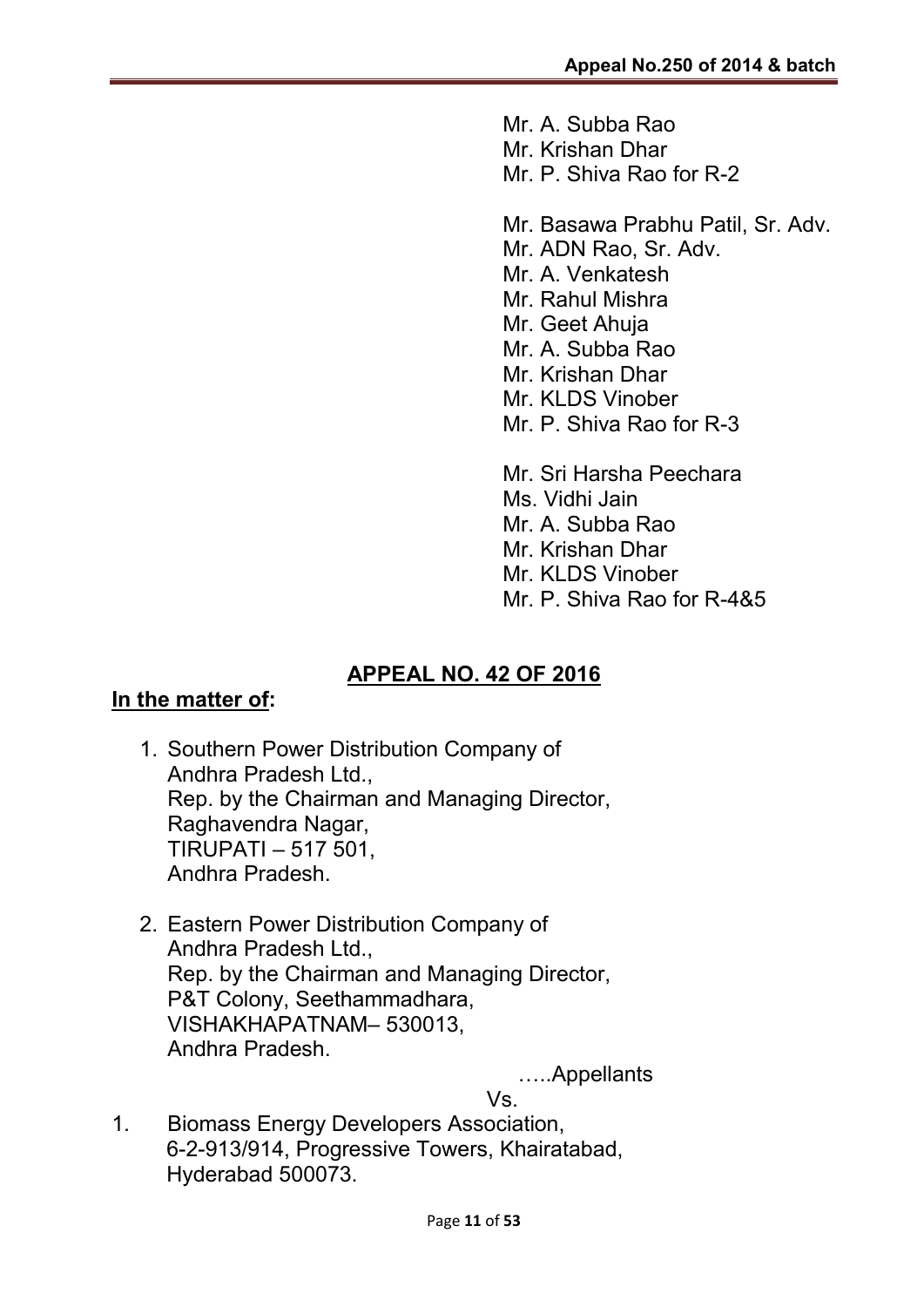- 2. Balaji Agro Oils Ltd., 74-2-19, Old Checkpost Centre, Krishna Nagar, Vijayawada 520007, Andhra Pradesh.
- 3. M/s. Bollineni Castings & Steel Ltd., 6-2-913/914, Progressive Towers, 1<sup>st</sup> Floor, Khairatabad, Hyderabad 500004, Telangana State.
- 4. The Gowthami Solvent Oils Pvt. Ltd. Post Box No.7, Pydiparru, Tanuku- 534211 West Godavari District, Andhra Pradesh.
- 5. Jocil Ltd, Box No.216, Arundalpet, Guntur - 522002, Andhra Pradesh.
- 6. Jyothi Bio Energy Ltd, 4th.Floor, Mayank Towers, Raj Bhavan Road, Hyderabad – 500082.
- 7. Greenko Energies Pvt. Ltd., Plot No.1071, Road No.44, Jubilee Hills, Hyderabad-500034, Telangana State.
- 8. Matrix Power Pvt Ltd, 8-2-269/3/1, No.257, Road No. 2, Banjara Hills, Hyderabad-500034, Telangana State..
- 9. Satyakala Power Projects Pvt Ltd, Ganguru- 521139, Penamaluru Mandal, Krishna Dist., Krishna District, Andhra Pradesh.
- 10. Sri Rayalaseema Green Energy Ltd., KPS Complex, Station Road, Goody – 515402, Andhra Pradesh.
- 11. Veeraiah N C Power Projects Ltd,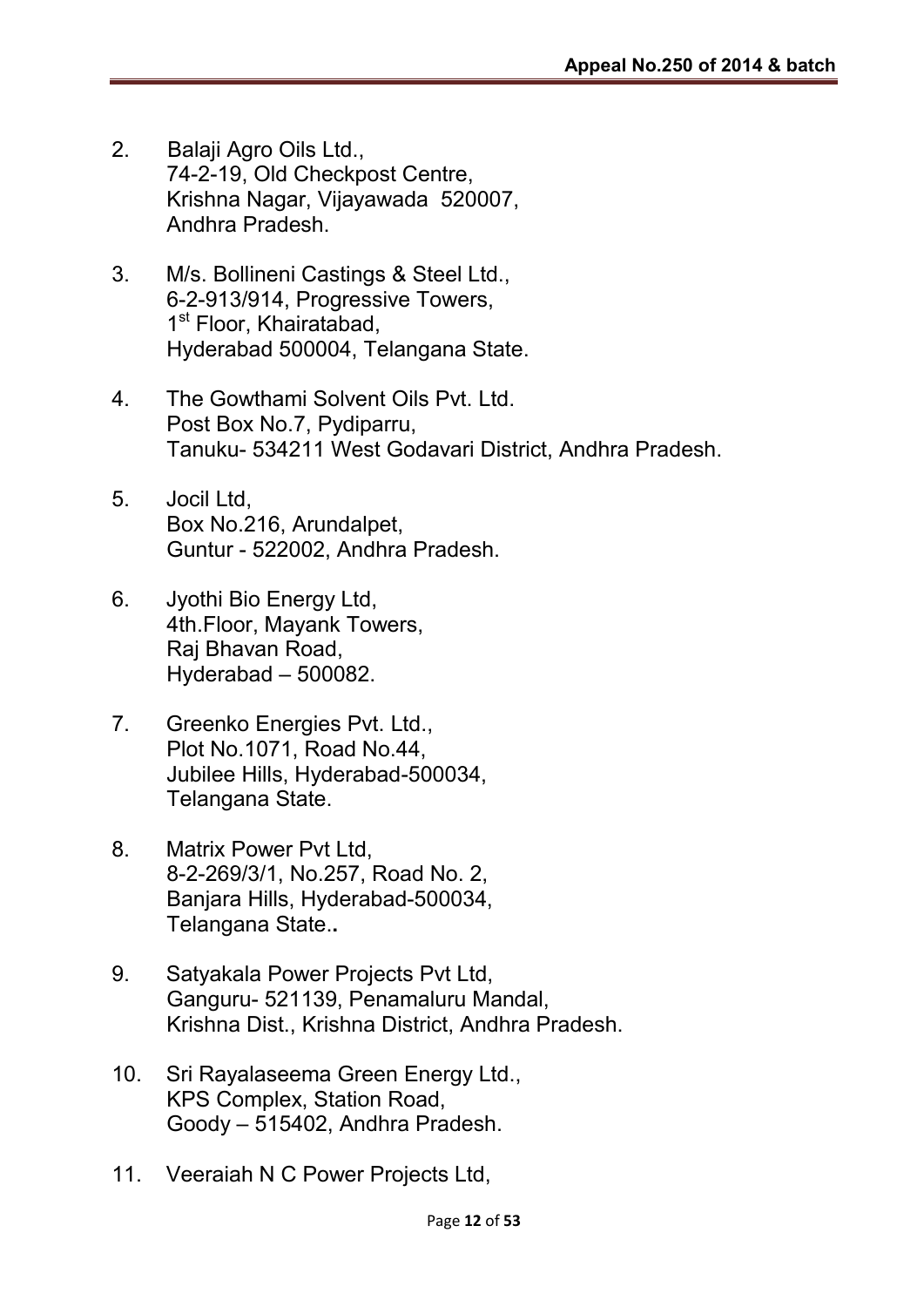Kurumaddali- 511157, Pamarru Mandal, Krishna Dist., Andhra Pradesh.

- 12. Varam Power Projects Ltd, 8-4-120/3, Raja Complex, G.T. Road, Srikakulam - 532001, Andhra Pradesh.
- 13. Vijaya Agro Products Pvt Ltd, Enikepadu - 521108, Vijayawada, Andhra Pradesh.
- 14. Shree Papers Ltd., Post Box No. 6, C. Ragampet, Samalkot – 533440, Andhra Pradesh.
- 15. Perpetual Energy Systems Ltd., NSL Icon, Plot No. 1,  $4<sup>th</sup>$  Floor, 8-2-684/2/A, Road No. 12, Banjara Hills, Hyderabad – 500034, Telangana State.
- 16. Sri Kalyani Agro Industries, Prathipadu – 534146, West Godavari District, Andhra Pradesh.
- 17. M/s. SLS Power Limited, No. 30, 14<sup>th</sup> Cross, 2<sup>nd</sup> Phase, 2<sup>nd</sup>Stage, West of Chord road, Mahalakshmipuram,Bangalore – 560086.
- 18. Om Shakti Renergies Ltd. Plot No. 1115, Road No. 54, Jubilee Hills, Hyderabad – 500034, Telangana State.
- 19. Rithwik Energy Systems Ltd., Flat No. 201, Plot No. 20, Sri Chaitanya Residency, Sagar Society, Road No. 2, Banjara Hills, Hyderabad – 500034, Telangana State.
- 20. M/s. Agri Gold Projects, Agri Gold House, 40-63, 4<sup>th</sup> Floor, Hotel Murali fortune Lane, Labbipet, M.G. road, Vijayawada – 520010,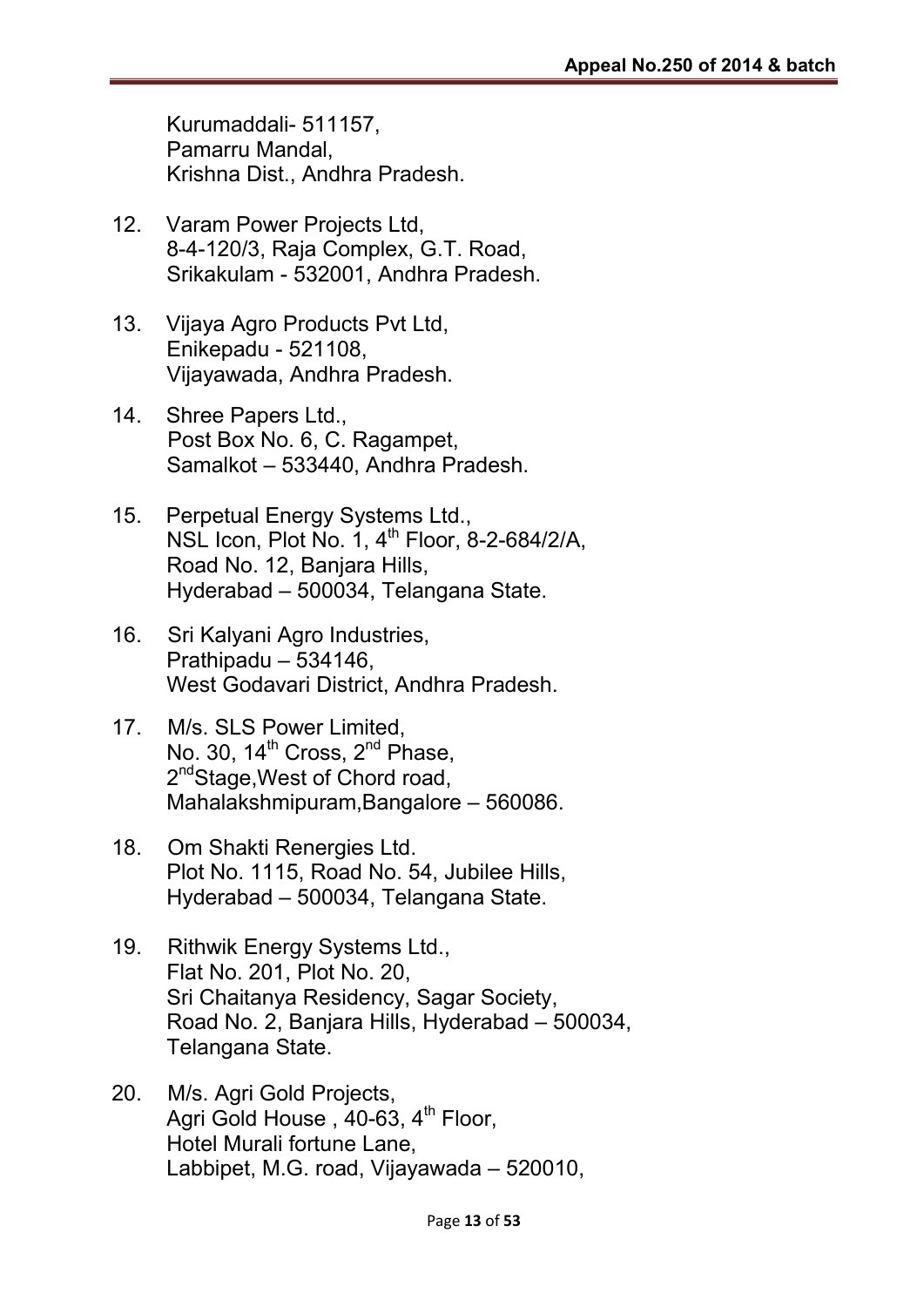Andhra Pradesh.

- 21. Satyamahrshi Power Corpn. Ltd., Flat No. 202, Plot No. 20, Sri Chaitanya Residency, Sagar Society, Road No. 2, Banjara Hills, Hyderabad – 500034, Telangana State.
- 22. Suchand Powergen Pvt. Ltd., 309, Bachupally, Khurbullpur Mandal, Hydeabad – 500072, Telangana State.
- 23. Clarion Power Corporation Ltd., 6-3-918, Panjagutta, Hyderabad – 500082, Telangana State.
- 24. Andhra Pradesh Electricity Regulatory Commission, 4<sup>th</sup> and 5<sup>th</sup> Floor, Singareni Bhavan, Red Hills, Hyderabad – 500004, Telangana State. ……Respondents

Counsel for the Appellant (s) : Mr. Basawa Prabhu Patil, Sr. Adv. Mr. ADN Rao, Sr. Adv. Mr. A. Venkatesh Mr. Rahul Mishra Mr. A. Subba Rao Mr. Geet Ahuja Ms. Ananya Khandelwal Counsel for the Respondent (s) : Mr. K. Gopal Choudary Mr. Challa Gunaranjan Ms. Vijayshree Pattnaik Mr. Krishan Dhar for R1-23 Mr. Sridhar Potaraju Ms. Ankita Ms. Shivani Tushir Mr. Aayush Mr. Yashvir Kumar Mr. Mukunda Rao Angara Mr. Vishnu Thulasi Menon Mr. K. V. Balakrishan Mr. K.V. Mohan for R-24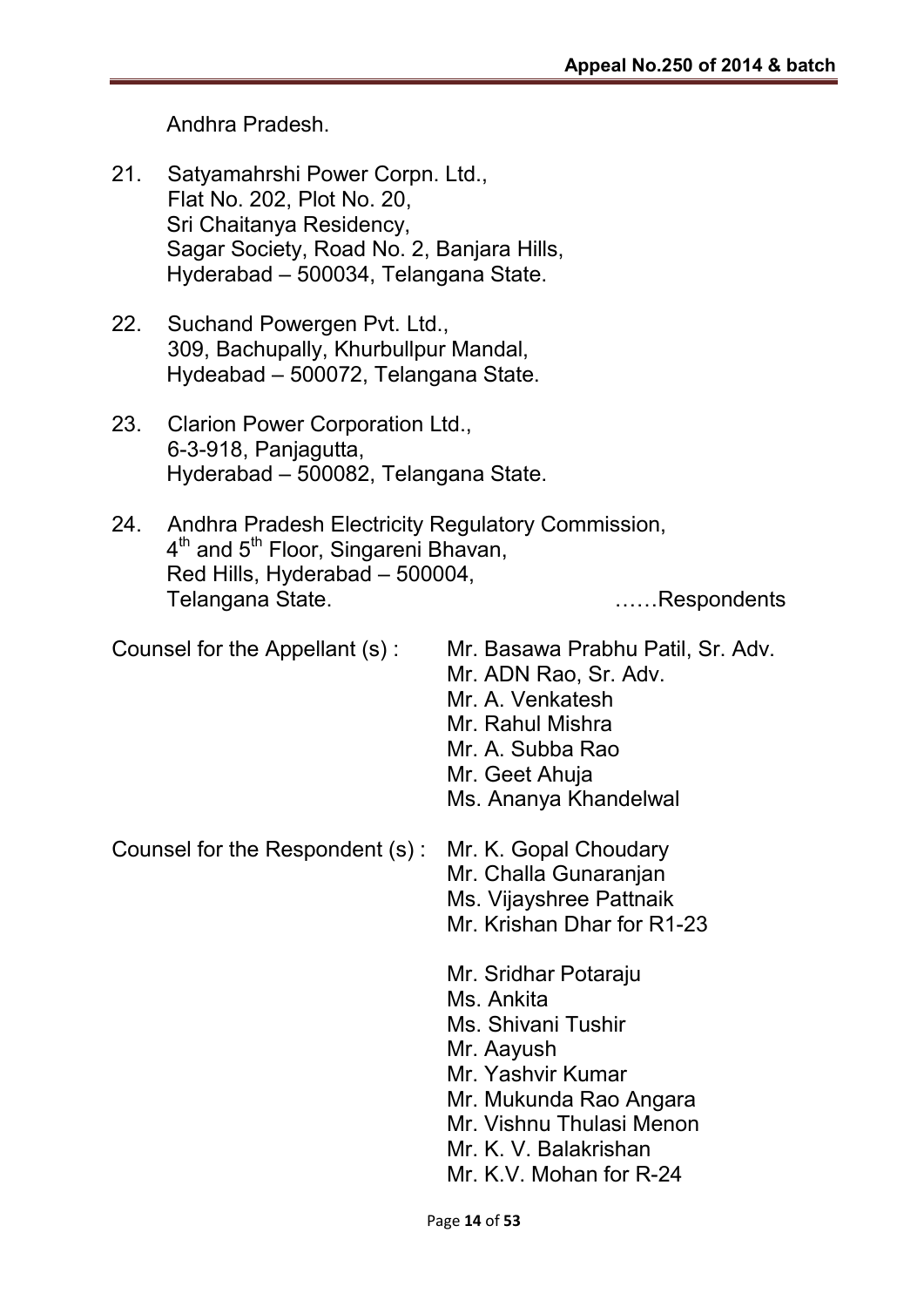## J U D G M E N T

## PER HON'BLE MR SANDESH KUMAR SHARMA, TECHNICAL MEMBER

1. The above Captioned Appeals are filed against the Tariff Orders dated 16.05.2014 and 19.07.2014 passed by the Andhra Pradesh Electricity Regulatory Commission (in short the "Respondent Commission" or the "APERC", or the State Commission").

2. The captioned Appeal No. 284 of 2014 ("Appeal 284") and Appeal No. 297 of 2015 ("Appeal 297") have been filed by the Biomass Energy Developers Association &Ors ("Appellants Biomass") and South Indian Sugar Mills Association &Ors ("Appellants Bagasse") having grievances against the common order dated 16.05.2014 ("Impugned Order-1") passed by the Respondent Commission *suo moto* in O.P. No. 32 of 2014 inter alia determining the variable cost for Biomass, Bagasse and Industrial Waste based Power projects for the period from 1.4.2014 to 31.3.2019.

3. The Appeal No. 250 of 2014 filed by the Appellants Biomass and Appeal No. 42 of 2016 filed by Southern Power Distribution Company of Andhra Pradesh Ltd. & Anr. ("Appellants SPDC") as cross Appeals against the Common Order of the Andhra Pradesh Electricity Regulatory Commission dated 19.07.2014 ("Impugned Order-2") passed *suo motu* in O.P. Nos. 11 of 2010, 18 of 2013, 19 of 2013, 48 of 2013, 49 of 2013, 57 of 2013, 23 & 30 of 2014 and 26 of 2014 and applicable to all Biomass based Generating Plants in undivided State of Andhra Pradesh.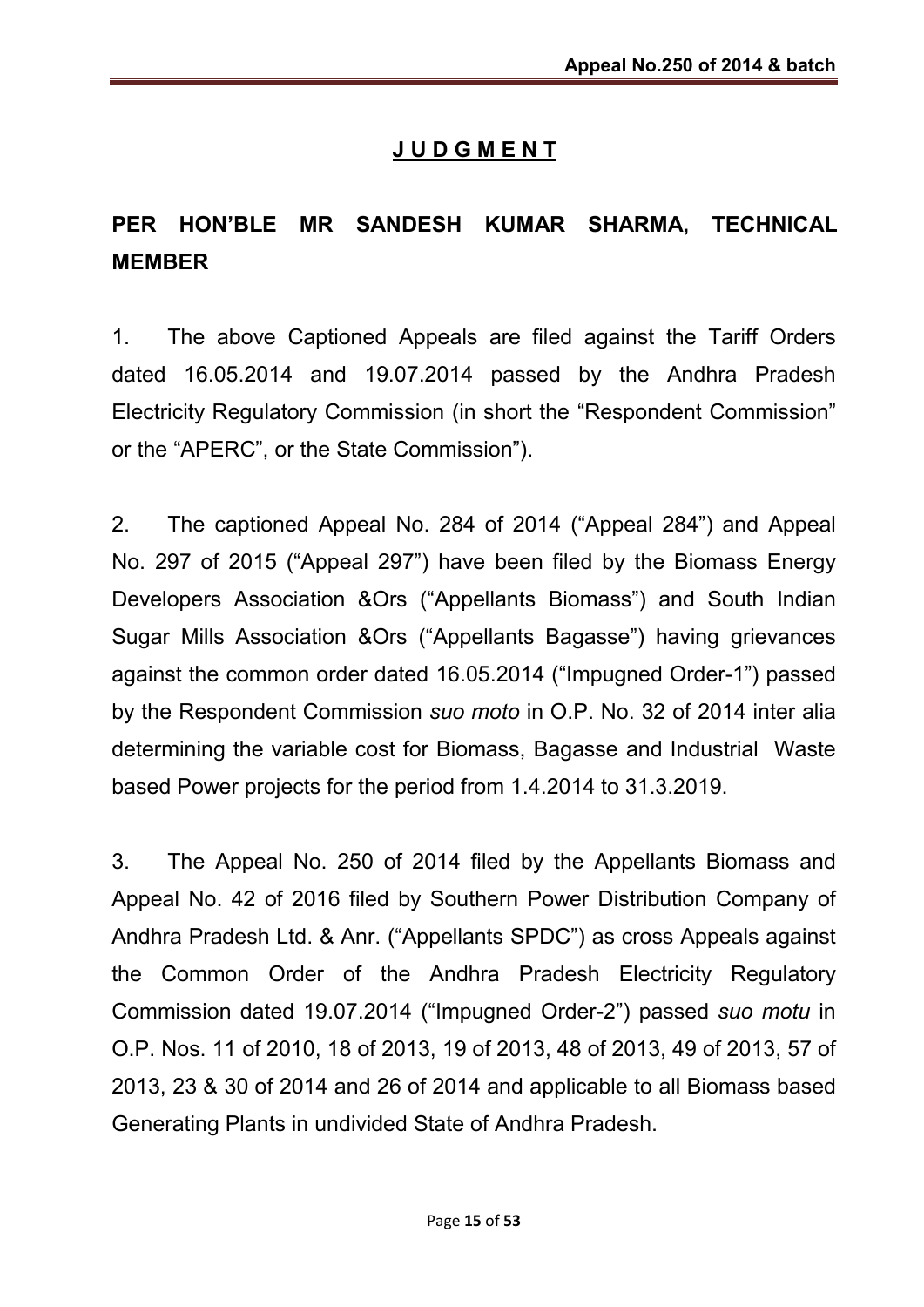4. The Captioned Appeals are taken up together for hearing as the issues which emerge out of these Appeals are common and relate to Fixed and Variable Cost for Biomass and Bagasse based Power Plants. The first three Captioned Appeals being Appeal Nos. 250 of 2014, 284 of 2014 & 297 of 2014 are connected and the fourth-one, being Appeal No. 42 of 2016, is the cross appeal.

5. The 1<sup>st</sup> Appellant in the first (Appeal 250)and second (Appeal 284) Captioned Appeals is an Association of Biomass Energy Developers who had set up Biomass based power generation plants within the undivided Andhra Pradesh. The other Appellants are members of the 1<sup>st</sup> Appellant Association and are Companies which have established Biomass based power generation projects in the State.

6. The 1<sup>st</sup>Appellant in Appeal 297 is the Association of Sugar Mills in the State of Andhra Pradesh, and Appellants 2 to 9 are members of the Association which have set up Bagasse based co-generation Power Projects within undivided Andhra Pradesh.

7. The two Distribution Companies of Andhra Pradesh- Southern Power Distribution Company and Eastern Power Distribution Company are the 1st and 2<sup>nd</sup>Appellant in Appeal 42.

8. The Andhra Pradesh Electricity Regulatory Commission ("APERC"), the State Electricity Regulatory Commission of the undivided State of Andhra Pradesh, is the first Respondent in the first, second and third Captioned Appeals and Respondent no. 24 in the fourth Captioned Appeal. The APERC is succeeded by Andhra Pradesh State Electricity Regulatory Commission ("APSERC") for the State of Andhra Pradesh and Telangana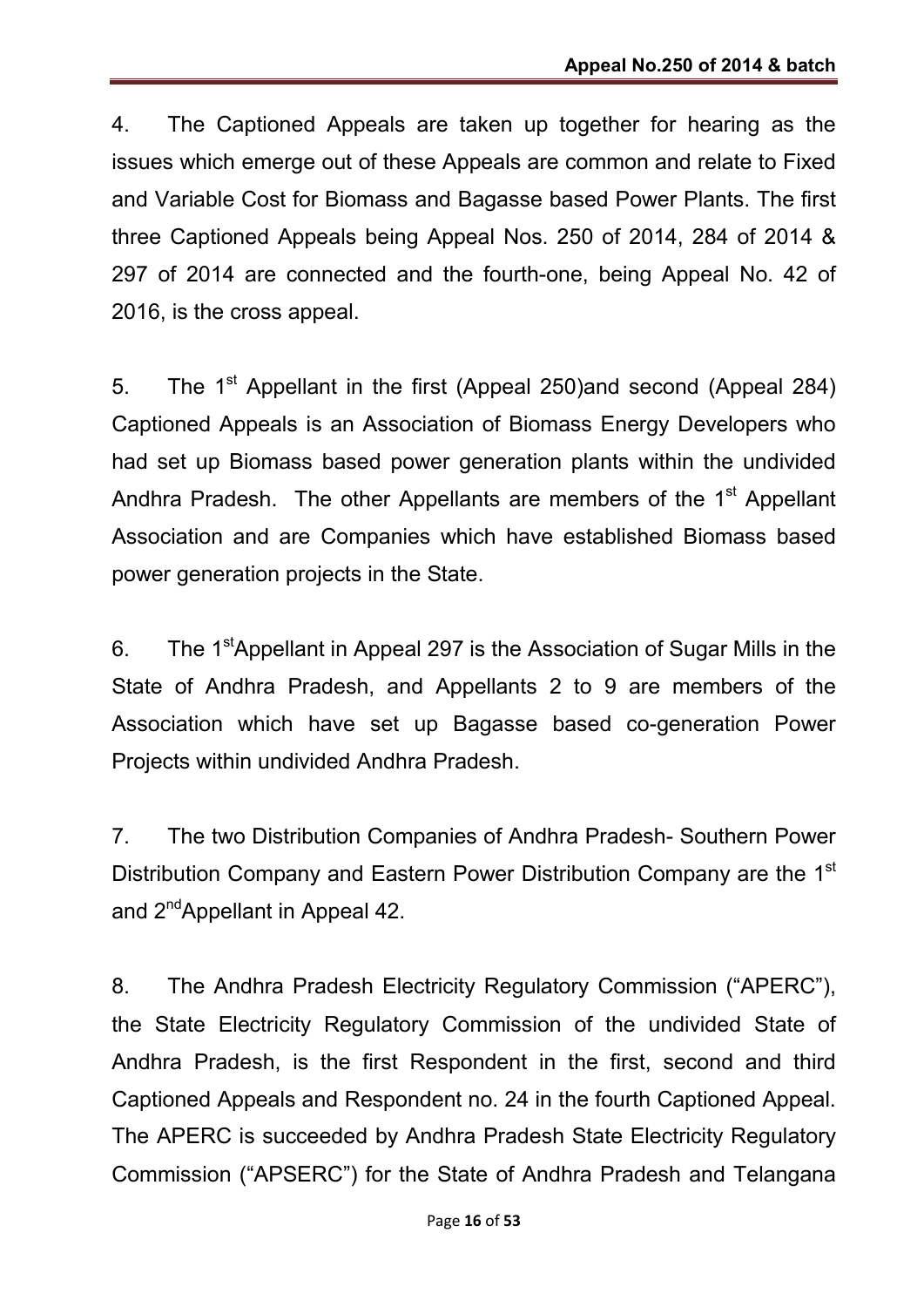State Electricity Regulatory Commission ("TSERC") after the bifurcation of undivided State of Andhra Pradesh.

9. The Distribution Companies of State of Andhra Pradesh and State of Telangana are the other Respondents in the first three Captioned Appeals whereas Association of Biomass Energy Developers and the members of the Association and are Companies which have established Biomass based power generation projects in the State are the Respondents in Appeal 42 (the fourth Captioned Appeal).

10. It is important to note that by virtue of the A.P. State Reorganization Act, 2014, the Agreements for supply of electricity entered by the developers of Biomass and Bagasse based Power Plants and the Distribution Companies of undivided Andhra Pradesh were succeeded by Agreements with the Distribution Companies of the two States – State of Andhra Pradesh and Telangana.

## *Facts of the Case*

11. The Respondent Commission vide order dated 20.03.2004 in Review Petition no. 84 of 2003 (Original Petition no. 1075 of 2001) has determined the tariff for the Biomass based power plants. The said order was challenged by the Appellants before this Tribunal and was set aside vide common Judgement dated 02.06.2006 in Appeal No. 1 of 2005 & batch. Hon'ble Supreme Court of India in its Judgement dated 08.07.2010, however, setting aside the judgment of the Hon'ble Tribunal dated 02.06.2006, remand the matter to the State Commission to determine the tariff afresh.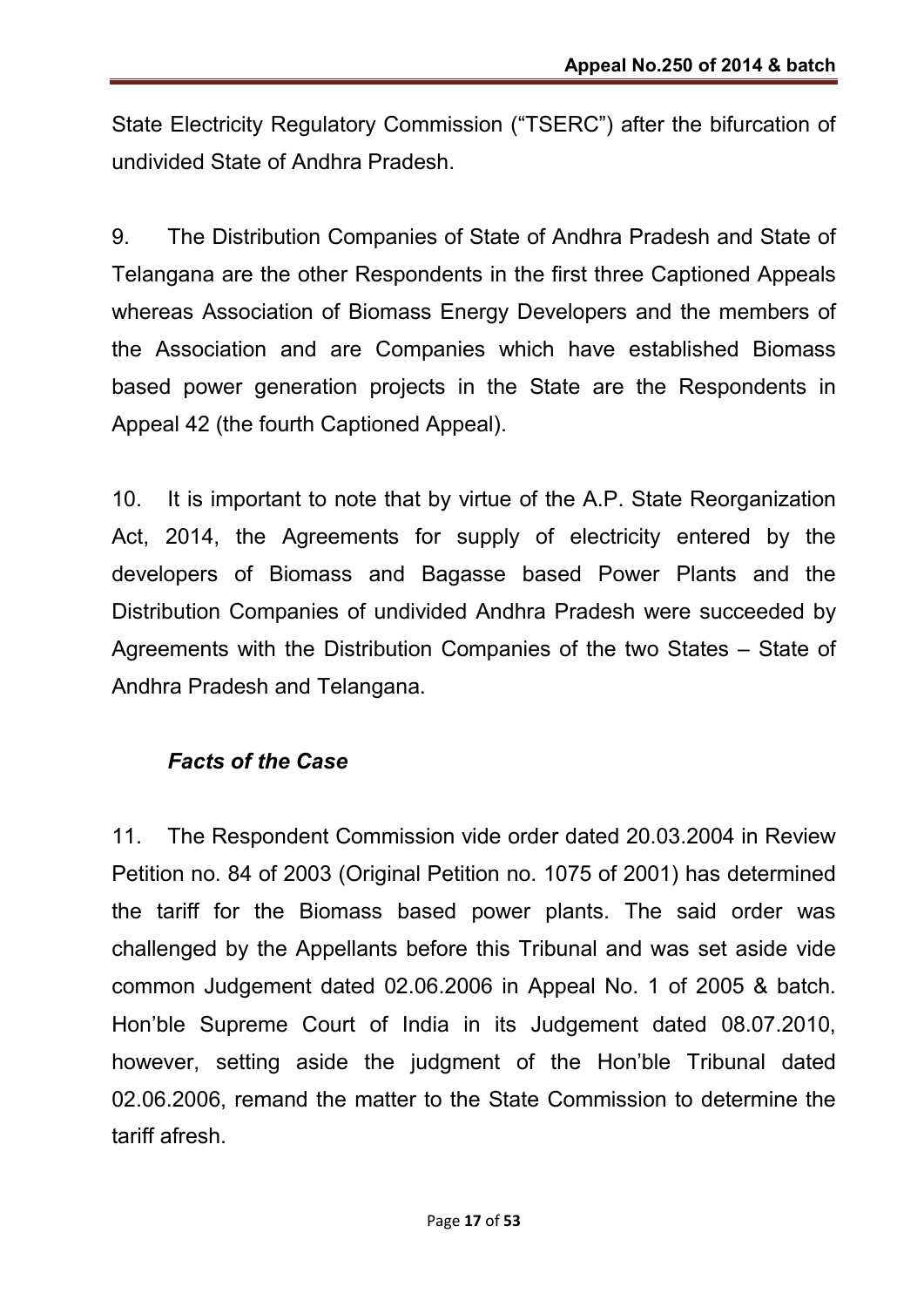12. Subsequently, the Respondent Commission, against the remand proceedings, passed separate orders each dated 12.09.2011, by each of the three members constituting the Commission. The said orders were challenged before this Tribunal in Appeal no. 166 of 2011 & batch. This Tribunal through common Judgement dated 20.12.2012 partly allowed the Appeal and directed the State Commission to issue fresh orders in accordance with the Tribunal's Judgement. Meanwhile a review petition being R.P. No. 4 of 2013 was filed which was disposed of along with connected review petitions by this Tribunal by a common Judgement dated 30.04.2013.

13. Subsequently, the Respondent Commission passed a consequential order dated 22.06.2013 determining the fixed cost component of tariff for the first 10 years of operation with effect from 1.4.2004 and the variable cost component for the period from 1.4.2004 to 31.3.2009 for biomass based power plants.

14. The Civil Appeals filed by the licensees and the generating companies against the Judgment dated 20.12.2012 and the Order dated 30.04.2013 are pending before the Hon'ble Supreme Court.

15. The Respondent Commission vide press release dated 21.02.2014, issued a consultation paper for the determination of variable cost for, inter alia, biomass based power projects for the period FY 2014-15 to FY 2018- 19, seeking objections to be submitted by 05.03.2014.

16. Subsequently, the Respondent Commission passed the impugned order dated 16.05.2014 (Impugned Order-1) in O.P. No 32 of 2014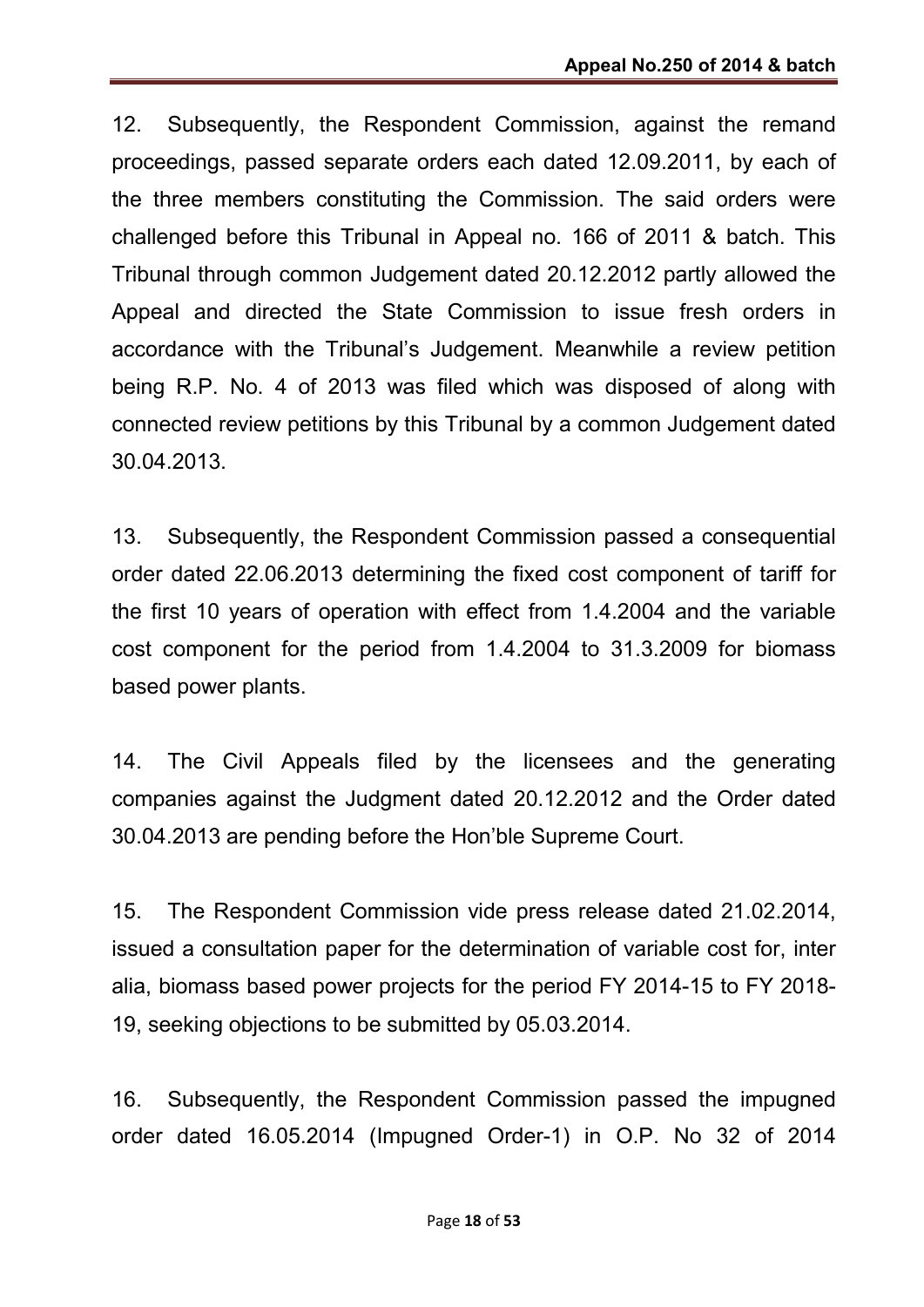determining the variable component of tariff for biomass and bagasse based power plants for the period 1.4.2014 to 31.03.2019.

17. Meanwhile, the Respondent Commission against a batch of petitions for determining the fixed cost for  $11<sup>th</sup>$  to  $20<sup>th</sup>$  year of operation in respect of those who had completed 10 years of operation, passed the Impugned Order-2 dated 19.07.2014 determining the fixed cost for all biomass based power plants for the 11<sup>th</sup>to 20<sup>th</sup> year of operation.

18. Hence the captioned Appeals by the Appellants having grievances against the two Impugned Orders. The issues which are common / connected and raised during the hearings in these Appeals will be dealt with hereafter and are stated as:

## *a) Variable Cost Issues for Biomass based Plants (Appeal 284)*

- i. Station Heat Rate.
- ii. Auxiliary consumption.
- iii. Gross Calorific Value of Fuel.
- iv. Fuel Cost.
- v. Fuel Cost escalation.

## *b) Fuel Cost Issue for Bagasse based Plants (Appeal 297)*

- *c) Fixed Cost Issue as pleaded by the Appellant and the Respondents during the course of hearing (Appeal 250 & Appeal 42)*
	- i. Plant Load Factor.
	- ii. Auxiliary consumption.
	- iii. Operation & Maintenance Expenses and escalation.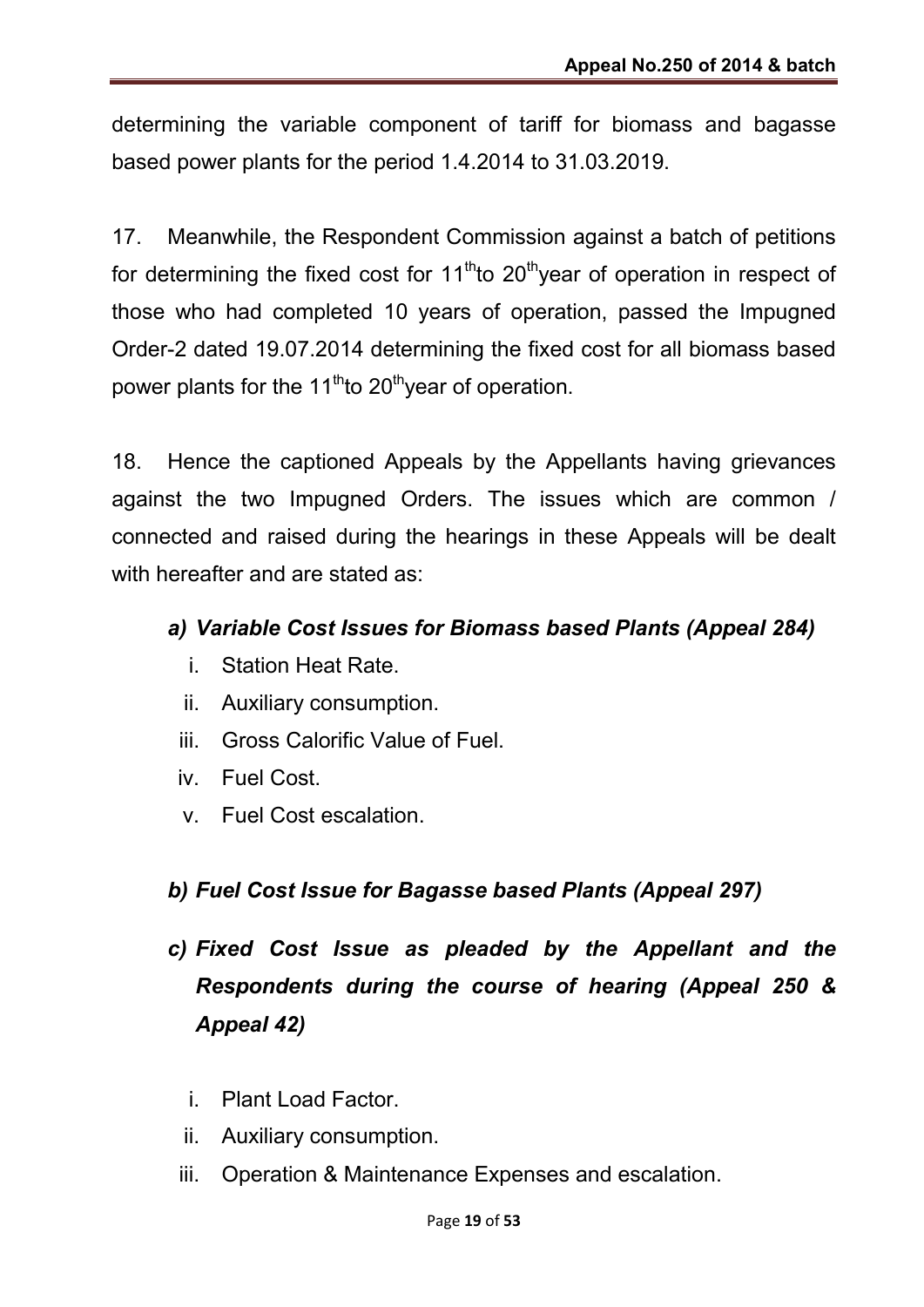19. The other two issues raised in these Appeals being (a) violation of principles of natural justice, regulations, transparency and (b) Arbitrariness and irrationality. We are not considering these two contentions as the Appeals are considered on merits in respect of the tariff components as determined vide the impugned orders.

20. There were certain other issues raised by the Appellants as part of the four Captioned Appeals, however, withdrawn during the proceedings in these Appeals.

### *Analysis and Observations*

21. Before examining the issues, we note here the specific studies carried out for standardising certain technical parameters which form the basis for Tariff determination. These are namely the Report prepared by Expert Technical Committee constituted by Central Electricity Authority, the other being the Report of the Committee formed by Central Electricity Regulatory Commission, and the third is the Report prepared on the behest of the Respondent Commission by KPMG.

22. It is also important to note here that the Biomass based power plants in the State of undivided Andhra Pradesh are very old and most of them completed 10 years of operation prior to issuance of the impugned order. Further, the fuel mix for these plants shall be based on the bio fuel grown in the geographical boundaries of the State. As such, the relevance of any study can be and shall be derived only from a study carried out in respect of old technology based plants as the ones which have filed the present Appeals and the fuel mix available in the State of undivided Andhra Pradesh.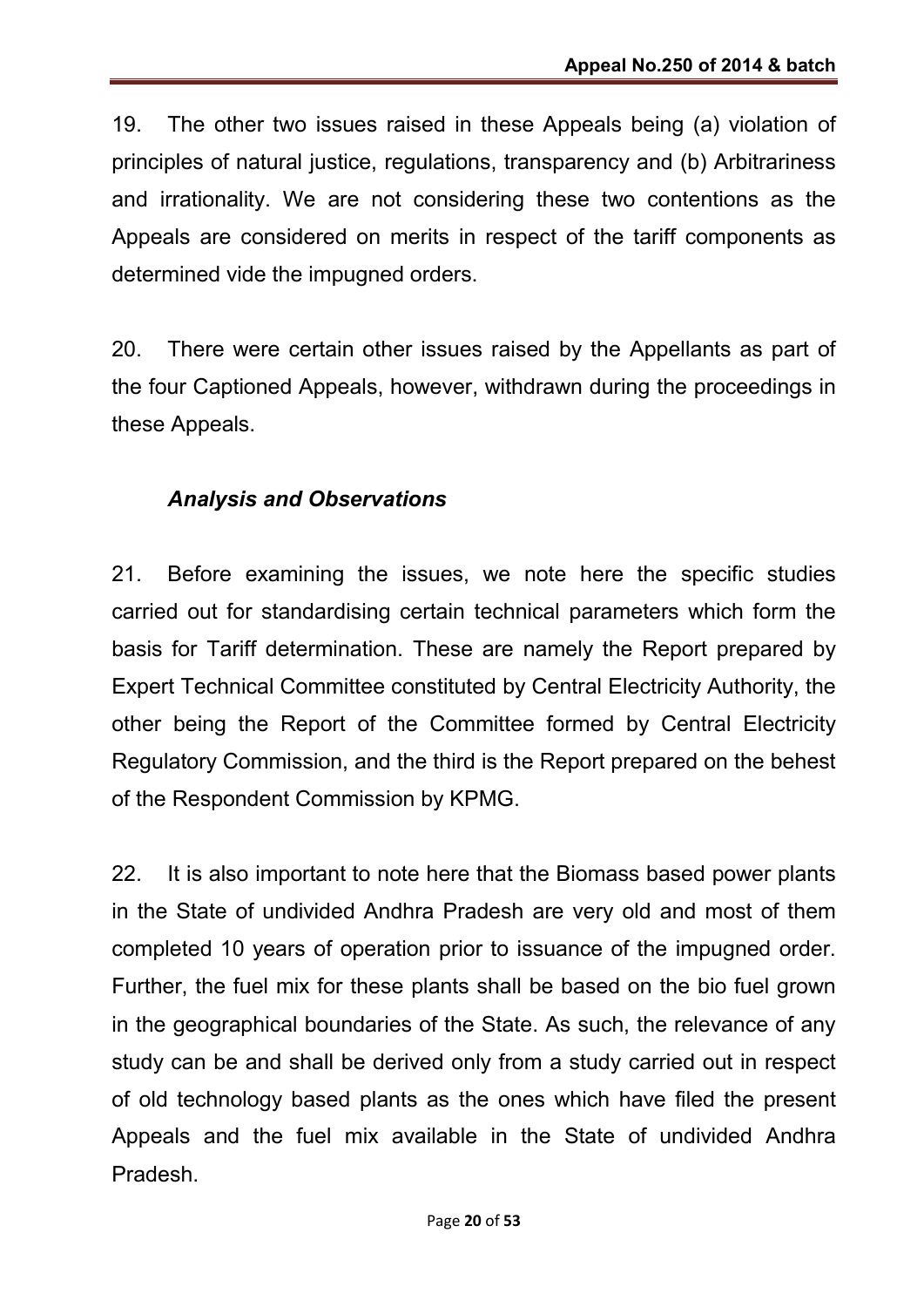23. One of the Technical Study Report relied upon by this Tribunal in its earlier Judgement dated 20.12.2012 was prepared by Central Electricity Authority. The background for such a technical study is detailed in the following paragraphs.

24. Government of India, Ministry of Power was in receipt of letter dated 22.03.2005 from Shri Laljanbasha, Member of Parliament enclosing therewith a representation from Biomass Energy Developers' Association (BEDA) and a memorandum dated 07.12.2004 from the Members of Parliament from Andhra Pradesh regarding Non-conventional Energy Sources, pursuant to which Ministry of Power directed Central Electricity Authority (CEA), a Statutory Authority constituted under Electricity Act, 2003 to carry out a detailed technical study and submit its report in the subject matter.

25. It has been brought out in the Memorandum that the APERC has reduced the power purchase price from Biomass based projects from Rs. 3.48 per unit in 2003-04 to Rs. 2.88 per unit w.e.f. 01.04.2004. While Tariff of Rs. 3.48 per unit was based on the Guidelines issued by MNES, the new tariff has been worked out based on normative values of heat rate, calorific value, O&M costs for biomass plants stipulated by APERC. It was also made clear to CEA that Minister for Non-conventional Energy Sources also wrote to the Minister of Power recommending appointment of a Technical Expert Committee to go into the details of normative values pertaining to heat rate, O&M cost etc. applicable for biomass based power plants.

26. Accordingly, CEA constituted a Technical Expert Committee having representation from Ministry of Non-conventional Energy Sources (MNES),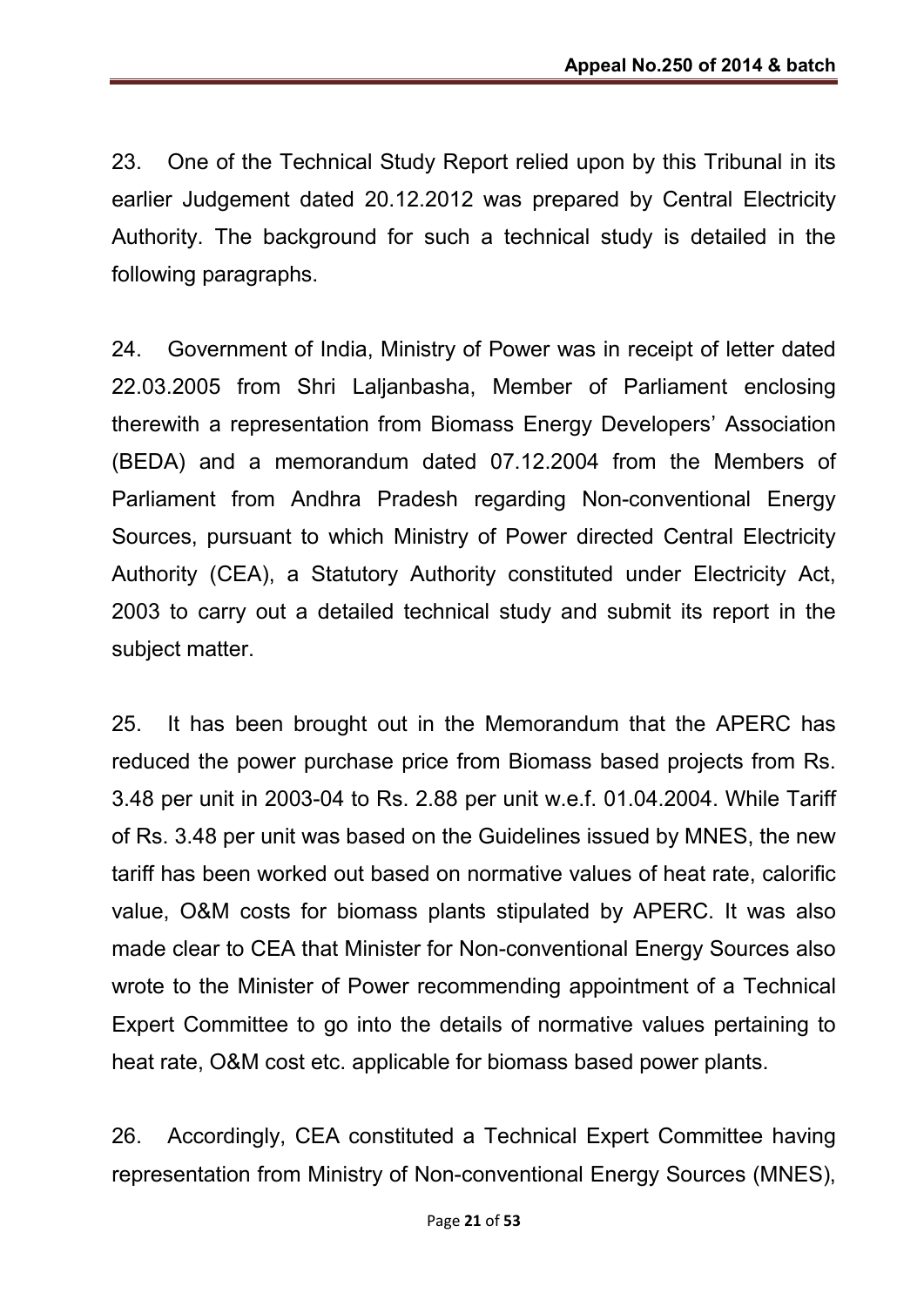Bharat Heavy Electricals Limited (BHEL), Maharashtra State Electricity Board (MSEB), Uttar Pradesh Rajya Utpaadan Nigam Limited (UPRUVNL), Tamilnadu State Electricity Board (TNEB), Andhra Pradesh Power Generating Corporation (APGENCO) and CEA.

27. This said report of the Technical Expert Committee was examined by this Tribunal while passing the Judgement dated 20.12.12 in Appeal no. 166 of 2012 & batch. This Report, as already pointed out, was a follow up of a representation received from BEDA and some Members of Parliament from Andhra Pradesh to look into the normative parameters of the Biomass based projects in wake of tariff determined by the State Commission w.e.f. 1.4.2004 inter alia directions issued by Ministry of Power. The Committee obtained and analysed the actual data for the FY 2004-05 from 11biomass based plants in Andhra Pradesh, the developers of these plants are part of these Appeals, 2 plants in Tamil Nadu and one plant each in Chhattisgarh, Rajasthan and Karnataka and the Committee also made some site visits. Discussions were also held with the manufacturers like M/s. Thermax, SHEL, Triveni, consultants -Avant Garde, Administrative Staff College of India (ASCI), Hyderabad and Indian Renewable Energy Development Agency (IREDA).

28. The other two reports which are considered by the Respondent Commission are mainly the report submitted in July 2013 by the Committee constituted by Central Electricity Regulatory Commission (CERC) to carry out detailed study on the "Performance/Viability of Biomass based plants operating in the country including the prevailing biomass prices" as part of the process for finalising the CERC (Terms & Conditions for Tariff determination from Renewable Sources) (First Amendment) Regulations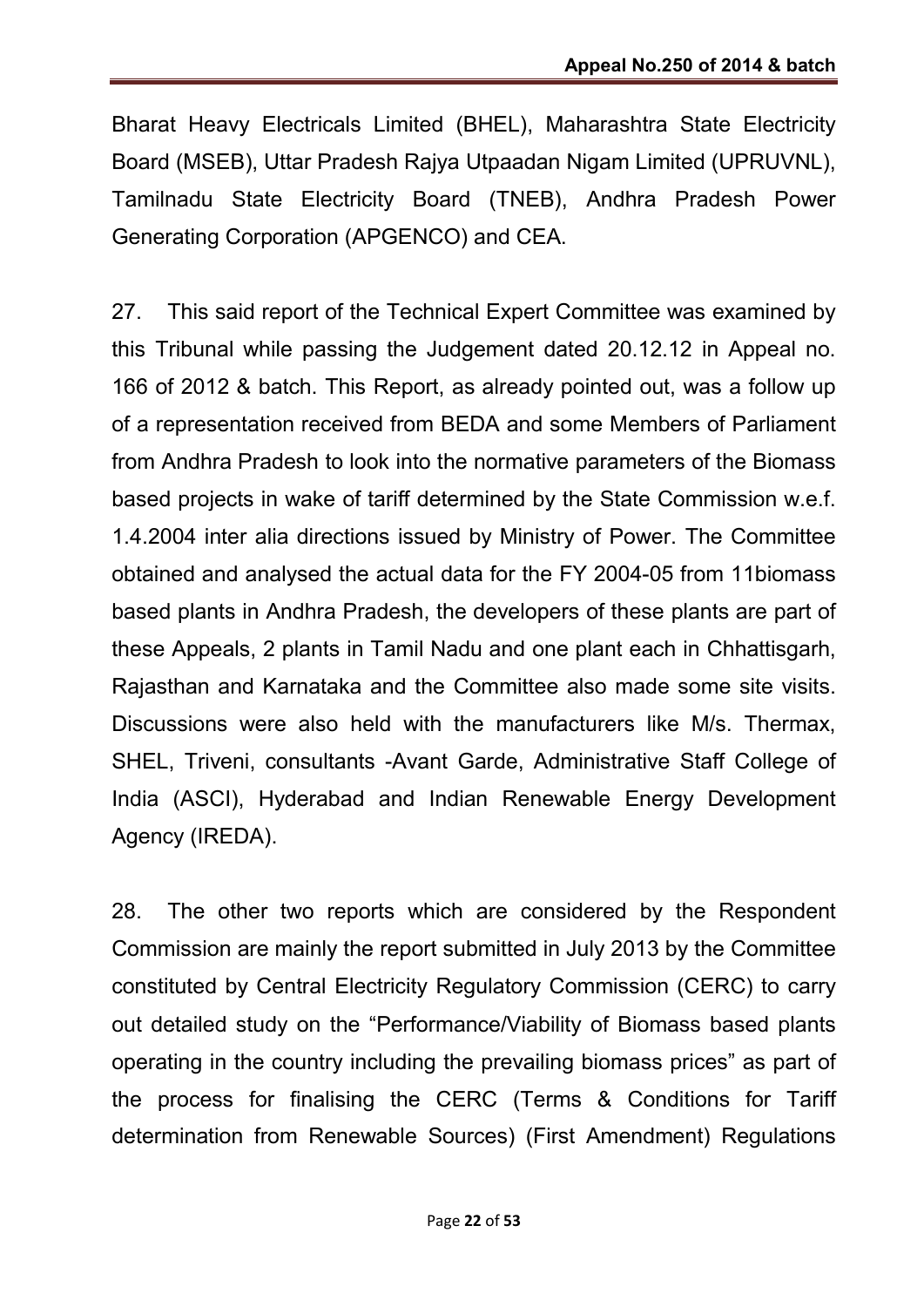2014 and the other report of KPMG prepared at the instance of the Respondent Commission.

29. This Tribunal vide Judgement dated 20.12.12directed the Respondent Commission to carry out a scientific study for determining the normative parameters, however, it seems that the Respondent Commission, in compliance to directions given, entrusted the work to KPMG. The relevant part of the Judgement is quoted below:

> "*However, we feel that there is a need for carrying out a scientific study for determining the normative parameters specific to the state for future. The study should also take into consideration the technological improvements that have since taken place in the generation by non-conventional energy sources. We direct the State Commission to arrange to undertake the study on priority and frame its Tariff Regulations for purchase of power by distribution licensees from NCE sources after considering the Study Report, Central Commission's Regulations and any other relevant information."*

30. The KPMG study report was submitted on 09.05.2014 and as indicated the exercise was carried out between January and April 2014.

31. The Appellant submitted that the KPMG report is based on the CEA Report and the CERC Report and no technical study has been carried out as done by CEA. It was, further, added that the claim of the study report that there was "primary research" is obviously false. All that the study report refers to is the SHR of 2 plants in Tamil Nadu and 1 plant in Maharashtra. Further questioned the justification of considering the plants of the other States even when the matter is with respect to plants in Andhra Pradesh which were available for inspection and enquiry, such consideration has not been explained. There is no clue as to how those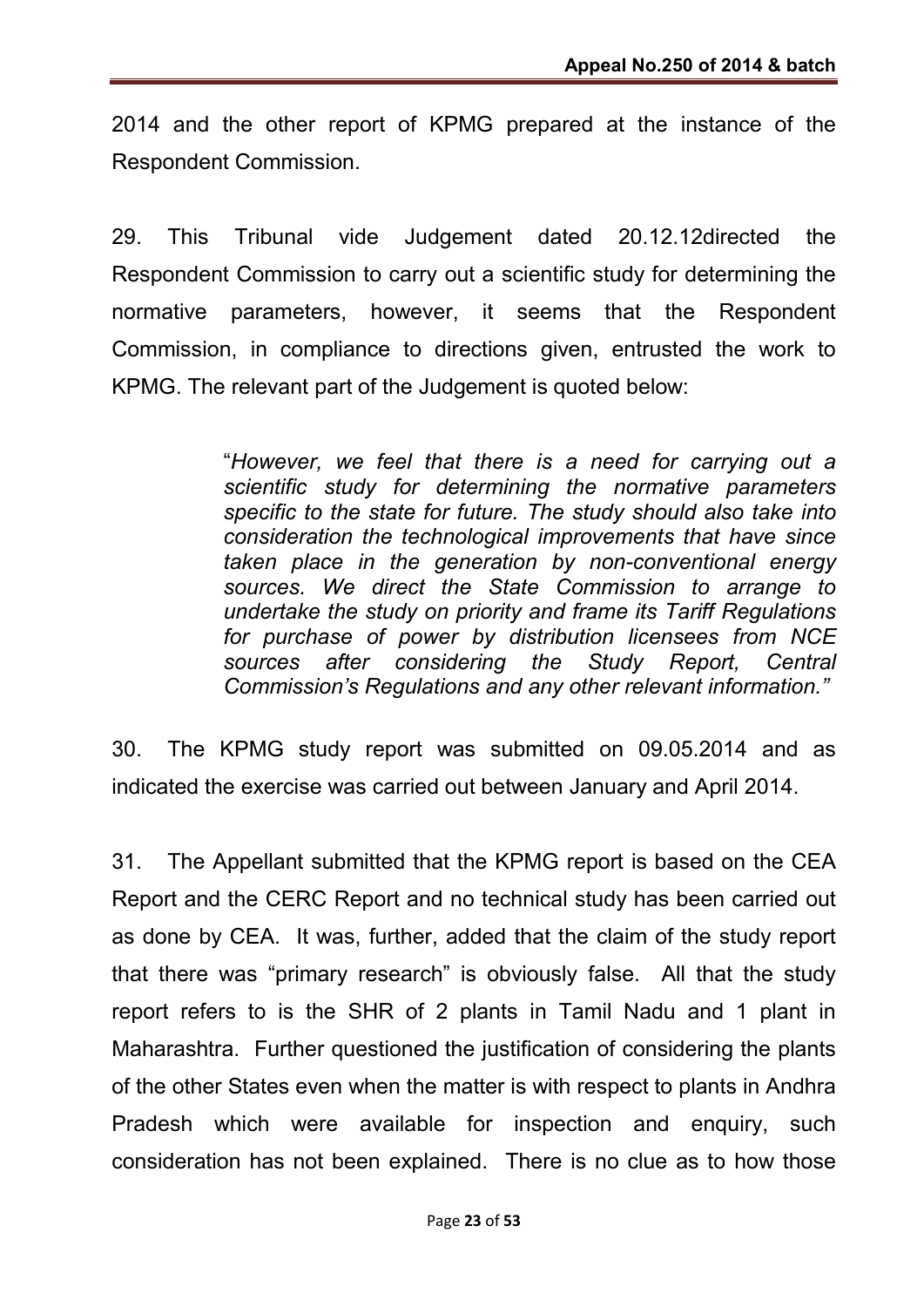SHR figures were arrived at. Be that as it may, when a plant of 7.5 MW (plant in AP being between 4-6 MW) has been found to have an SHR of 4400 kcal/kWh on the basis of so-called primary research, there is no reason or logic or explanation for recommending 4200 kcal/kWh.

32. From the above, it is clear that the recommendations of KPMG report cannot be considered for determining the normative parameters for the Power Plants having raised the grievances here.

33. Further, the Report ("CERC Report") submitted by the Committee constituted by CERC has been considered with reference to the subject biomass based power plants of the State of Andhra Pradesh and Telangana, inter alia the period of commissioning of these plants. It may be noted that most of these plants of Andhra Pradesh and Telangana were commissioned prior to the year 2004.

34. We are inclined to accept the contention of the Appellant that the CERC Report is based on biomass power plants which are commissioned much later then the plants of the State of Andhra Pradesh and Telangana and also in reference to power plants of mainly other States. As such, cannot be taken as relevant report for the plants under reference. Some extracts of the CERC Report are as follows:

> *"1.5. As discussed in the first meeting the Indian Biomass Association vide its letter dated 12.11.2012 submitted following details sought by the Committee:*

- *i. Actual annual performance data of 3 years (2009-10 to 2011- 12) some of biomass based power plants and details of operation and maintenance costs;*
- *ii. Plant characteristics with technical details;*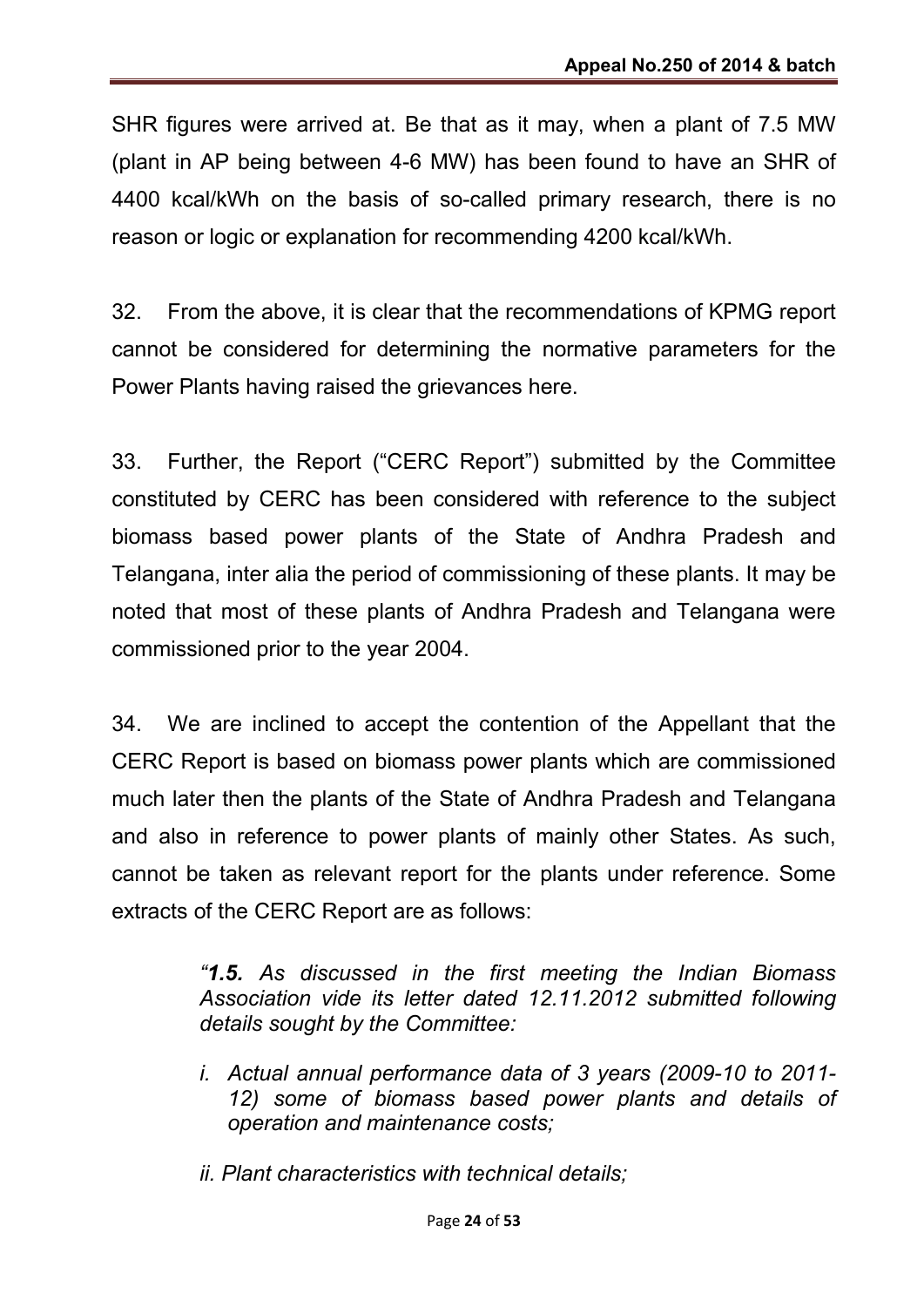*iii. Operational details of biomass plants submitted to UNFCCC for parameters reference to generation, average GCV of fuel and Station Heat Rate;*

*iv. Balance sheet of 2010-11 & 2011-12 one of the plant operating in Rajasthan and one plant in Tamil Nadu. -------*

*1.8. In this connection, apart from considering the details given by the Indian Biomass Power Association, field visits of biomass power plants in various states of the country were undertaken by the sub-Committee for reviewing the performance of the plants. The facilities visited for the review are as under:*

*i. Biomass power plant at Rangpur, Kota District, Rajasthan (7.5 MW) operated by M/s Surya chambal Power Limited.*

*ii. Biomass power plant at Bhaguara, Patiala District, Punjab (12 MW) operated by M/s Punjab Biomass Private Limited.*

*iii. Biomass power plant at Pebair, District, Andhra Pradesh (6.0 MW) operated by M/s Surya Teja Power Project Limited.*

*iv. Biomass power plant at Ahmedabad District, Gujarat (4.5 MW) operated by M/s Abellon Clean Energy Limited."*

35. It is also seen from the report that the data collected for Station Heat Rate is with reference to newly commissioned power plants of higher capacity and more efficient plants. It cannot be made as a reference to the older plants and of lower capacities and efficiency.

36. Considering that the only Report which carried out detailed Technical Study for the Plants in question herewith, we find CEA Report as more technically correct and relevant to examine the various issues raised in these Appeals.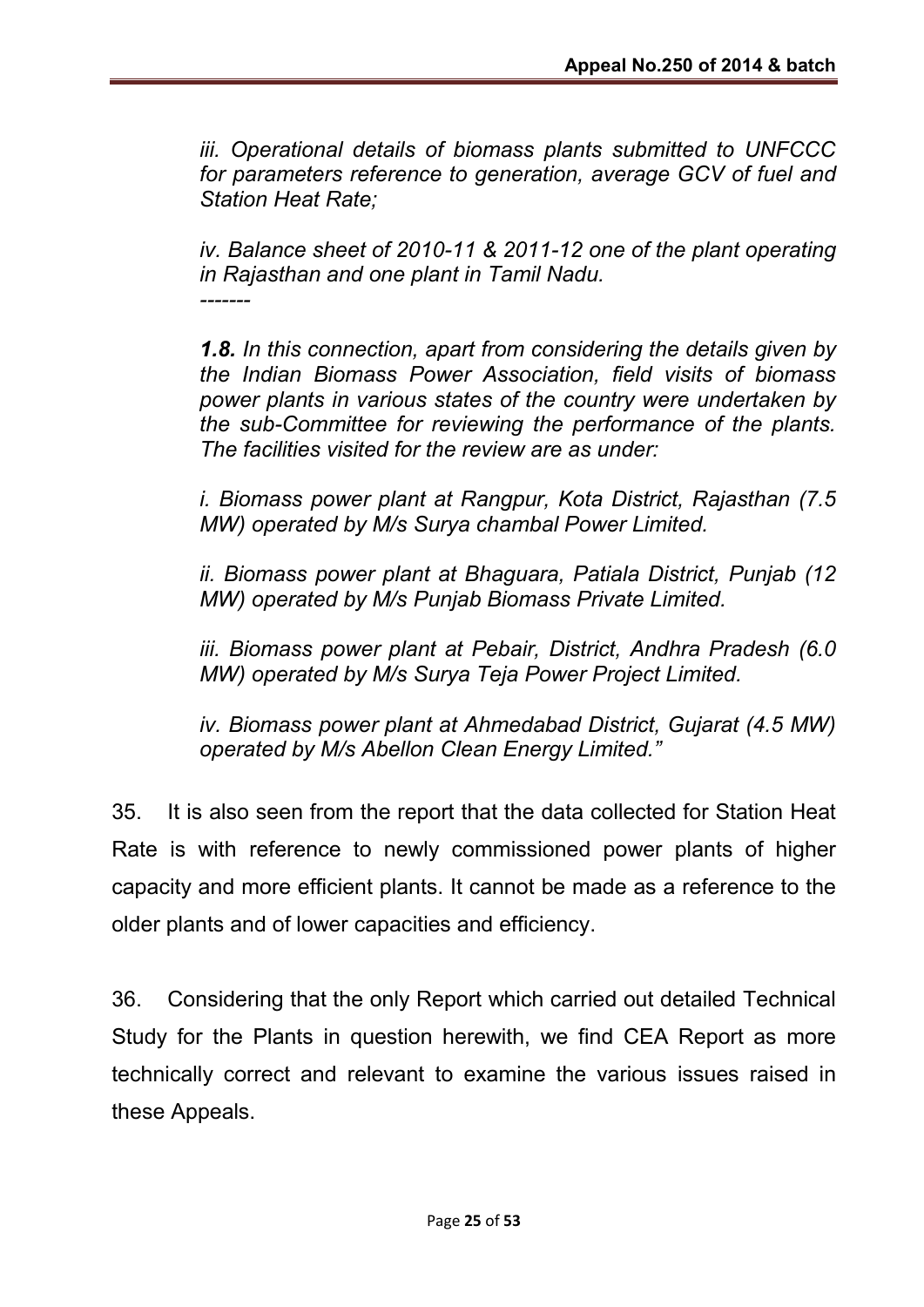37. The Technical parameters for the Biomass based power plants as recommended/ considered by CEA Report are mentioned as follows:

- i. Station Heat Rate (SHR) ---- 4500 kCal/kWh
- ii. Auxiliary Consumption --- 10%
- iii. Gross Calorific Value (GCV) ---- 3300 kCal/kg
- iv. Specific Fuel Consumption (SFC)--- 1.36 kg/kWh
- v. Plant Load Factor (PLF) --- 80%

38. These Appeals raised the variable cost and fixed cost issues as part of Tariff for the Biomass and Bagasse based power plants located in the States of Andhra Pradesh and Telangana and are sequentially dealt herewith. During the course of the hearing, some of the issues which were submitted in the Appeals were not pressed for relief and considered as dropped from the Appeals.

## *Variable Cost Issues for Biomass based Plants (Appeal 284)*

39. The Appeal 284 has raised issues/ parameters determined as part of Variable Cost for Biomass based power plants and placed before us during the course of the hearing by the Ld. Counsel appearing on behalf of Appellants Biomass are taken up first.

i) *Station Heat Rate (SHR)*

40. The CERC Report and the KPMG Report recommended SHR of 4200 kCal/ kWh and based on this, the Respondent Commission, for the sake of uniformity, accepted the SHR of 4200 kCal/kWh for both kinds of boilers for the computation of Variable Cost for the period 2014-15 to 2018- 19.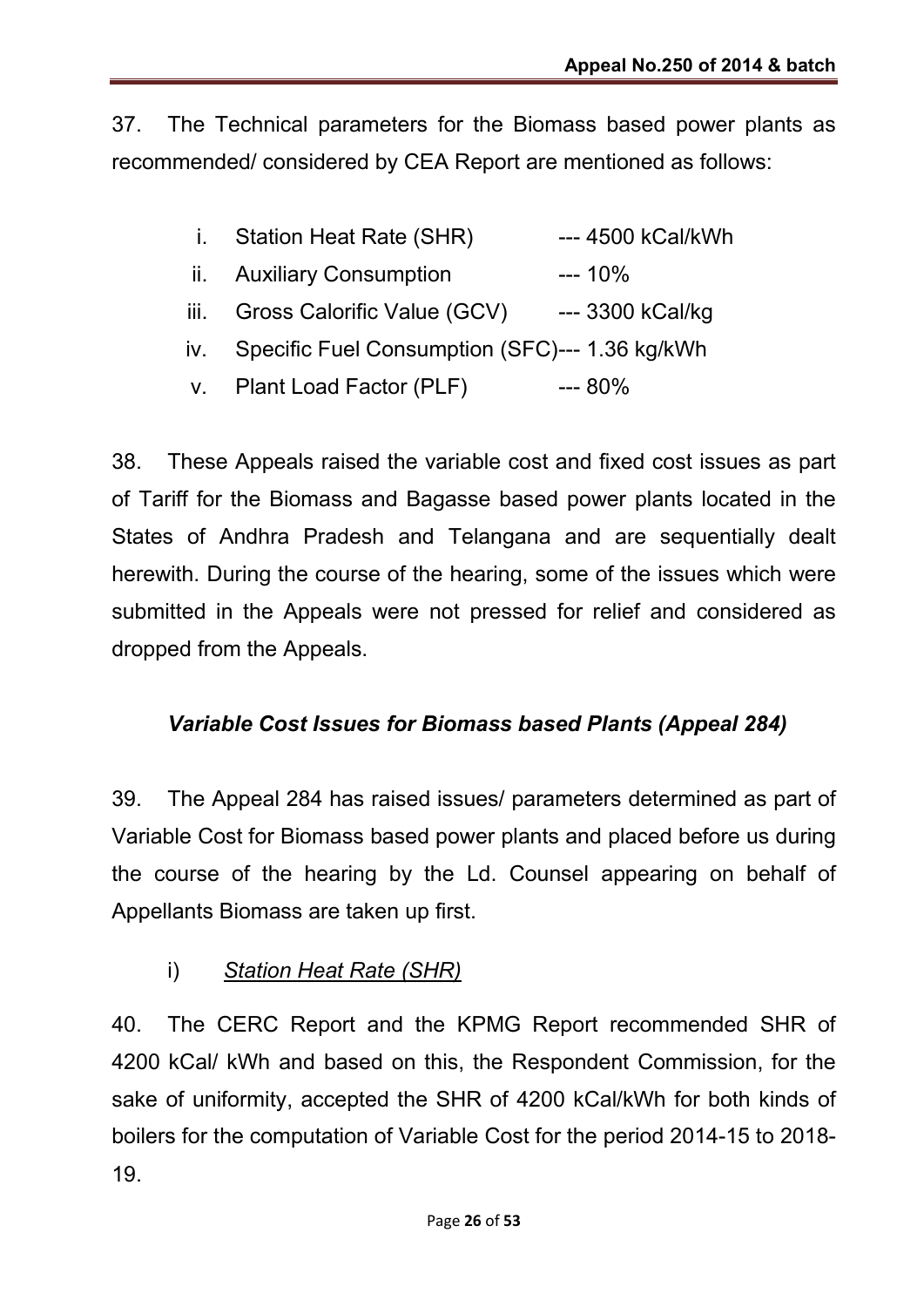41. The Appellant submitted that the Commission did not properly and sufficiently consider the CEA report which was based on power plants in the State. The Commission has also ignored the judgment dated 20.12.2012 of the Hon'ble Tribunal and the observations of the Hon'ble Tribunal with respect to the CEA report. The Commission was not correct in observing that the CEA report did not give any additional allowance on GCV and fuel price as additional allowance was already given on the SHR side. The CEA report was not concerned with fuel price at all. The CEA report only set out operational norms. The Commission failed to see that the CERC committee report had given no basis at all for taking the average design SHR of biomass plants as 3750 kcal/kWh. The Commission ought to have determined the SHR at least at 4500 kcal/kWh as per the CEA report and the judgment of this Hon'ble Tribunal and further made allowance for power plants that are more than 10 years old.

42. The CEA Report recommended SHR of 4500 kCal/kWh based on detailed study in respect of Biomass based power plants located in the State of Andhra Pradesh and Telangana.

43. This Tribunal vide its Judgment dated 20.12.2012 has accepted the CEA Report and the SHR of 4500 kCal/kWh for Biomass & Bagasse based power plants.

44. The Respondents submitted that in compliance of the Judgement of this Tribunal, the erstwhile APERC had reworked the tariff in respect of the Biomass Power Plants for the Multi-year period 01.04.2004 to 31.09.2009 by adopting the SHR @ 4500 kCal/kWh. Whereas the Respondent Commission observed that this value of SHR is highest among the values determined by the other State Commissions across the country including CERC. Further added that the APERC has fixed the SHR in the light of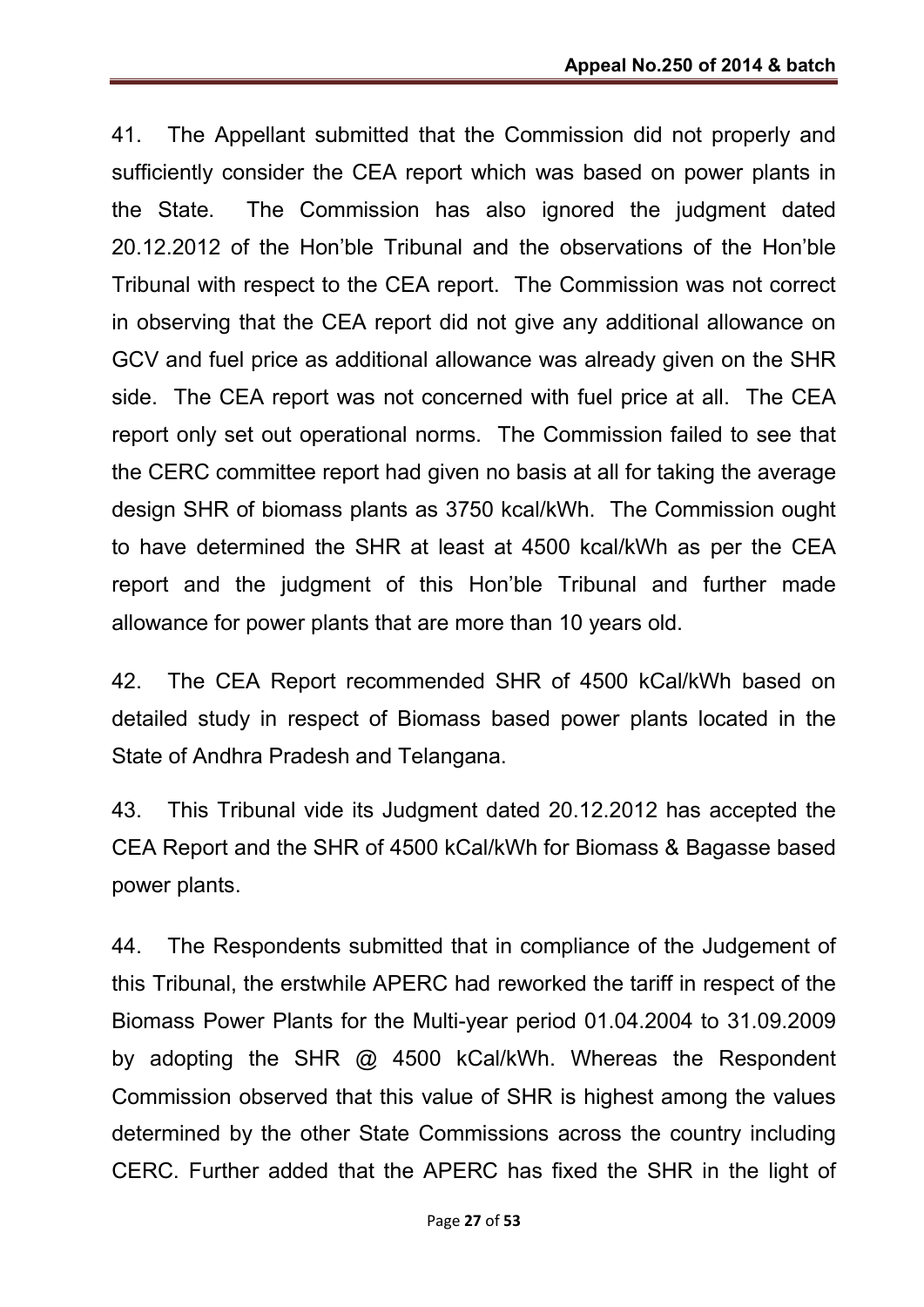SHR determined by other Commissions without carrying out a detailed Technical Study.

45. We decline to accept such vague contentions in the light of the recommendations made in the CEA Report which is the only Technical Study available for the Biomass and Bagasse Based Power Plants situated in the State of Andhra Pradesh & Telangana and the life of these power plants. Further, the Respondent Commission has failed to clarify the basis of declaring a change in the SHR for the existing plants which has already been decided by this Tribunal except that some study has been carried out which is not relevant in respect of the Plants in question. It is also important to note here is that the heat rate is the entire amount of energy required by an electric generator or power plant to create one kilowatt-hour (kWh) of electricity. As such with passage of time and deterioration of mechanical machines the heat rate ought to increase and not to decrease.

46. We are of the opinion that the SHR of these plants should remain to be 4500 kCal/ kWh.

## ii) *Auxiliary consumption.*

47. The Appellant submitted that the Commission has not even discussed or considered any additional allowance for plants using woody biomass that requires chipping and additional handling. The determination of the Commission ignores relevant and material considerations and is erroneous, contrary to law and reason and arbitrary. The Auxiliary consumption for biomass plants over 10 years old ought to be at least 12%.

48. On the contrary, the Respondents argued that this Tribunal vide Judgement dated 20.12.2012 decided the Auxiliary Power Consumption of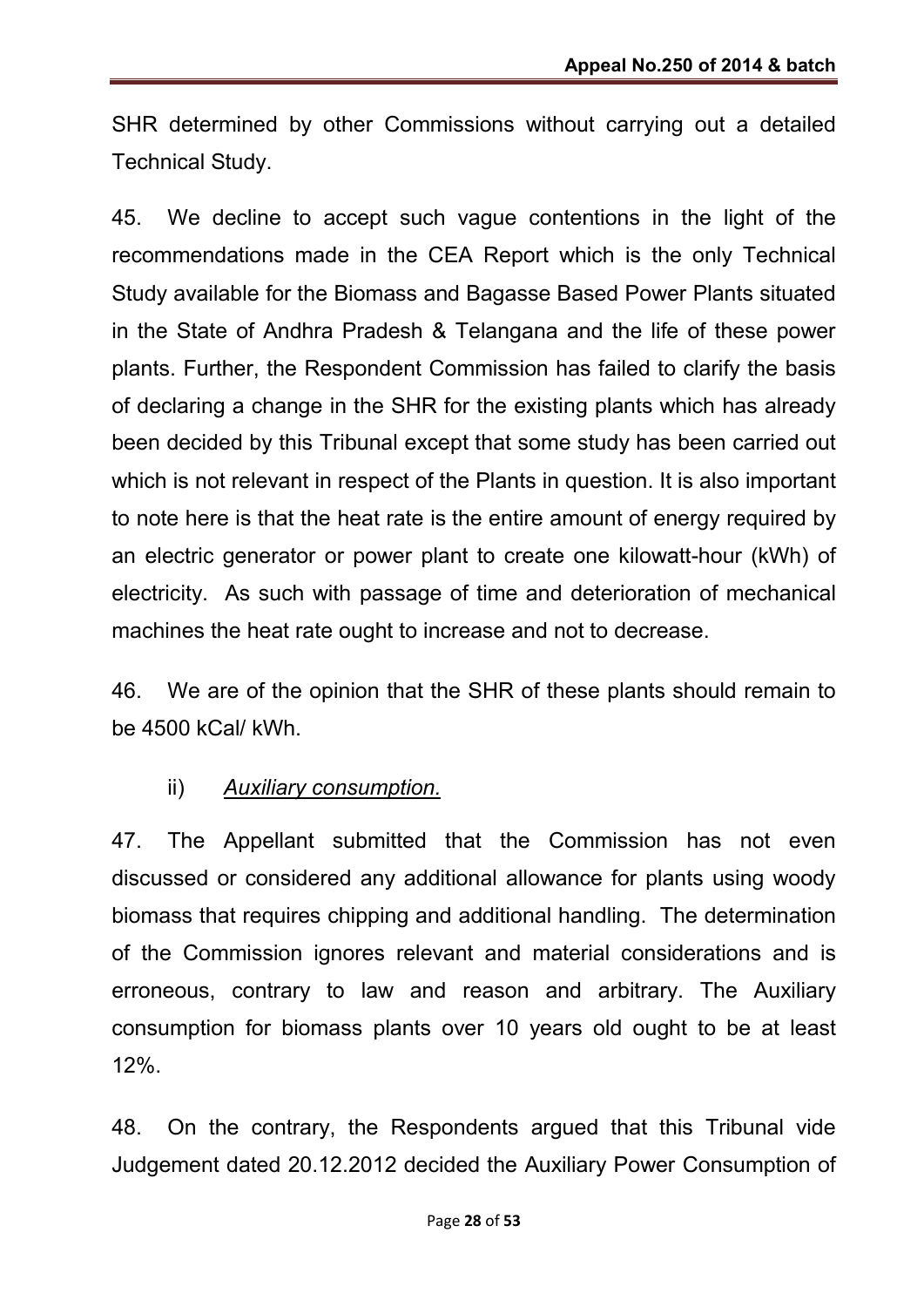10%, as specified in the Central Commission's Regulations and recommended in the CEA Report, will be reasonable as the Biomass plants have less number of auxiliaries compared to coal based plants.

49. This Tribunal vide Judgement dated 20.12.12, made the following observation under Para 31.3:

> "*x) However, as pointed out in the CEA report the biomass plants have less number of auxiliaries compared to coal based plant and there is no milling plant. In view of this we feel that auxiliary power consumption of 10% as specified in the Central Commission's Regulations and recommended in the CEA Report will be reasonable for the biomass plants. Accordingly, decided."*

50. We fail to appreciate the submissions made by the Appellant and therefore, reject the prayer of the Appellant for the Auxiliary Consumption of 12%for plants older than 10 years considering the useful life of these plants as 20 years as discussed in the preceding paragraphs. We opine that there are no technical grounds to review the recommendations made in the CEA Report for Auxiliary Consumption of 10% and upheld by this Tribunal.

51. We also direct the Respondent Commission to carry out a detailed study covering various directions passed in the Judgement dated 20.12.12. Relevant extracts of the Judgement quoted below:

*Para 31.3*

*"ix) We feel that there is need to review the auxiliary consumption for biomass plants considering the following factors:* 

*a) Fouling of heat transfer surfaces in boiler with ash deposits is a problem encountered with biomass fuels. If the heat transfer surfaces are not cleaned regularly and effectively, there is a risk of reduction of steam generation capacity apart*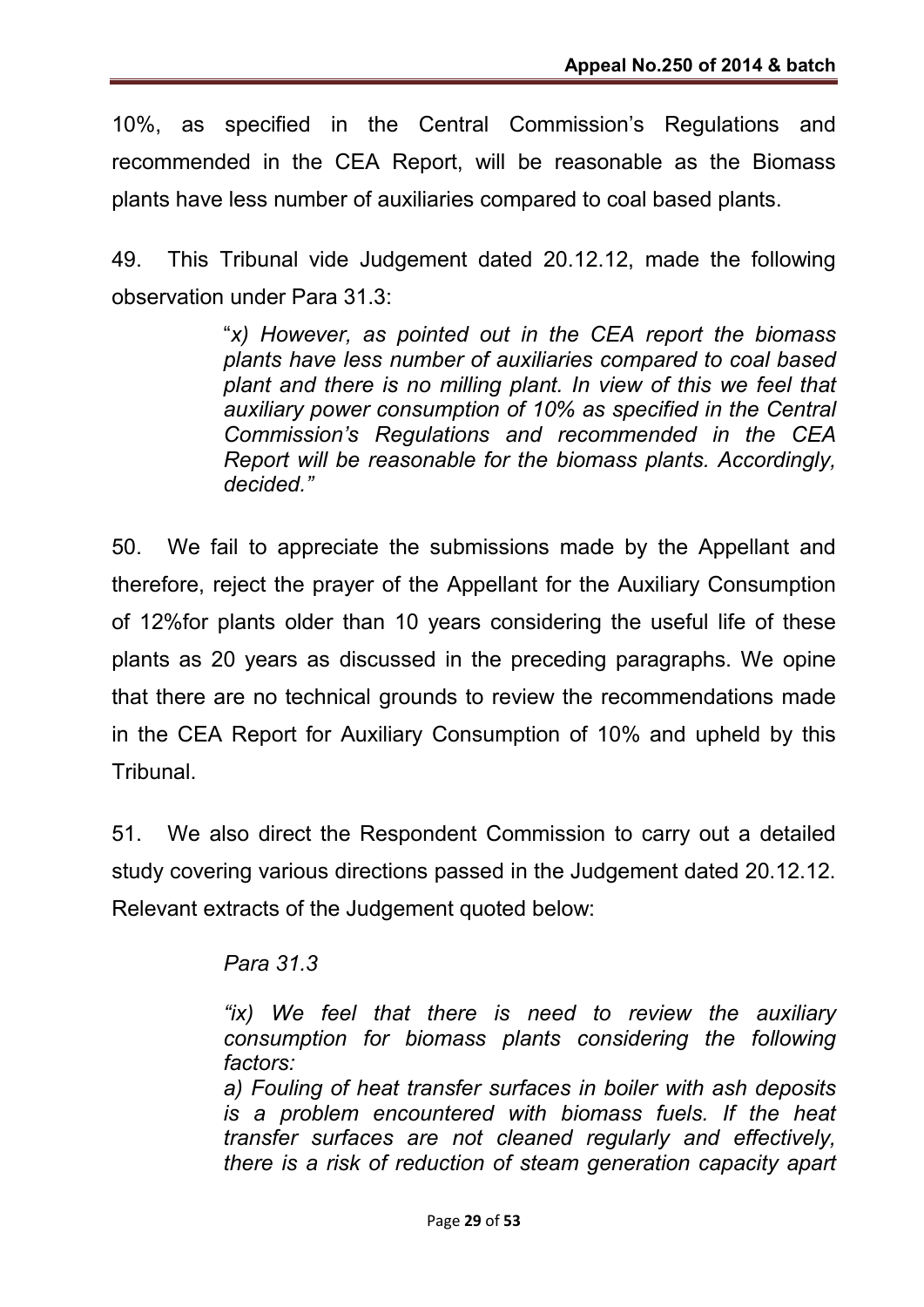*from reduced boiler efficiency. This is corroborated by CEA Report. This leads to stoppage of plant at regular intervals resulting in more stops and start-ups increasing the auxiliary consumption. Even if power is drawn from the grid during the shut down it would mean consumption of additional electricity for running the auxiliaries, resulting in increase in %age auxiliary consumption.*

*b) Most of the plants are connected to grid at 33 kV voltage where number of trippings have been reported by the Developers resulting in outage of biomass plant and more stops and start ups for the plant.*

*c) Most of the biomass fuel is stored in open space due to seasonal availability and low density of biomass fuels. In monsoon season the moisture in the biomass fuel increases substantially due to which the boiler cannot achieve full load. When the plant is operated at partial load, the auxiliary consumption increases."*

52. Therefore, we again direct the State Commission to conduct a detailed study covering the above points.

iii) *Gross Calorific Value of Fuel (GCV).*

53. The Appellant submitted that the State Commission has determined the GCV of the fuel mix as 3100 kcal/kg while observing that the allocation of various fuels in the fuel mix as considered by CEA in 2009 as outdated while considering the biomass atlas referred to by CERC committee which is even older. The State Commission failed to see that the biomass atlas was a survey done to identify the biomass resources in the State. It never purported to assess the fuel mix actually available and used in biomass power plants.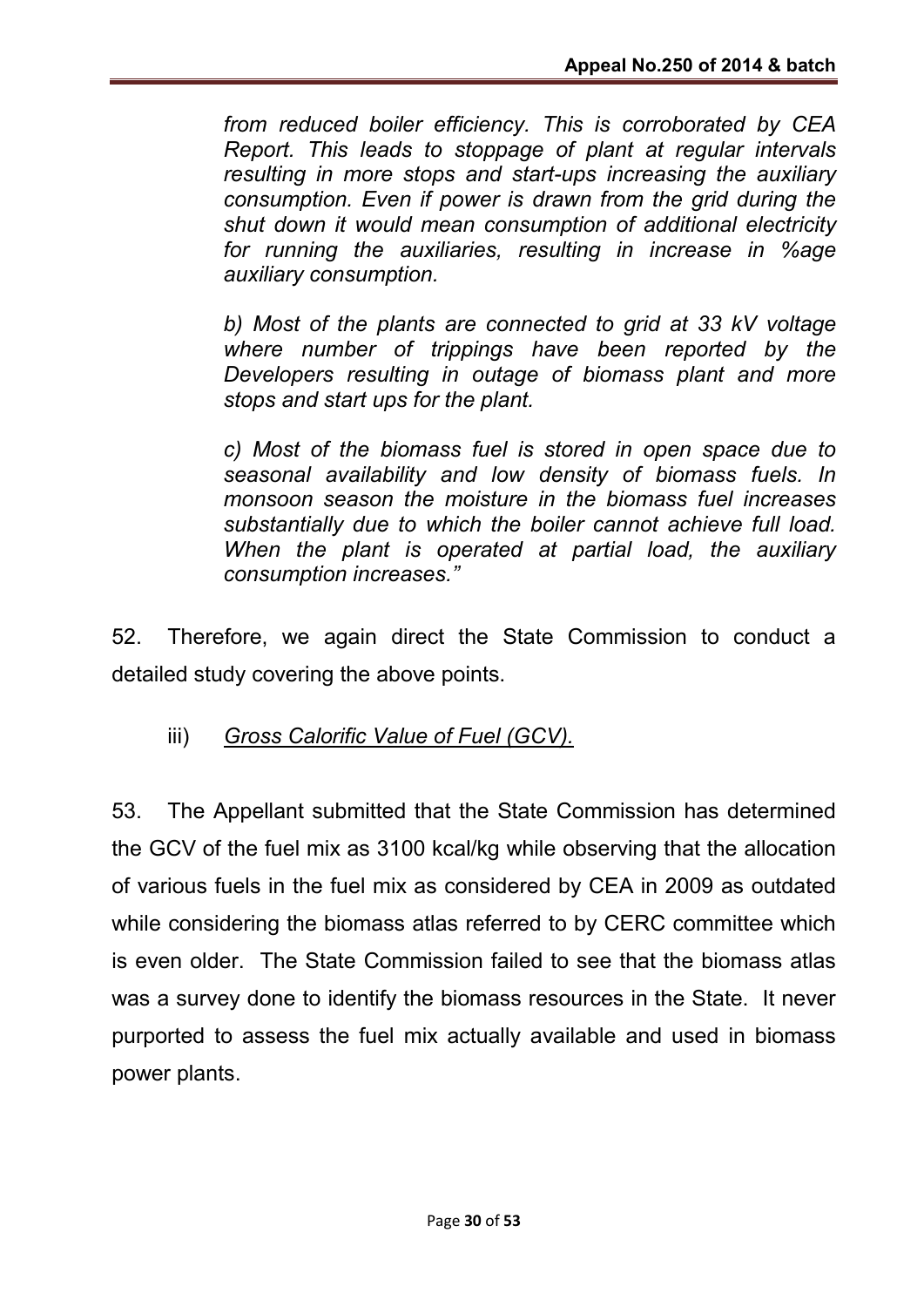54. The Appellant, further, added that the State Commission has decided the GCV based on its Study Report which refers to some information of plants in Tamil Nadu for unknown and unstated reasons and without any details of the facts and circumstances. Also raised the issue of considering such Plants of other States when the matter is with respect to plants in Andhra Pradesh which were available for inspection and enquiry, is not explained.

55. Also Study Report seeks to report the GCV of 2 biomass plants in Tamil Nadu without any mention of the nature of fuels used, the fuel mix or any other material particulars. The Study Report is not clear as to why a GCV of 3100 kCal/kg is being recommended even showing weighted average GCV of 3315 kcal/kg in Table 13 and weighted average GCV of 3306 kcal/kg from Table 14. Also submitted that the State Commission has also wrongly considered the MNRE suggested GCV of Juliflora of 2800 kcal/kg as in the "as fired" condition in para 2.3.7 and 2.3.8 of the impugned order. The CERC Committee report, in para 2.3.6, clearly sets down the GCV of Juliflora at 2800 kcal/kg as in "as received" condition.

56. The Appellant submitted that based on fuel mix, it can be analysed as follows to arrive at the weighted average GCV for biomass fuels in Andhra Pradesh.

| SI                                         | <b>Biomass Fuel</b>     | $%$ in mix | GCV (adjusted) |
|--------------------------------------------|-------------------------|------------|----------------|
|                                            | <b>Rice Husk</b>        | 36.8       | 3090           |
| $\mathcal{P}$                              | Juliflora               | 42.9       | 2850           |
| $\mathbf{3}$                               | Agri. Residues & others | 20.3       | 2343           |
|                                            | Total                   | 100.0      |                |
| <b>Weighted Average GCV</b>                |                         |            | 2835           |
| Rounded off for uncertainties & variations |                         |            | 2800           |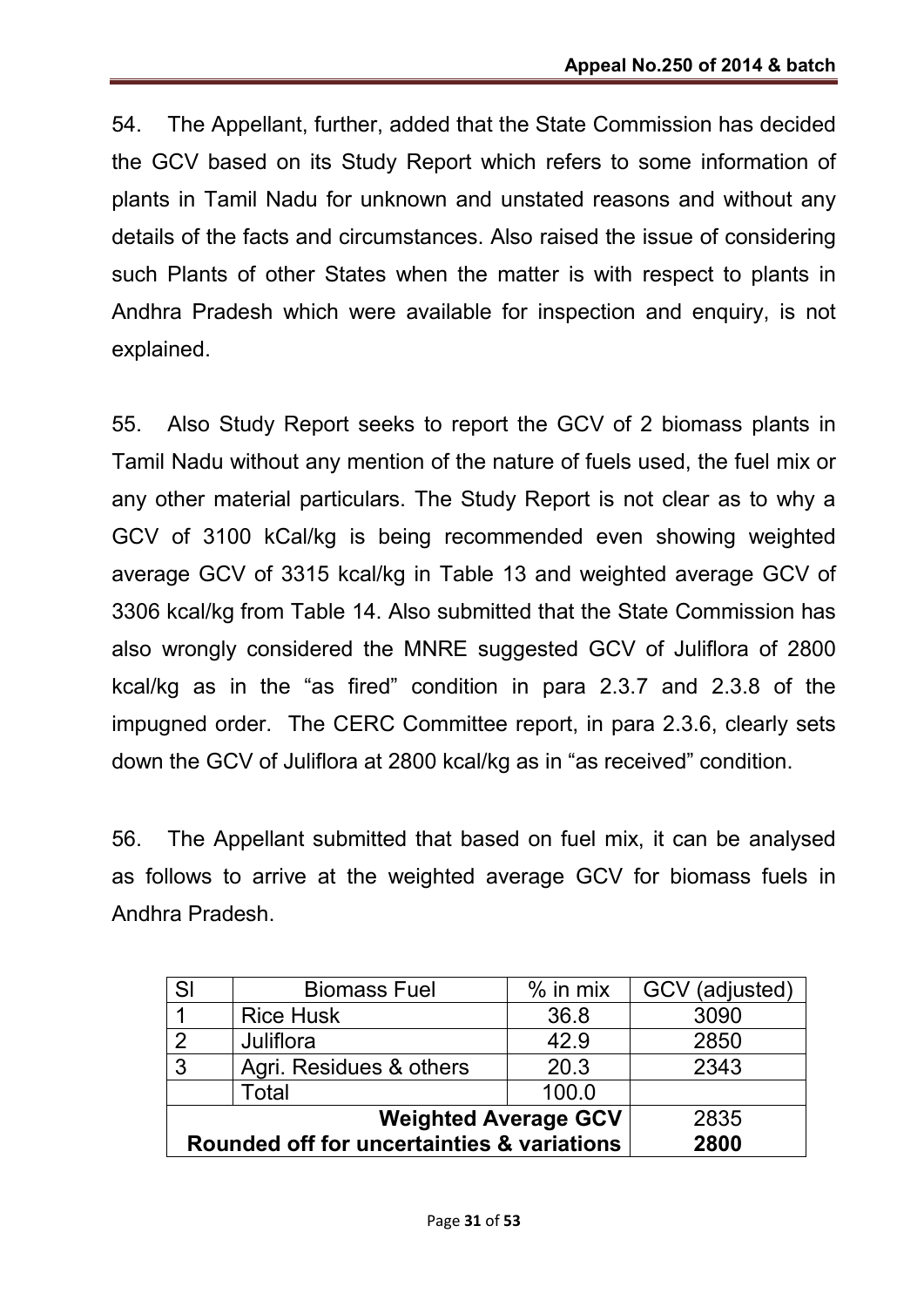57. This Tribunal after detailed deliberations and considering the submissions made by the Appellants and Respondents during the proceedings held in Appeal no. 166 of 2011 accepted the recommendations made in the CEA Report and vide Judgement dated 20.12.12 decided Specific fuel consumption of 1.36 kg/kWh based on station heat rate of 4500 kCal/kWh and GCV of 3300 kCal/kg.

58. The CEA Report, analysing the GCV of all the biomass available, recommended GCV as 3300 kCal/kg, we do not find any reasons to review it based on the submissions made before us considering that no detailed study has been carried out as was carried out be CEA in finalising the CEA Report.

#### iv) *Fuel Cost*

59. The Respondent Commission has determined a base fuel price of Rs. 2,843 per tonne for the year 2014-15, against the proposed price of Rs. 2830 per tonne indicated in the consultation paper, for the computation of variable cost for the period 2014-15 to 2018-19. The price determined is for an as-fired fuel which also includes transportation and handling costs for the year 2014-15 and the price escalation will be applicable only from the year 2015-16 onwards.

60. The weighted average fuel price works out to be Rs. 2708 per tonne considering the biomass fuel mix for Andhra Pradesh as specified by the CERC Report. The State Commission, considering the uncertainty in the availability of bio fuels, added a comfort factor of additional 5% on the above price of Rs. 2708 per tonne, arriving at the figure of Rs. 2843 per tonne.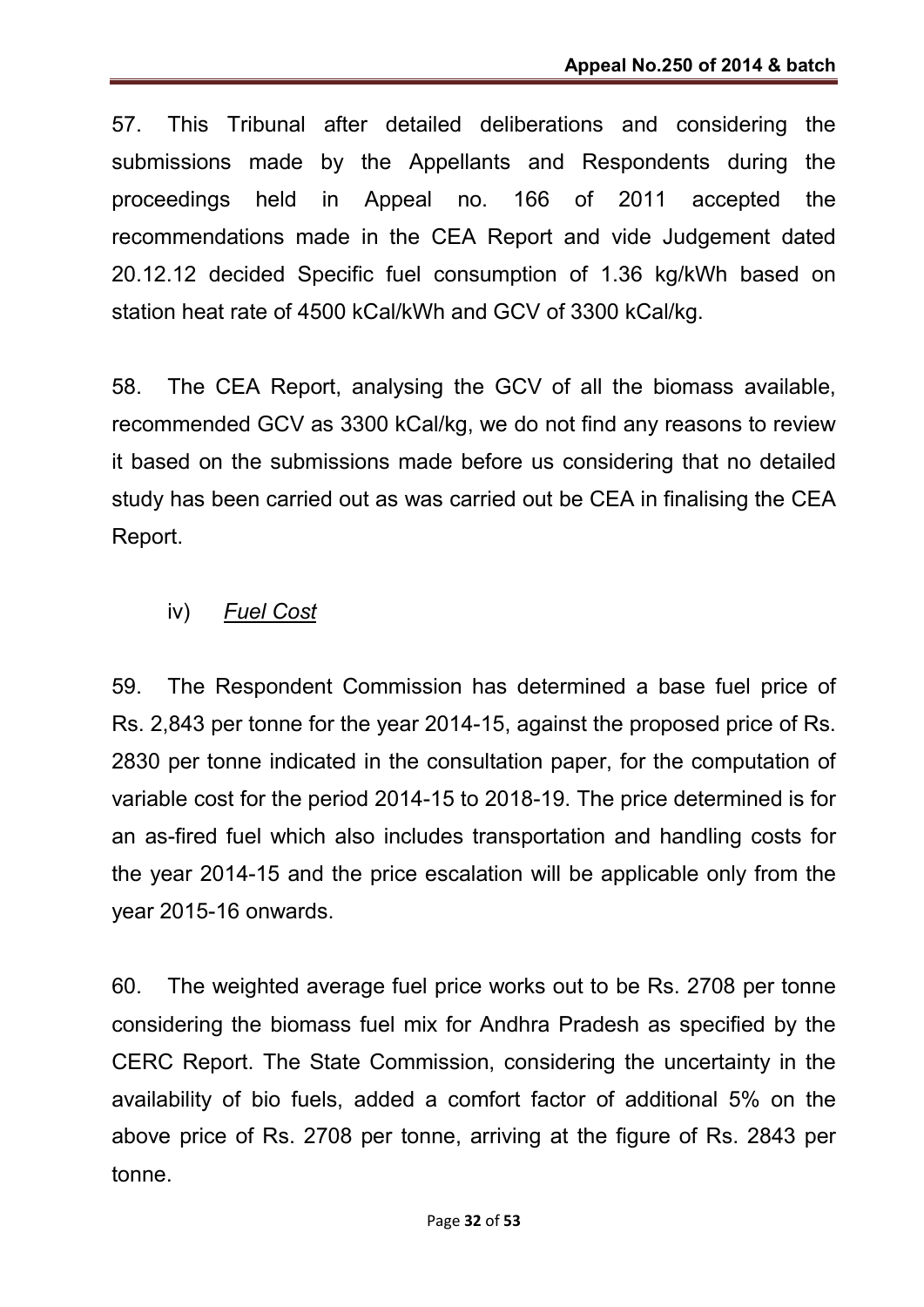61. The price suggested by the Appellant was Rs. 3365/- per tonne based on the fuel mix and computed by dividing 4617 by 1.372 (figure arrived at by calculating the quantity of purchased fuel required for 1 unit of as fired fuel i.e., 1 tonne of fuel in an as-fired condition would require 1.372 tonne of fuel to be purchased).The Appellant submitted that the State Commission erred in holding that the concept of computing the fuel price in as-purchased condition is incorrect and the fuel price has to be applied to the as-purchased quantity as otherwise it would be wholly irrational.

62. It is to add that CEA report has dealt with only technical parameters and has not made any recommendation on Fuel cost.

63. Further, the Appellant placed before us a detailed calculation for determining the fuel cost:

## "ADJUSTMENT OF WEIGHT OF FUEL FOR FUEL COST CALCULATION

Computation of conversion factor from "as purchased" to "as fired" quantities

| <b>Cotton stalks/ Chilly</b>                                                                                     | Juliflora                                                                                                       |
|------------------------------------------------------------------------------------------------------------------|-----------------------------------------------------------------------------------------------------------------|
| <b>stalks</b>                                                                                                    |                                                                                                                 |
| Moisture content in cotton<br>stalks/ chilly stalks is 40%<br>and they have leaves to<br>the extent of 20% in as | Juliflora has 40% moisture in<br>as received condition. After<br>drying the moisture content<br>reduces to 20%. |
| purchased condition.<br>Therefore,<br>the<br>combustible mass is<br>40%. When the material condition.            | 1 kg of Juliflora with 40%<br>moisture in as purchased<br>is dried, the leaves are Weight of dry combustible =  |
| the I<br>removed<br>and                                                                                          | $0.6$ kg<br>moisture content reduces   Weight of moisture = $0.4$ kg                                            |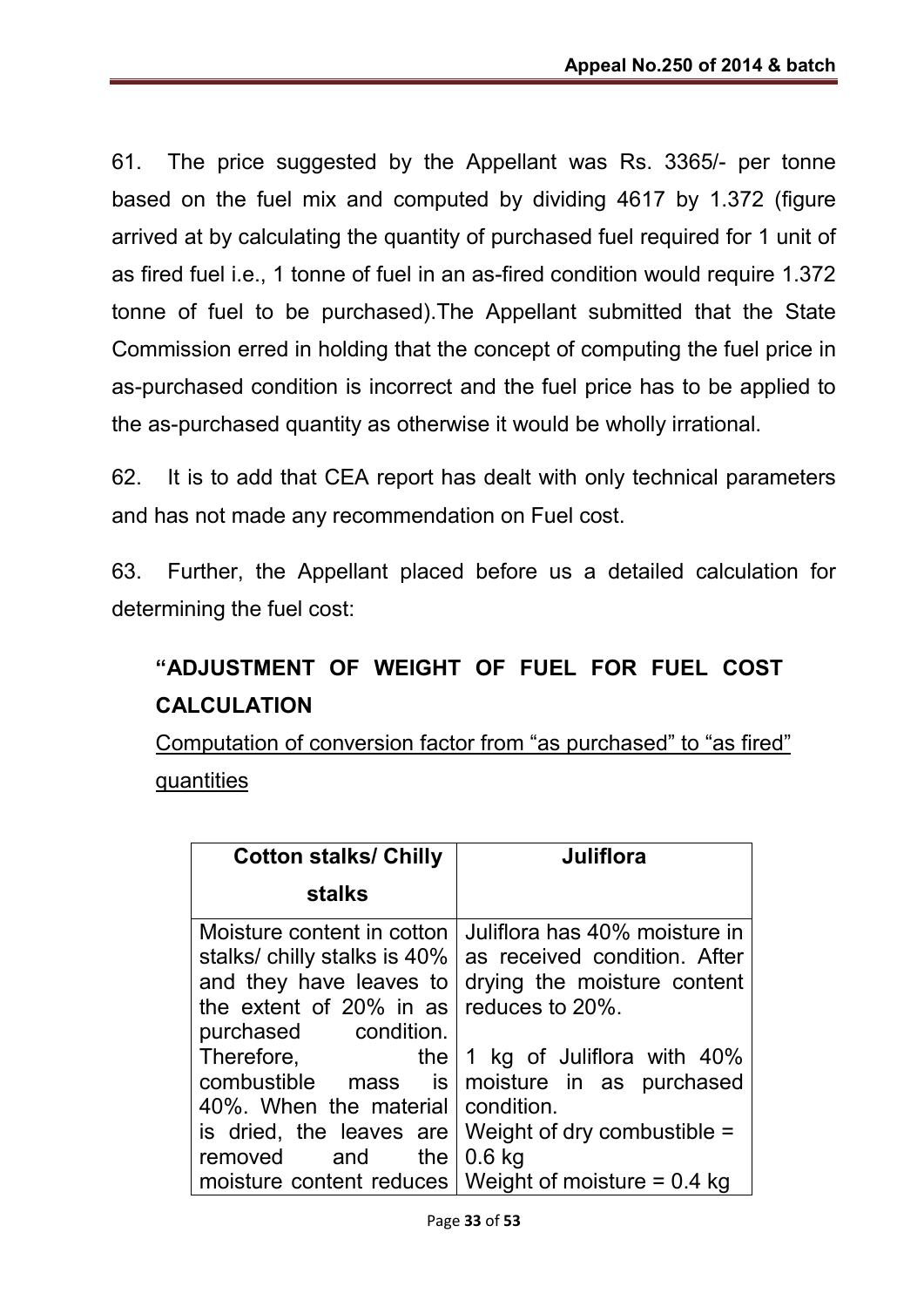| to 15%. Therefore, the<br>total mass left is derived<br>in the following way:<br>1kg of agri residue with<br>40% moisture and 20%<br>leaves as purchased.                                                                                                        | $X = Weight$ of moisture in<br>the residual fuel after drying<br>Therefore $X / (X+0.6) = 0.2$ ,<br>hence $X = 0.15$<br>Therefore, total mass<br>=<br>$0.15 + 0.6 = 0.75$ |
|------------------------------------------------------------------------------------------------------------------------------------------------------------------------------------------------------------------------------------------------------------------|---------------------------------------------------------------------------------------------------------------------------------------------------------------------------|
| Weight of<br>dry<br>combustible = $0.4$ kg<br>Weight of leaves +<br>moisture = $0.6$ kg<br>$X = Weight of moisture in$<br>residual fuel after drying<br>Therefore $X / (X+0.4) =$<br>0.15, hence $X = 0.07$<br>Therefore, total mass =<br>$0.07 + 0.4 = 0.47$ kg | Therefore, the conversion<br>factor for Juliflora from as<br>purchased to as fired is<br>0.75.                                                                            |
| Therefore, <b>contact</b><br>the<br>conversion factor for<br>cotton/chilly stalks<br>from as purchased to<br>as fired is 0.47.                                                                                                                                   |                                                                                                                                                                           |

Considering a Specific Fuel Consumption of 1.36 kg/kWh, the conversion of 1.36 kg of fuel in "as fired" condition to the fuel in "as purchased" condition for different fuel mixes is as below:

| <b>FUEL MIX AS CONSIDERED BY CEA</b> |          |              |            |           |
|--------------------------------------|----------|--------------|------------|-----------|
| Fuel                                 | Qty in   | Qty as       | Conversion | Qty As    |
|                                      | Fuel Mix | fired (kg)   | Factor     | Purchased |
|                                      | (%)      |              |            | (kg)      |
|                                      | А        | $B = 1.36 x$ | C          | B/C       |
|                                      |          | Α            |            |           |
| <b>Rice Husk</b>                     | 36.8     | 0.5005       | 1          | 0.5005    |
| Juliflora                            | 42.9     | 0.5834       | 0.75       | 0.7779    |
| Agri                                 | 20.3     | 0.2761       | 0.47       | 0.5874    |
| <b>Residues</b>                      |          |              |            |           |
| <b>Total</b>                         | 100.0    | 1.3600       |            | 1.8658    |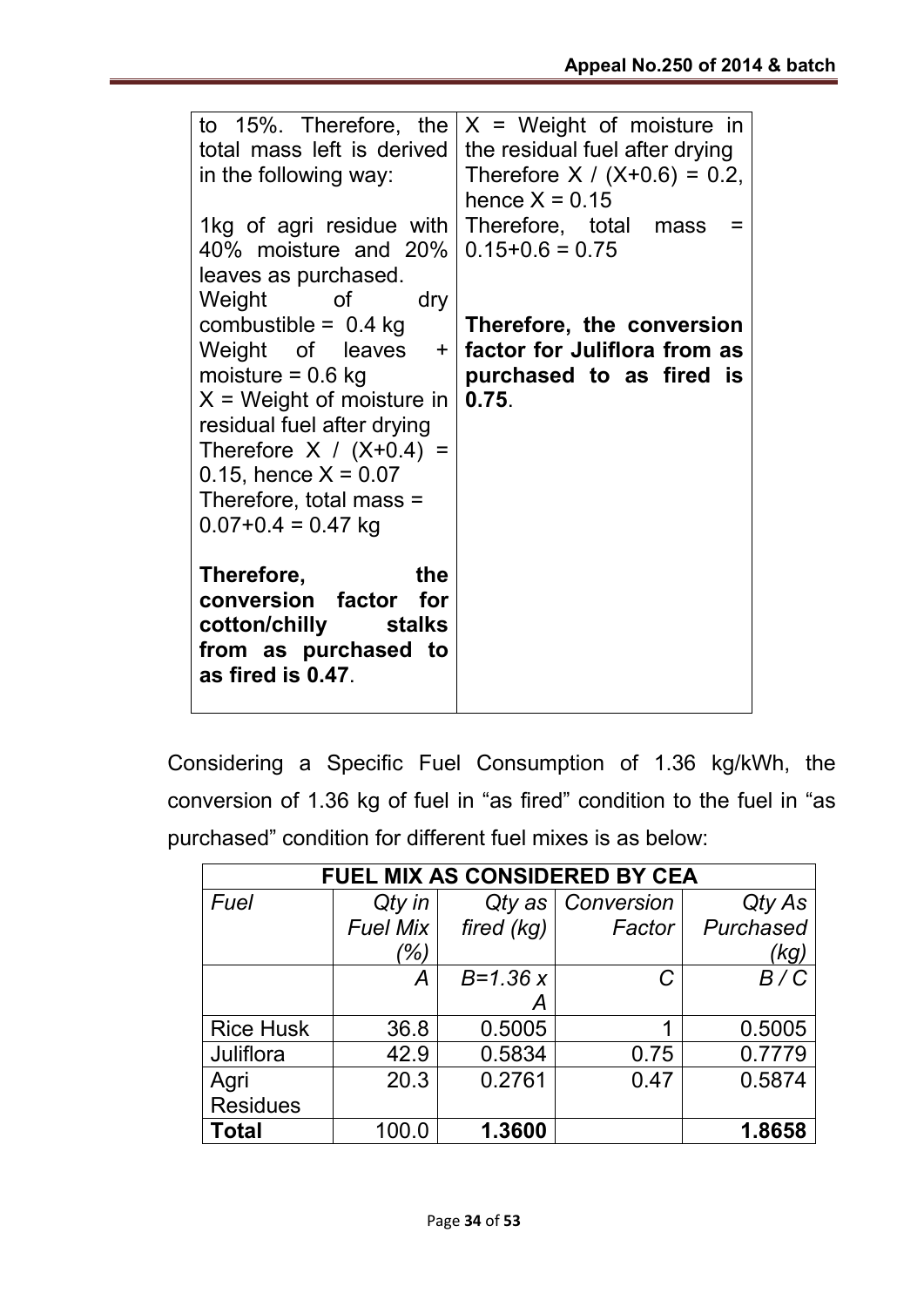|                  | FUEL MIX AS CONSIDERED BY APERC IN IMPUGNED |                     |            |           |
|------------------|---------------------------------------------|---------------------|------------|-----------|
|                  |                                             | <b>ORDER</b>        |            |           |
| Fuel             | Qty in                                      | Qty as fired        | Conversion | Qty As    |
|                  | <b>Fuel Mix</b>                             | (kg)                | Factor     | Purchased |
|                  | (%)                                         |                     |            | (kg)      |
|                  |                                             | $B = 1.36 \times A$ | C          | B/C       |
| <b>Rice Husk</b> | 56                                          | 0.7616              | 1          | 0.7616    |
| Juliflora        | 24                                          | 0.3264              | 0.75       | 0.4352    |
| Agri             | 20                                          | 0.2720              | 0.47       | 0.5787    |
| <b>Residues</b>  |                                             |                     |            |           |
| <b>Total</b>     | 100.0                                       | 1.3600              |            | 1.7755    |

64. The Respondent submitted that the erstwhile State Commission did not agree for the same as the methodology worked out by the Appellant was for 137% of fuel mix to account for additional 37% fuel requirement towards fuel loss due to moisture content for computing the fuel price (viz., proposed 1MT of Fuel as fired condition would require 1.372 MT of fuel to be purchased) and the Commission further observed that it would lead to an unwarranted increase in the Variable Cost. Further, the State Commission had factored in the pricing mechanism, the allowance of additional 5% on an account of fuel loss (between as received basis and as fired basis), due to the moisture content.

65. Further, submitted that the State Commission has duly considered the views of objectors & market prices, survey undertaken by a Study group and also the prices considered by other State Electricity Regulatory Commissions, and determined the Base fuel price @ Rs.2843/tonne for the FY 2014-l5 for 'as fired fuel' for computation of Variable Cost (VC] and fuel price escalation on annual basis as per CERC Indexation formula allowed, therefore, the action of the erstwhile APERC was fair to all Stakeholders and the Appellant's contention for abnormal increase of Fuel Cost of Rs 4,617/ - is unjustified.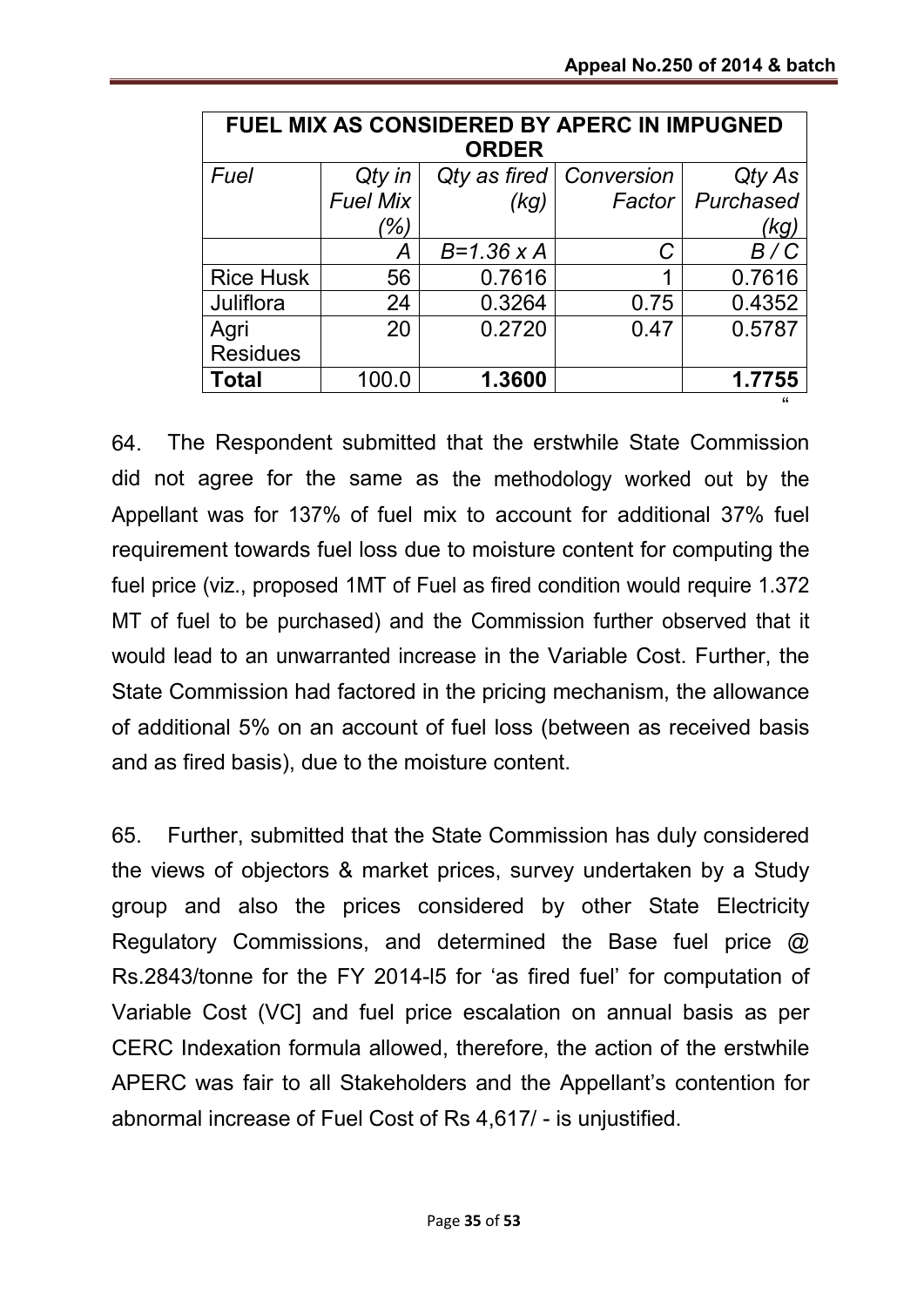66. We feel that the Respondent Commission should consider afresh the detailed submissions made by the Appellant which require reasonable consideration and issue revised fuel cost on the basis of actual market purchase price, composition of fuel mix and related parameters.

## v) *Fuel Cost escalation.*

67. The State Commission has adopted the CERC price escalation formula for fuel cost, however, it is submitted by the Appellant that it cannot be correct to apply for the biomass fuels and also rejected the submissions of the Appellant that the fuel cost escalation needs to be determined on the basis of parameters relevant to biomass fuels and the CERC formula is tainted by irrelevance. Further, added that the State Commission has not adverted at all to the issue that captive coal is irrelevant and it is also not market determined, if at all coal is to be considered, the Commission has not adverted to why it should be captive coal and not coal in the open market as would be available to a buyer.

68. The Respondents submitted that the project developer had the option to choose escalation in the fuel cost either on normative basis of 5% on the fuel indexation mechanism basis. Further, added that the erstwhile State Commission adopted CERC price escalation Indexation mechanism, which was adopted by other State Commissions.

69. We are not impressed by the contentions of Respondent, on the contrary, inclined to accept the contentions of the Appellant. It is strongly felt that the State Commission should relook the matter and formulate revised escalation index.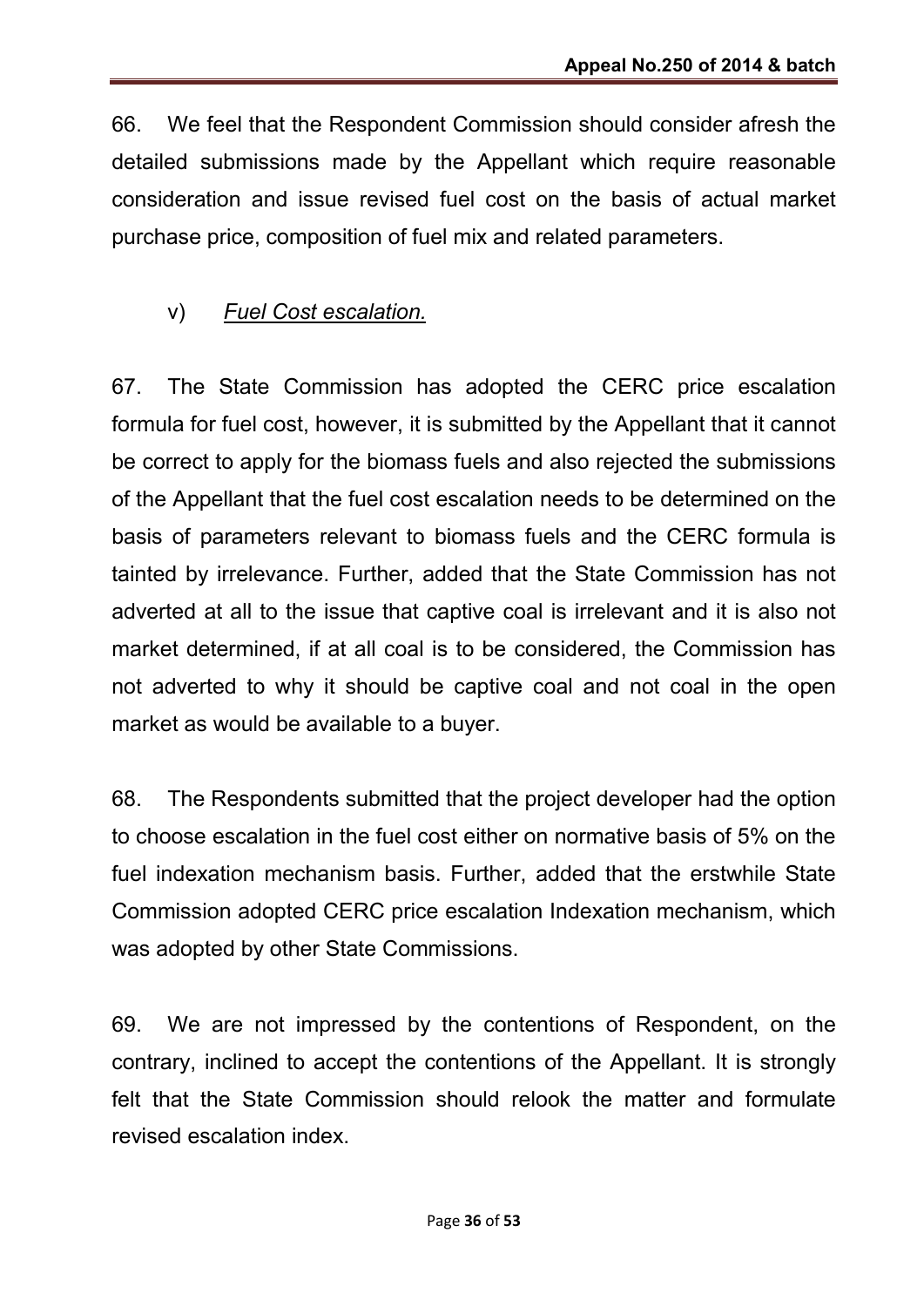## *Fuel Cost Issue for Bagasse based Plants (Appeal 297)*

70. The Appellant submitted that the Respondent Commission in its consultative paper have adopted the bagasse cost of Rs. 950/- per TONNE for FY 2009-10 and escalated the same at 5% per annum to arrive at the bagasse cost of Rs.1,155/- per TONNE for 2013-14. This rate is further escalated by 10.9% (as determined by CERC) to arrive at bagasse cost of Rs.1,281/- for 2014-15. In 2004 and also in 2009, the bagasse price was determined based on the heat equivalent value. The determination of tariff payable to co-gen units using imported coal, during 2013 adopted imported coal cost of Rs.4,100/- per TONNE. Based on the equivalent heat value approach, the bagasse price for 2014-15 works out to Rs.2,111/- as under:

|                                   | ∣ Imported<br>coal | <b>Bagasse</b>     |
|-----------------------------------|--------------------|--------------------|
| GCV                               | 4371               | 2250               |
| Fuel cost for $2014 - 15$   4,100 |                    | 2250 x (4100/4371) |

71. This Hon'ble Tribunal in the matter of SISMA versus TNERC (Appeal No.199 of 2012) dated 4.9.2013 held in para 55 and 56 that -

*"It is important to notice that the Central Commission had specifically observed in the Statement of Reasons that the respective State Commissions may consider the prevalent price of Bagasse if the same is higher than the price on equivalent heat value basis."*

72. Further, added that the impugned order was passed adopting certain CERC observations, however, did not consider the observation made by the CERC itself that the State Commission ought to consider the prevalent price of Bagasse if the same is higher than the price on equivalent heat value basis while deciding the price of bagasse. Even the CERC explanatory memorandum for the 2012 Regulations explicitly stated that if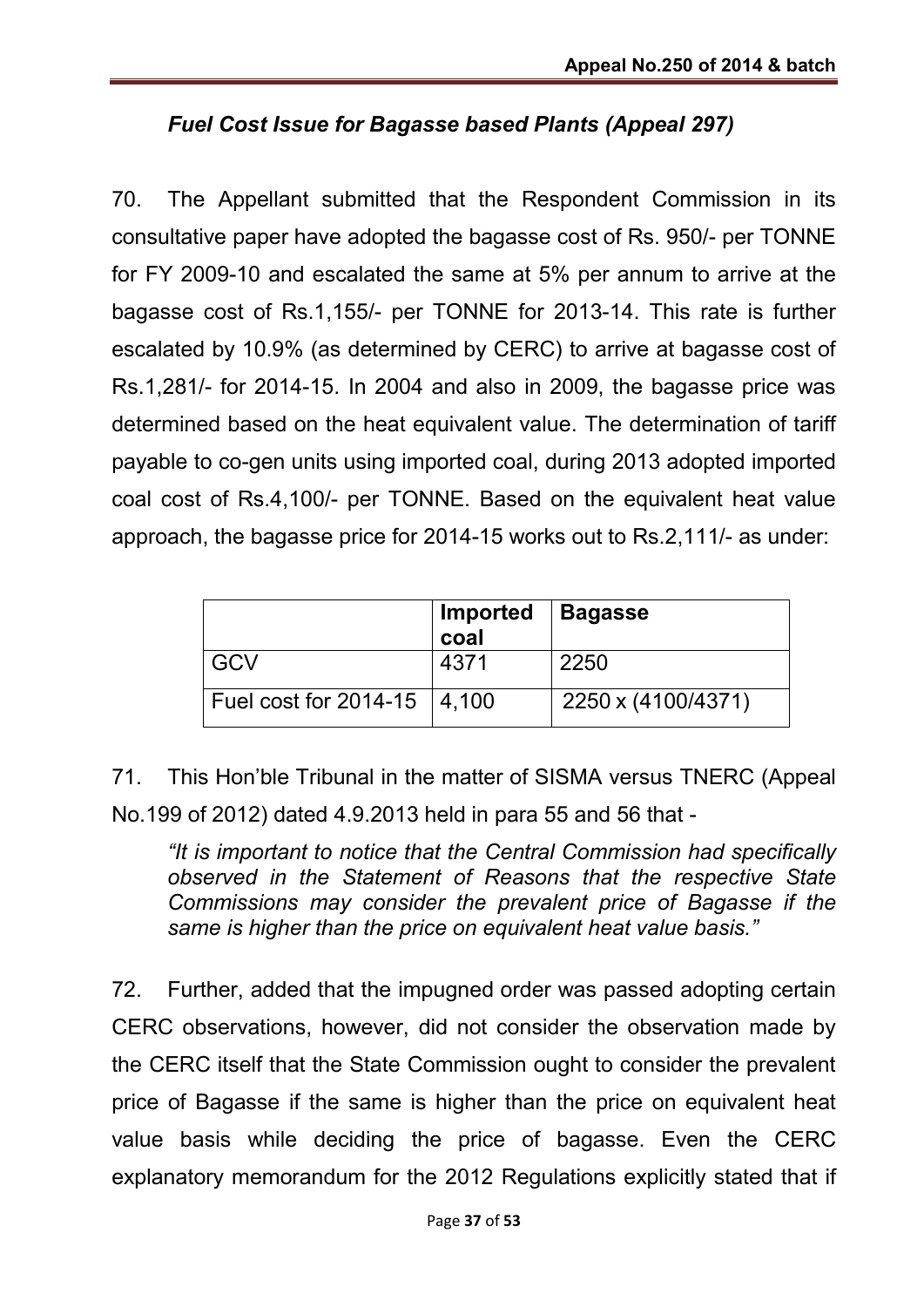the Bagasse is not used by the Sugar Mills in the power generation, it would be sold and it will fetch revenue at the market price. That revenue which is foregone when the Bagasse is used for power generation is a loss to the sugar mill and consequently it is the cost of the input for power generation.

73. This Tribunal at para no 38 of the Judgement dated 20.12.2012 directed that:

> "W*e direct the state commission to arrange to undertake the study on priority and frame its tariff regulations for purchase of power by distribution licensees from NCE sources after considering the study report, central commission's regulations and any other relevant information."*

74. The Appellant submitted that the Respondent Commission did not undertake any such study or norms based on ground realities as adopted by other Commissions. The Respondent Commission ought to have appreciated that to have an actual idea of heat requirement of power generation, it is necessary to consider off‐season operation when the plant is exclusively used for power generation. Further, added that the bagasse cost of at least Rs. 1950/- per TONNE for the FY 2014-15 should be accepted against the determined cost of Rs. 1,551/- per TONNE for the FY 2014-15, with an indicative annual escalation of 6% per annum.

75. On the contrary, the Respondents have submitted that the State Commission has determined Rs.1,551/tonne as the cost of Bagasse which is much higher than Rs.1,281/tonne as proposed in the consultation paper. The Appellants sought price of at least Rs.1,950/tonne without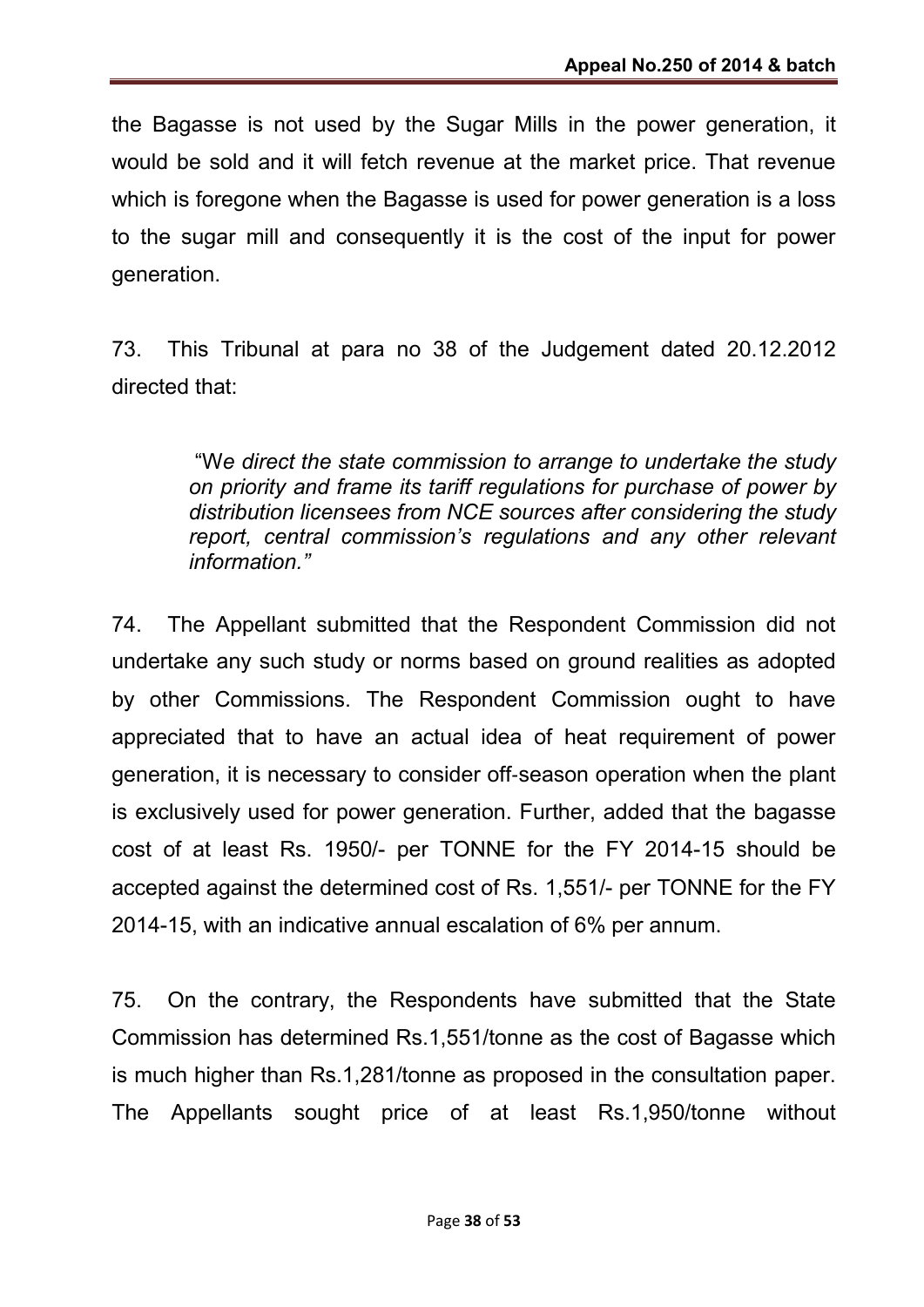substantiating the same with evidence in support of it which is 21 % higher than what was proposed by the commission in the consultation paper.

76. Further, submitted that the broad principles and approach adopted for determining variable tariff for particular control period must not be varied unless it is proved beyond doubt that t he existing approach would be contrary to the principles laid down in the Electricity Act, 2003. The State Commission has been consistently been adopting the 'heat value approach' by linking Bagasse price to the price of landed cost of coal for thermal power plant also adopted by CERC. Also approach of linking Biomass price to arrive at the cost of Bagasse has been rejected by this Tribunal in its Judgement dated 20.12.2012 and approved the cost of fuel determined by the commission for FY 2004-2009 based on heat value approach by linking bagasse price to the landed cost of domestic coal. The extract of the Judgement quoted below:

> *"We feel that the price decided by the Chairman and Member-Finance at Rs.745/-per MT is reasonable. We do not find any substance in the· contention of the Developers that fuel price of bagasse should be linked to price of biomass. No justification has been given by the Developers for linking of prices of the bagasse with biomass fuel. Bagasse is a byproduct of sugarcane crushing in sugar mill of the bagasse cogeneration plant and its price cannot be linked to price of biomass which is not regulated and has to be procured in open market."*

77. It was, further, submitted that the variable tariff order dated 31.03.2009 for FY 2009-2014 was also based on same approach and has become final and binding on the Appellants.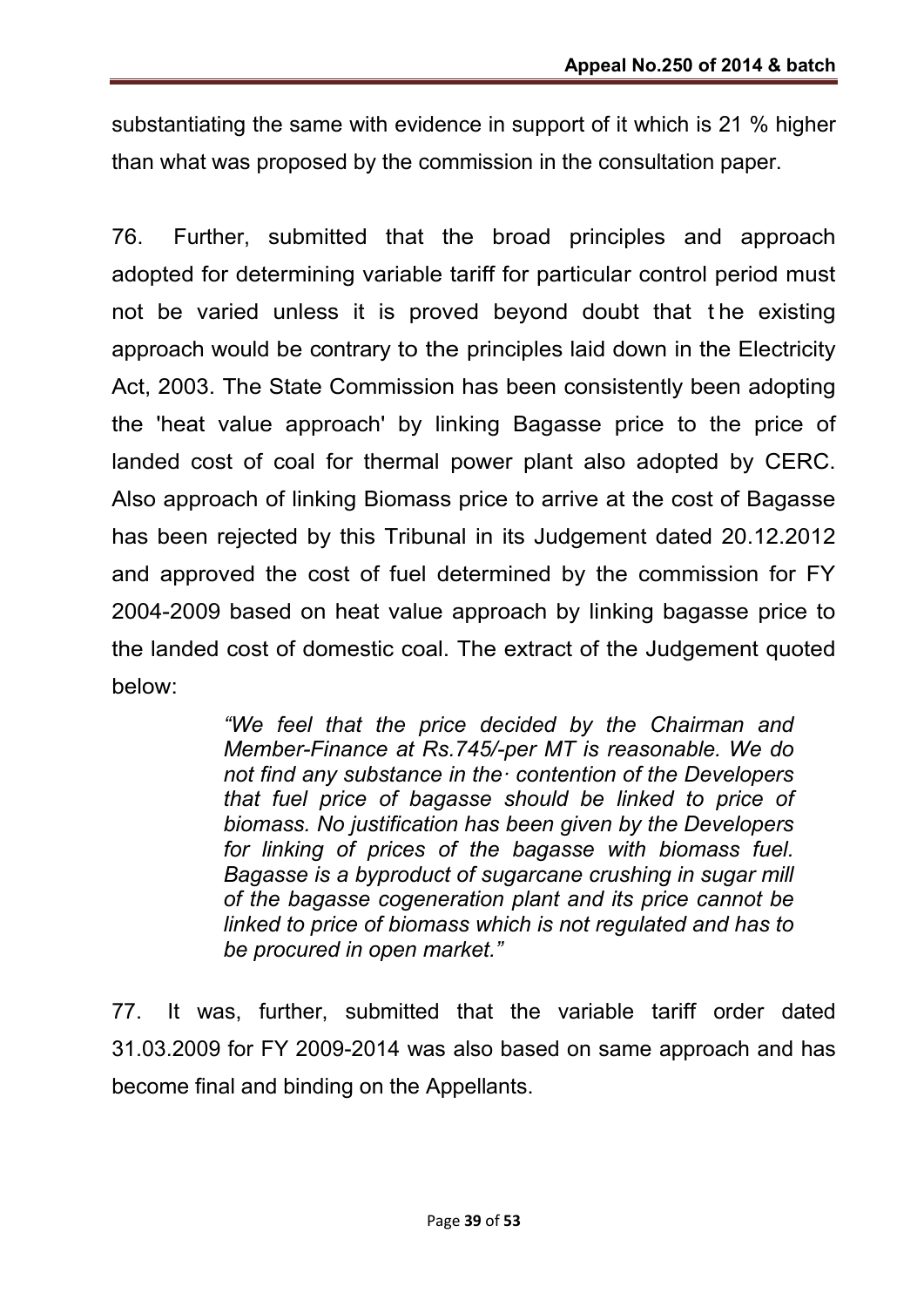78. We are inclined to accept the contention of the Respondents and opine that there is a need for review of the Impugned Order considering the submissions of the Appellants and the Respondents inter-alia the prevailing market price of the bagasse and the landed market cost of fuel, as available, for the coal based generating stations.

# *Fixed Cost Issue as pleaded by the Appellant and the Respondents during the course of hearing (Appeal 250 & Appeal 42)*

79. As already stated, the Appeal 250 and Appear 42 are cross Appeals and issues raised therein are similar issues emerging out of the Impugned Order-2. We will take up the issues raised in Appeal 250 thereby resolving the issues falling out of Appeal 42. The Biomass Association and the Developers are the Appellant therein (Appeal 250) and the Distribution Companies are the Respondents in addition to the State Commissions.

i) Plant Load Factor. (Appeal 250)

80. The Appellants submitted that in the study report of KPMG, the average PLF of biomass power plants during 2009-2013 has never been 75%. Even the average PLF of the plants having a PLF of more than 50% is significantly lower than 75%.The study report simply lists high fuel cost and non-availability of fuel as external factors and inefficient operation and poor financial health as internal factors resulting in low PLF without any lucid, rational or meaningful discussion. It appears to wilfully avoid discussion such as would appear to the State Commission as to indicate that it arises from the Commission's own regulatory decisions.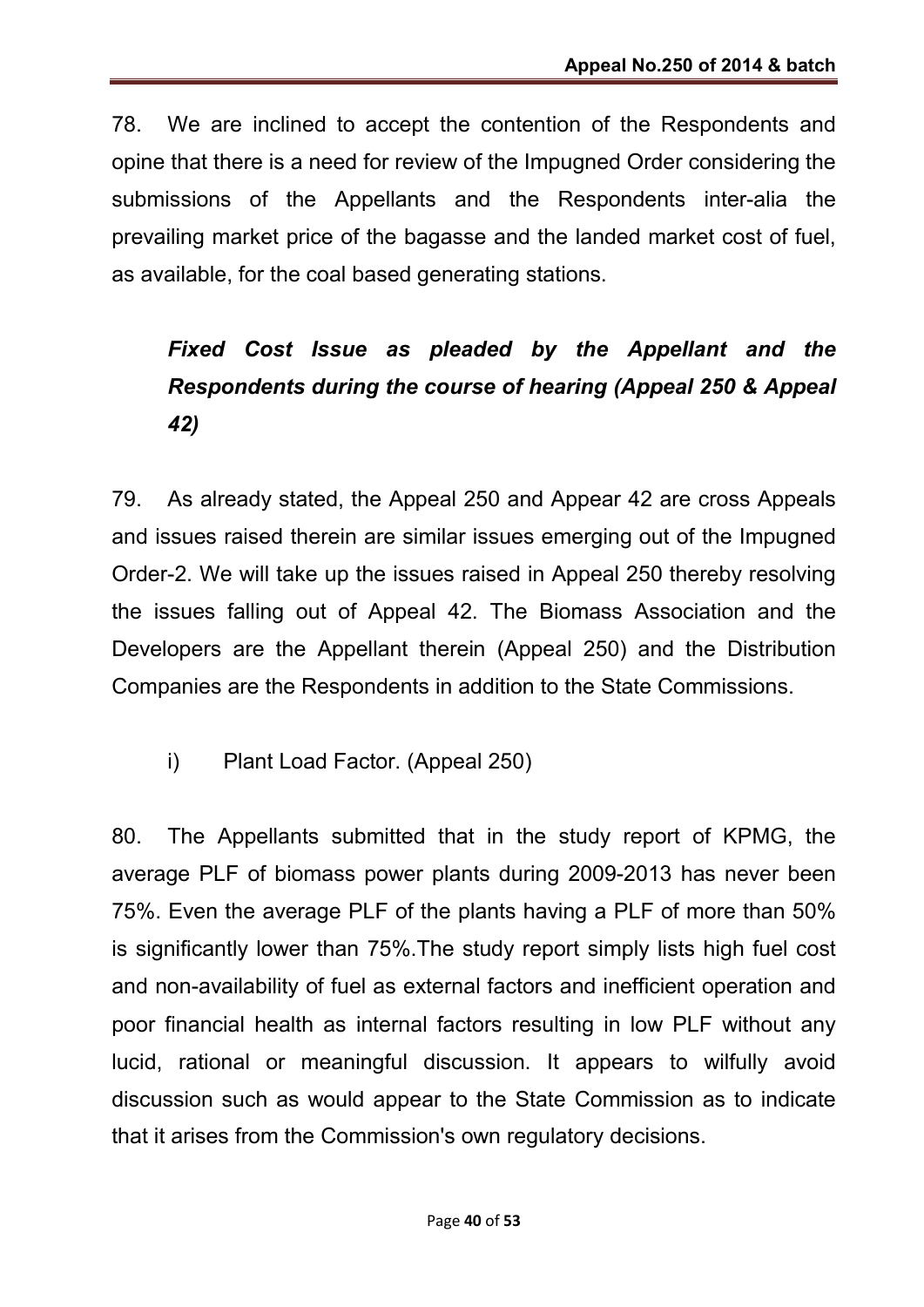81. The study report does not say why high fuel cost leads to poor PLF. The reality of high fuel cost, when not sufficiently considered and allowed for in the variable cost, would cripple operation sooner than later. There is no reason or particulars whatsoever for the study report saying that there is non-availability of fuel. That is without any basis. If it was meant that fuel is not available at the price at which it is viable to operate on the variable cost allowed in the then effective tariff, the study report ought to have said so. The study report merely and baldly mentions inefficient operation of the biomass plant as a factor without any particulars, details or reasons for such an inference. The study report does not give any reason or discussion for the poor financial health of the biomass plant as a factor. What it appears to avoid explicitly saying is that the poor financial health that has crippled many plants is because of inadequate tariff over inordinately long periods of time.

82. The study report nevertheless opines that the average PLF of plants with more than 30% PLF is 55% and that this is lower than the normative of 80%, and that this is primarily due to external factors, and that such factors should be taken into consideration in determining the fixed cost. This was not considered by the Commission. The factual data as to the actual PLF achieved has not been considered by the Commission. Because the study report wilfully restrained from analysing and discussing the internal factors diligently, it has vaguely stated incorrectly that the so called internal factors should not be considered.

83. It needs to be appreciated that a normative PLF that is not continuously achievable in reality results in continuing under-recovery of fixed costs, and this leads to a downward spiral of the financial health of the power plant which is unsustainable. The realities of the situation require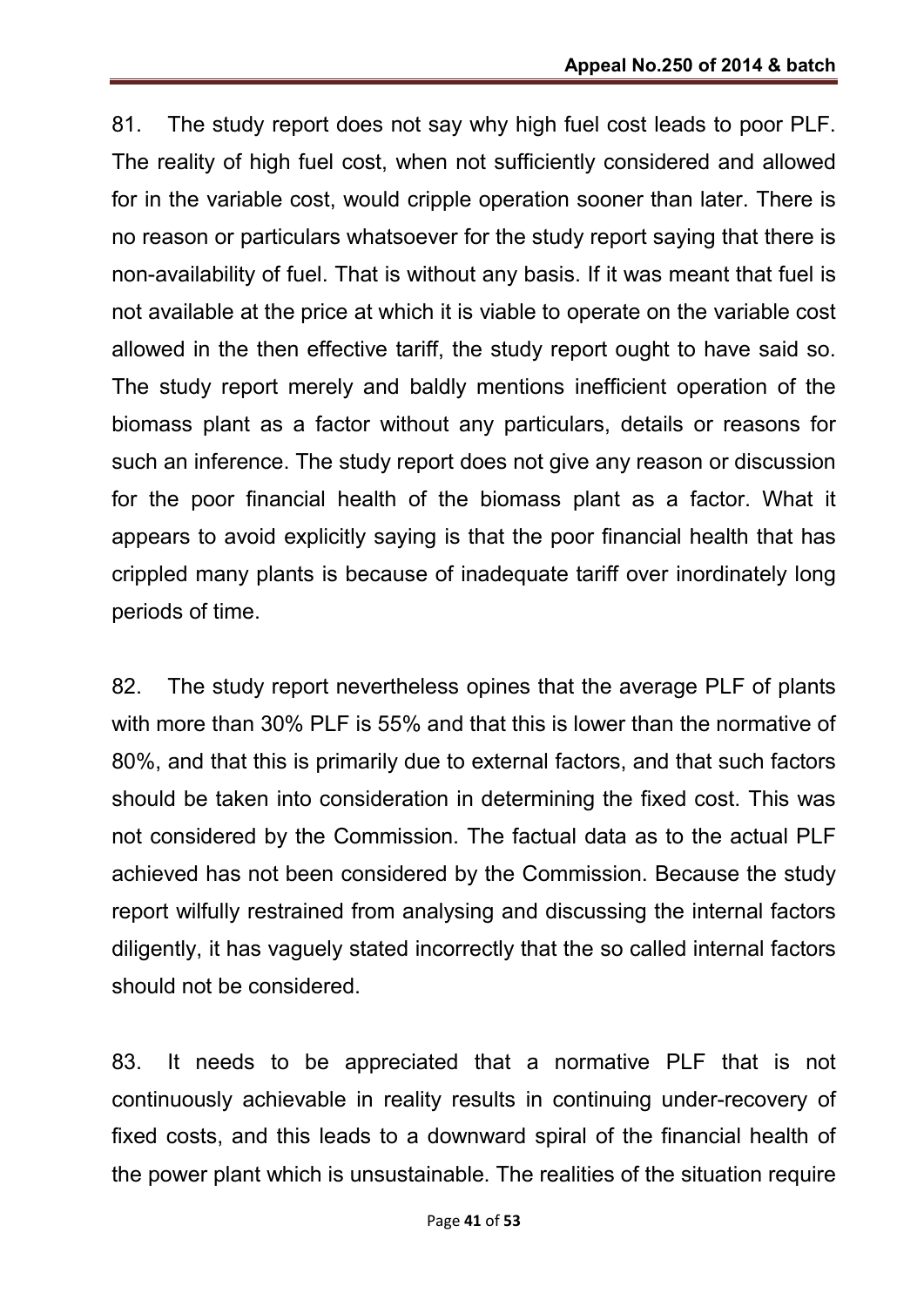that the normative PLF be revised to 75%, more particularly for the older power plants that have completed 10 years of operation.

84. The Respondents, however, submitted that KPMG study report was only a secondary or corroborative piece of data. The impugned order majorly relied on CERC regulations 2012, 2014, CERC committee report, CEA 2005 report and APTEL judgement dated 20<sup>th</sup> December, 2012 to come to its conclusions. Thus, even if the KPMG report was not available with the Commission, the conclusions in the impugned order would have remained the same. Therefore, it is submitted that no prejudice is caused to the appellants by not receiving the report. It is submitted that appeal is a continuation of original proceedings and therefore the objection to the study report can be decided even in the present appeal.

85. Further, added that the Appellants had proposed the PLF@ 75% for the Biomass Plants that are in operation from  $11<sup>th</sup>$  year to 20<sup>th</sup> year in lieu of existing 80% threshold norm, stating that majority Biomass Plants have not achieved 80% in the  $1<sup>st</sup>$  ten years spell to ageing of their plants and poor, quality of biomass fuel, storage problems resulting in lower efficiencies and urged the erstwhile APERC to fix at 75%.Whereas the APERC analyzed reasons for the low PLF achieved by the Biomass Plants and found that low, PLF was due to poor fuel purchase practices adopted by the project developers, which, resulted in excess procurement and storage costs and Boiler damage and further observed that the issue of good quality fuel had already been addressed by it in its order dated 16.05.2014 in O.P.No.32 of 2014, while determining the Variable Cost for the period 2014-2019 and concluded that the State Commission should not compensate for the inefficiencies in the operation of the generators and 80% PLF would be achievable in view of the allowances (5%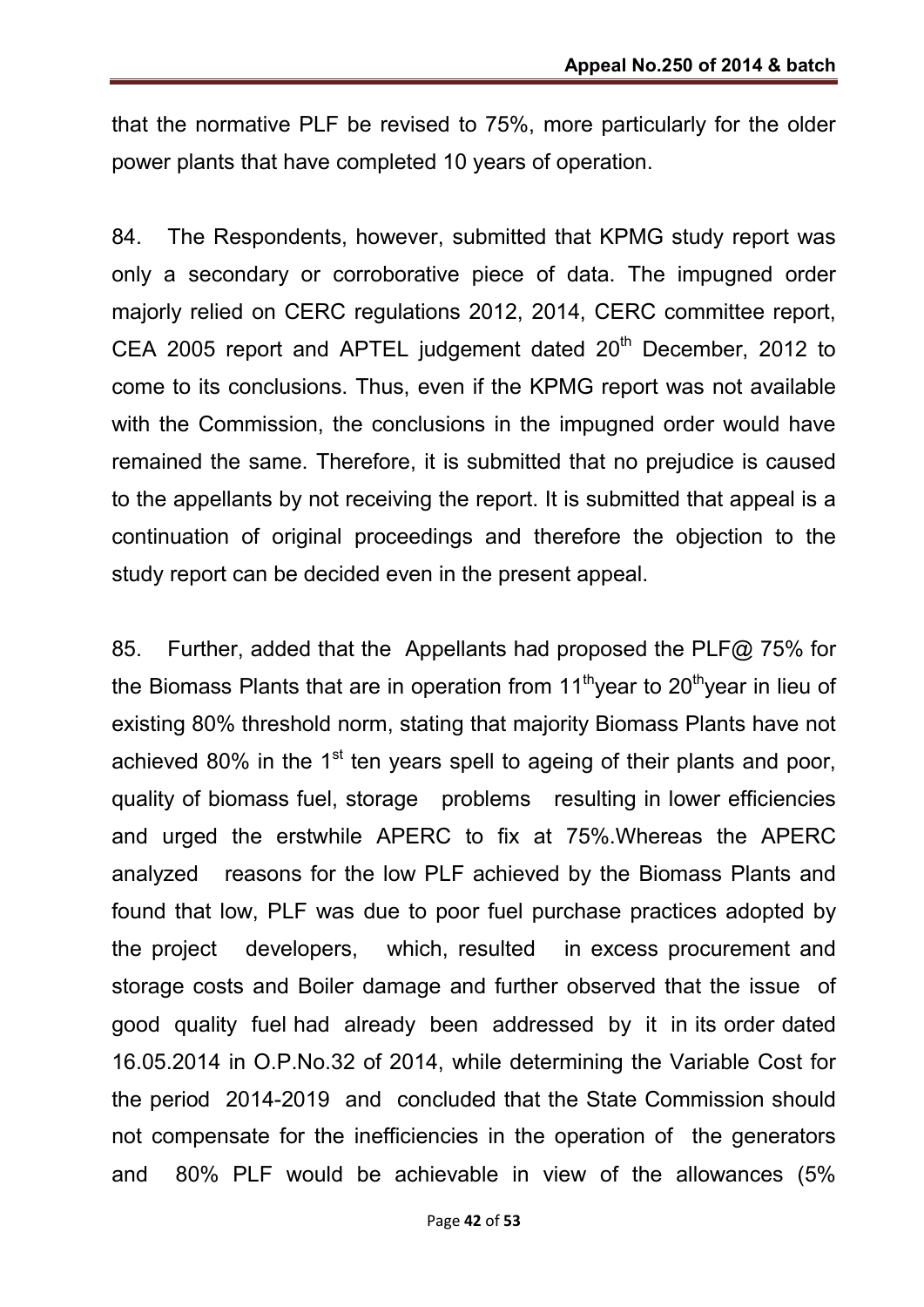allowance in fuel cost, Specific Fuel Consumption (SFC) @ 1.355) allowed by it in the Variable Cost (VC) norms.

86. The APERC further directed the DISCOMs to pay an incentive of 50 Paise per kWh against 35 Paise per kWh as directed this Tribunal in the Judgement dated 20.12.2012 for all generation above 80% PLF, which would promote Biomass Project developers.

87. As could be seen from the above the APERC had considered the problems associated with fuel storage and handling in a holistic manner and allowed necessary allowances in the Variable Cost determinants/factors and further allowed enhanced incentive @ 50 Paise per kWh to enable the Biomass Plants achieve higher generation.

88. This Tribunal in the judgment dated 20.12.2012 at para 31.2 has held that:

*"Threshold Plant Load Factor:*

*i) Chairman and Member-Finance in their respective orders have decided threshold PLF of 80% as determined in the earlier order dated 20.3.2004 and Review Order dated 5.7.2004.*

*ii) Shri Gopal Chaudhry, learned counsel for the BEDA submitted actual data for six Biomass plants from 2004-05 to 2008-09 to show that the actual average PLF for these plants has been 75.8%. The reasons for not able to achieve a higher PLF have been indicated as:*

*"(a) When agricultural residue is used in the boilers the phenomenon of super heater corrosion sets in. This leads to monthly stoppage of the power plant due to choking of super heater coils. This further reduces the plant load factor.*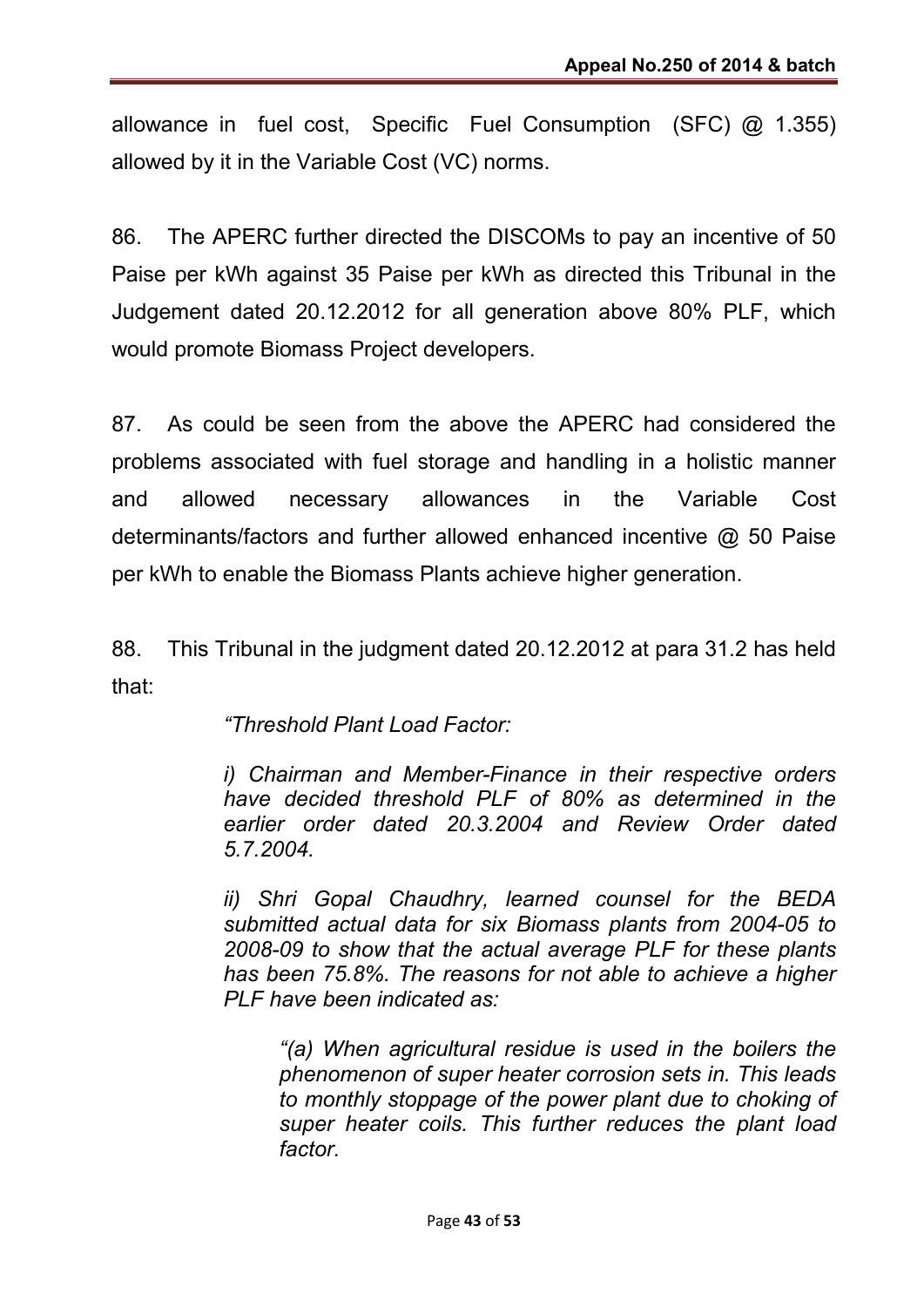*(b) Due to the seasonal nature of the biomass fuel and its low bulk density most of the biomass is stored in the open area. This leads to increase in moisture to an extent of 35% in the biomass fuels during the rainy season. Under such a scenario the boiler cannot achieve its full load which will further reduce the turbine load.*

*(c) The calorific value of the fuels used change continuously rendering combustion controllers ineffective.*

*(d) Because of the presence of certain sodium salts in the fuels used, which have low melting point, deposition of ash takes place in the super heater area leading to erosion, corrosion, heat transfer and combustion problems.*

*(e) Because most of our plants run on mixed fuels (with continuously varying calorific value and proportions) maintaining ideal air fuel ratio at all times is impossible". He submitted that the threshold PLF may be fixed at 75%.*

*---- vii) Member-Finance in his order has decided threshold PLF of 80% on the basis of statements of CEA, NEDCAP and APTRANSCO.*

*viii) The period in question i.e., 2004-09, is already over and the actual PLF for all the plants should now be available. However, BEDA has submitted the data for only 6 out of 35 plants which is not a representative data. There are 26 Project developers besides BEDA as appellants in Appeal no. 166 of 2011 out of which only 5 have given their actual PLF data for the period 2004-09. Others have not submitted any data. Other bio based generating companies who are appellants in appeals other than 166 of 2011 have not raised this issue.*

*ix) The Central Commission in its Regulations of 2009 & 2012 has also fixed PLF at 80% from the 2nd year of operation. We have also examined the Report of Technical Expert Committee constituted by the Central Electricity Authority following a representation received from BEDA and some Members of Parliament from Andhra Pradesh to look into the normative parameter of the Biomass based project in wake of tariff*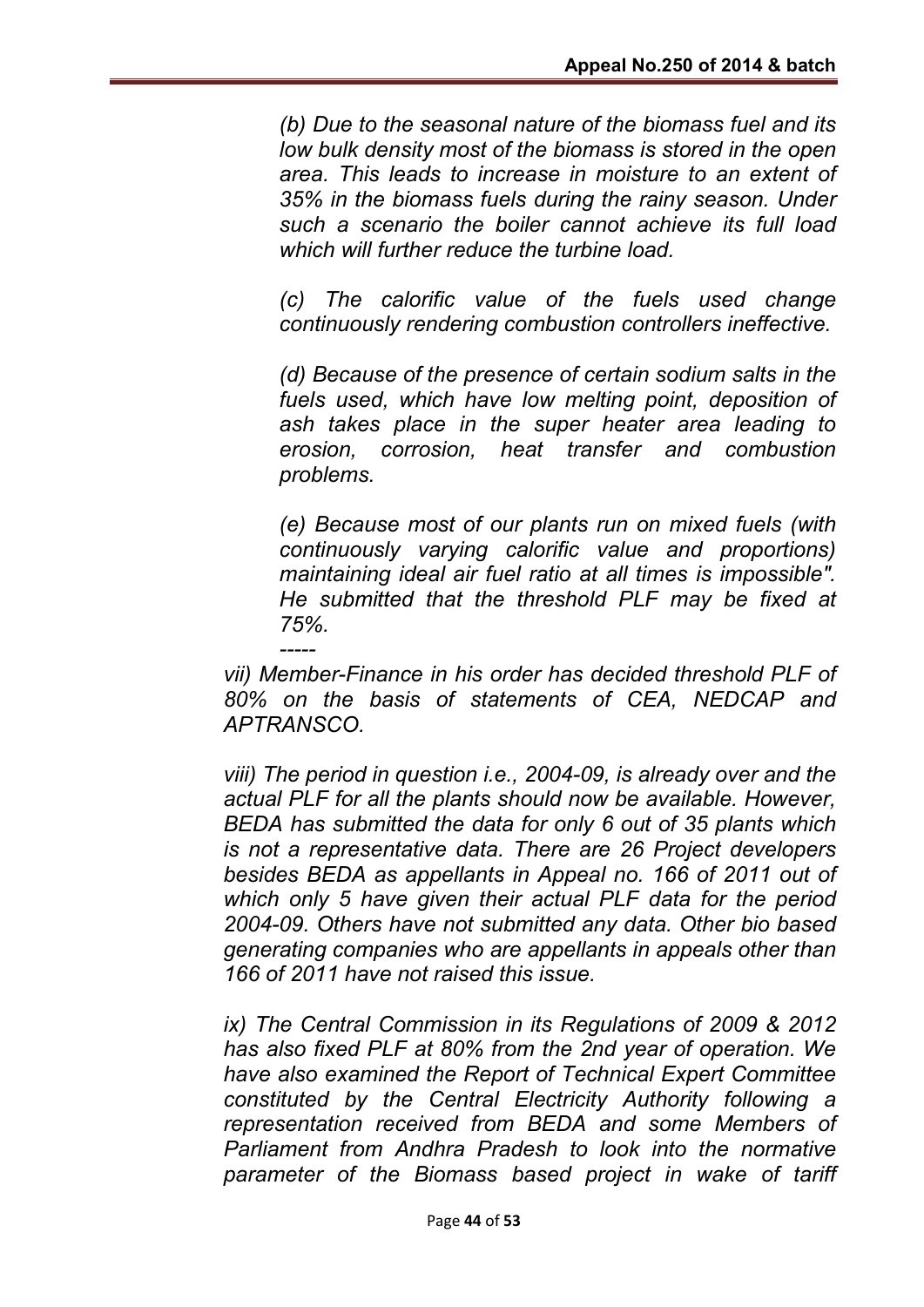*determined by the State Commission w.e.f. 1.4.2004. The Committee obtained the actual data for the FY 2004-05 from 11 biomass based plants in Andhra Pradesh and 2 plants in Tamil Nadu and one plant each in Chattisgarh, Rajasthan and Karnataka and analysed and also made some site visits. The data analysed in the CEA study of September 2005 indicates PLF of 11 Plants in Andhra Pradesh varying from 77.9% to 96.82% and average of all the plants in Andhra Pradesh, Tamil Nadu, Karnataka, Chattisgarh and Rajasthan at 81.76%. The average PLF of 11 power plants in Andhra Pradesh is 86.72%.*

*x) The findings in the CEA Report, Sept., 2005 with regard to Plant load factor are as under:*

*"9.7.1 The data furnished by the power plants is tabulated in table-2. From this it can be seen that the plant load factor varies generally between 77.9 to 96.82%. Therefore, it can be concluded that plant load factor above 80% can be achieved by biomass power plants. However, considering the fact that biomass plants make use of mixed fuels, fibrous nature of some of these fuels, presence of sodium and potassium salts in these fuels, increased maintenance on boiler due to these salts, it is recommended that 80% PLF may be considered as reasonable and may be adopted as the bench mark PLF for these plants".*

*xi) Thus, we do not find any reason to interfere with the findings of the Chairman and Member- Finance of the Commission fixing threshold PLF at 80%."*

89. It was also held that:

"39(viii)*The State Commission is also directed to initiate a study for normative parameters for NCE sources and frame Tariff Regulation as per directions given in paragraph 38. The Commission may also note the directions given in this judgment which may be considered at the time of framing Tariff Regulations and for determination of tariff for the subsequent control period."*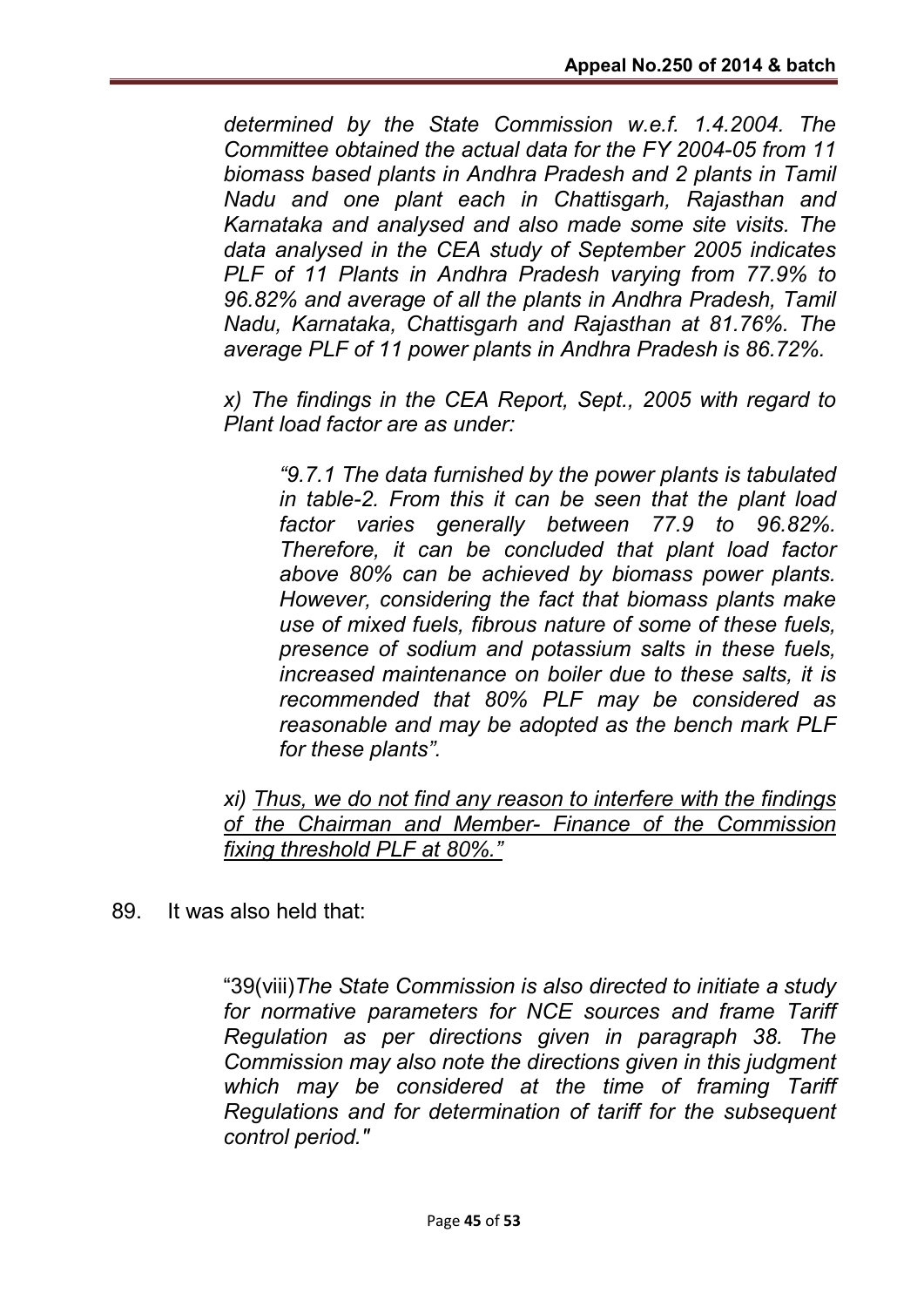90. We do not find any merit in the contentions of the Appellant and upheld the Impugned Order-2 on this count, however, again direct the State Commission to conduct a detailed study through a competent body to ascertain the technically achievable PLF inert-alia the submissions made by the Stake holders. However, till such study is completed, the PLF as recommended in CEA Report and agreed by this Tribunal i.e., 80% shall continue to be normative PLF.

ii) Auxiliary consumption.

91. The Appellants submitted that the statement in the study report that the actual auxiliary consumption as seen from the data presented was "in line with the normative auxiliary consumption of 10-13% apart from a few exceptions" is unwarranted, unfair, perverse and vitiated by wanton distortion and bias. The impugned normative is not 10-13% but only 10%. The single low 10% value is an exception. Otherwise the range of values in the table clearly shows that the average auxiliary consumption over the 9 years is greater than 12%. Fairly and honestly, the study report ought to have considered and recommended more than 12%.

92. The issue has already been deliberated and decided in the foregoing paragraphs (Para 46 to 48). Further, vide Judgement dated 20.12.12 (para 31.3), this Tribunal has decided that:

> *"However, as pointed out in the CEA report the biomass plants have less number of auxiliaries compared to coal based plant and there is no milling plant. In view of this we feel that auxiliary power consumption of 10% as specified in the Central Commission's Regulations and recommended in the CEA Report will be reasonable for the biomass plants. Accordingly, decided."*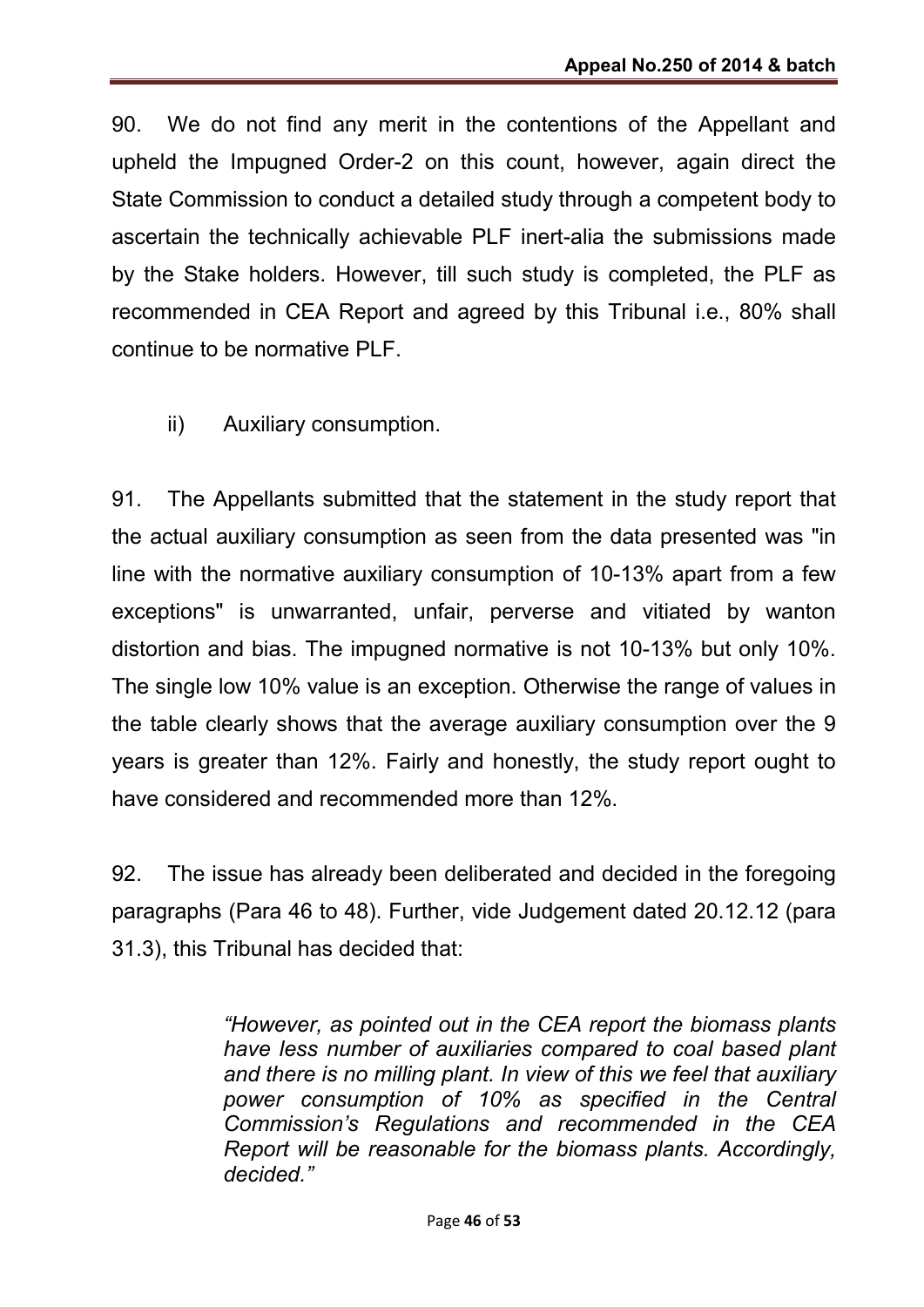93. We do not find any compelling technical reasons to review the above decision and maintain the Auxiliary consumption of 10%.

iii) Operation & Maintenance Expenses and escalation.

94. The Appellant submitted that according to the study report the O&M expenses for the 11" year from actual data is an average of 52 lakh/MW of which the salary and plant maintenance expenses are 39 lakh/MW and administration expenses are 14 lakh/MW. There is no discussion at all as to why the legitimate and necessary costs of travelling, conveyance, legal fees, consulting fees etc are considered to be high or what and to what extent it can be curtailed. The attempt is to arbitrarily arrive at the predetermined and dictated figure of 42 lakhs/MW which the Commission desired, and which was eventually incorporated in the impugned order.

95. It was, further, submitted by the Appellant that the Respondent Commission has not considered the following:

- i. determination of the issue on the basis of materials available on record and on the realities of the situation for plants which are over 10 years old.
- ii. the O&M expenses determined for the  $1<sup>st</sup>$  10 years of operation in the judgment dated 20.12.2012, could not be mechanically extended to the  $11<sup>th</sup>$  year of operation ignoring the age of the plant for which the tariff is to be determined.
- iii. the CERC considered larger capacity plants and that the O&M cost for smaller plants would necessarily be more per MW.
- iv. issue of legal cost.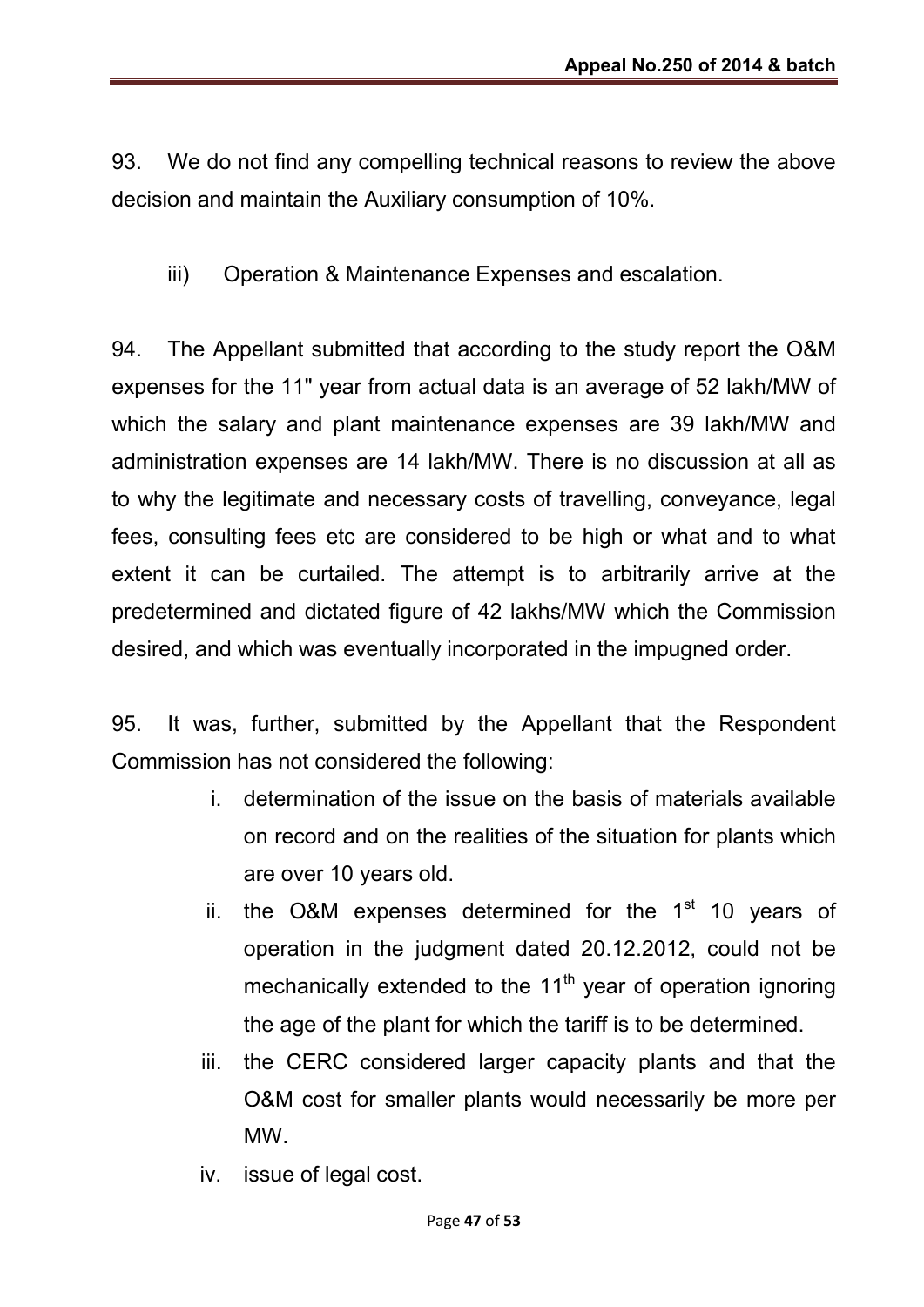- v. the average actual O&M expenses of the power plants for the  $1<sup>st</sup>$  to  $10<sup>th</sup>$  year of operation was more than that which was allowed in the consequential order dated 22.06.2013.
- vi. the operation costs (salaries, wages, etc) of older plants would be significantly more and mere compensation for inflation is not sufficient, and the basic norm itself would require to be reset for plants which are over 10 years old.
- vii. the substantial replacements and renovations would be necessary and these do not occur every year evenly, and the O&M expenses to be allowed have to be upon due and proper consideration of all such relevant factors.
- viii. the costs of consumables are also related to current costs and are significantly on the increase, and that salaries and operating expenses (including regulatory and legal costs) have increased sharply over the years.
	- ix. the O&M escalation of 6.69% for the  $1<sup>st</sup>$  to  $10<sup>th</sup>$  year was on the basis of the inflation in the then relevant period. The Commission failed to consider the relevant subsequent period in determining the O&M escalation rate on the basis of WPI and CPI indices
	- x. the O&M expenses ought to be allowed at not less than 50 lakhs / MW for the 11<sup>th</sup> year of operation. For subsequent years, the O&M be escalated at the weighted average inflation rate considering WPI : CPI :: 60:40 during the period from 2009 to 2014.

96. The Respondent Commission vide the Impugned Order-2 observed that: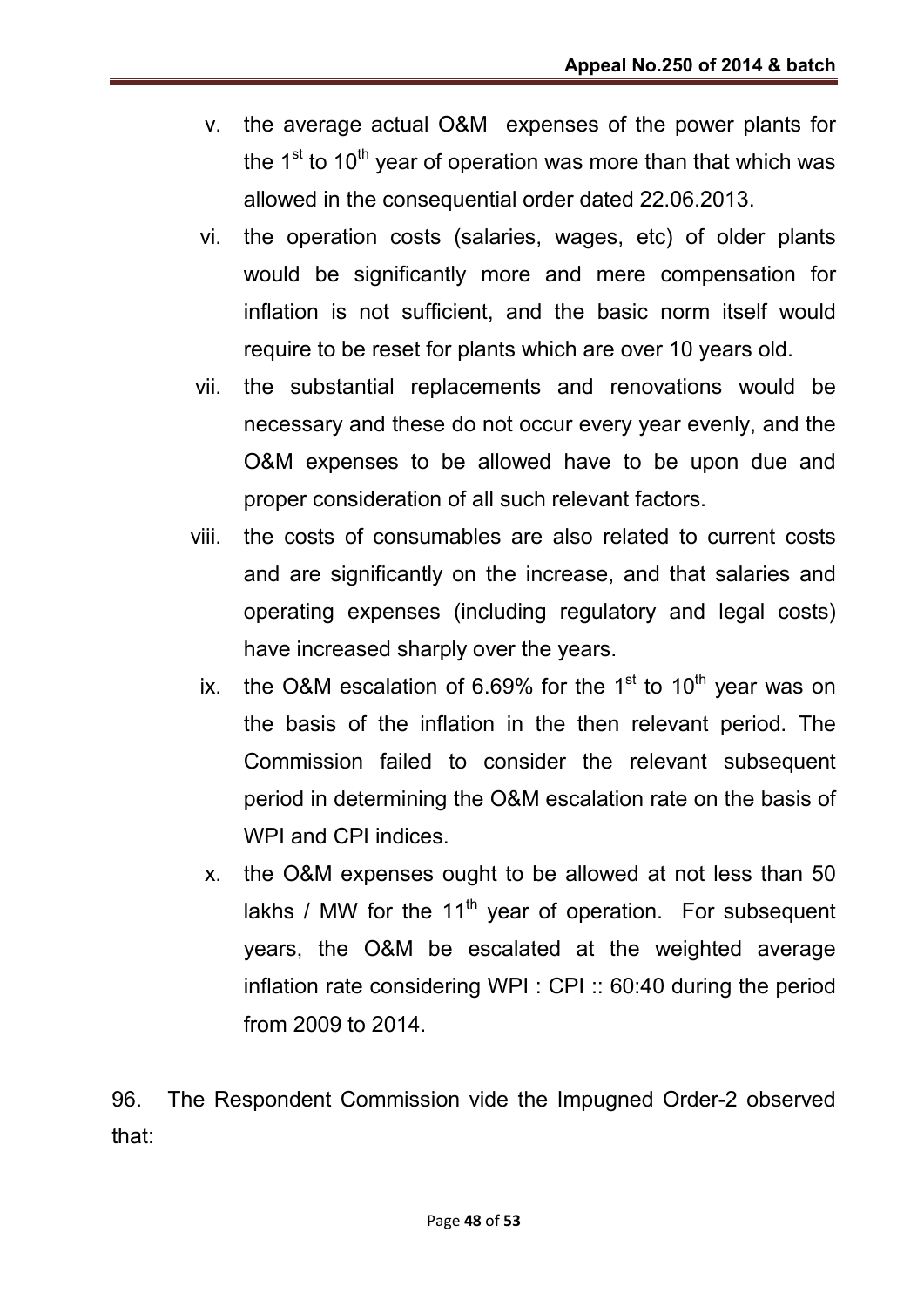*For the above reasons, the Commission determines to continue the existing O&M norm of 5.5 % of Capital Cost for the base year with an annual escalation of 6.69% for Biomass Power Projects for the computation of fixed cost for 11th -20th year of operation. This effectively works out to 10.50% of the original Capital cost of Rs. 4 crore per MW. This also works out to 37% of the depreciated capital cost of Rs 1.13 Crore per MW at the beginning of the 11th year, which is adequate in the Commission's view."*

97. The Respondent submitted that majority of the Biomass Projects are commissioned on or before 2004 and hence the data based on which APERC arrived at O&M expenses as 4% is completely reasonable. Further O&M escalation parameter takes into account the increased O&M expenditure for subsequent years. Since most of the biomass plants are commissioned during 2001, the following may be noticed in respect of raise in O&M expenses as per the APERC orders dated 22.06.2013 & 19.07.2014.

| Year | O&M expenses<br>in lakh/MW | Year | <b>O&amp;M</b> expenses<br>in lakh/MW |
|------|----------------------------|------|---------------------------------------|
| 2001 | 22                         | 2011 | 42.03                                 |
| 2002 | 23.47                      | 2012 | 44.85                                 |
| 2003 | 25.04                      | 2013 | 47.85                                 |
| 2004 | 26.71                      | 2014 | 51.05                                 |
| 2005 | 28.50                      | 2015 | 54.46                                 |
| 2006 | 30.41                      | 2016 | 58.10                                 |
| 2007 | 32.44                      | 2017 | 61.98                                 |
| 2008 | 34.61                      | 2018 | 66.13                                 |
| 2009 | 36.93                      |      |                                       |
| 2010 | 39.4                       |      |                                       |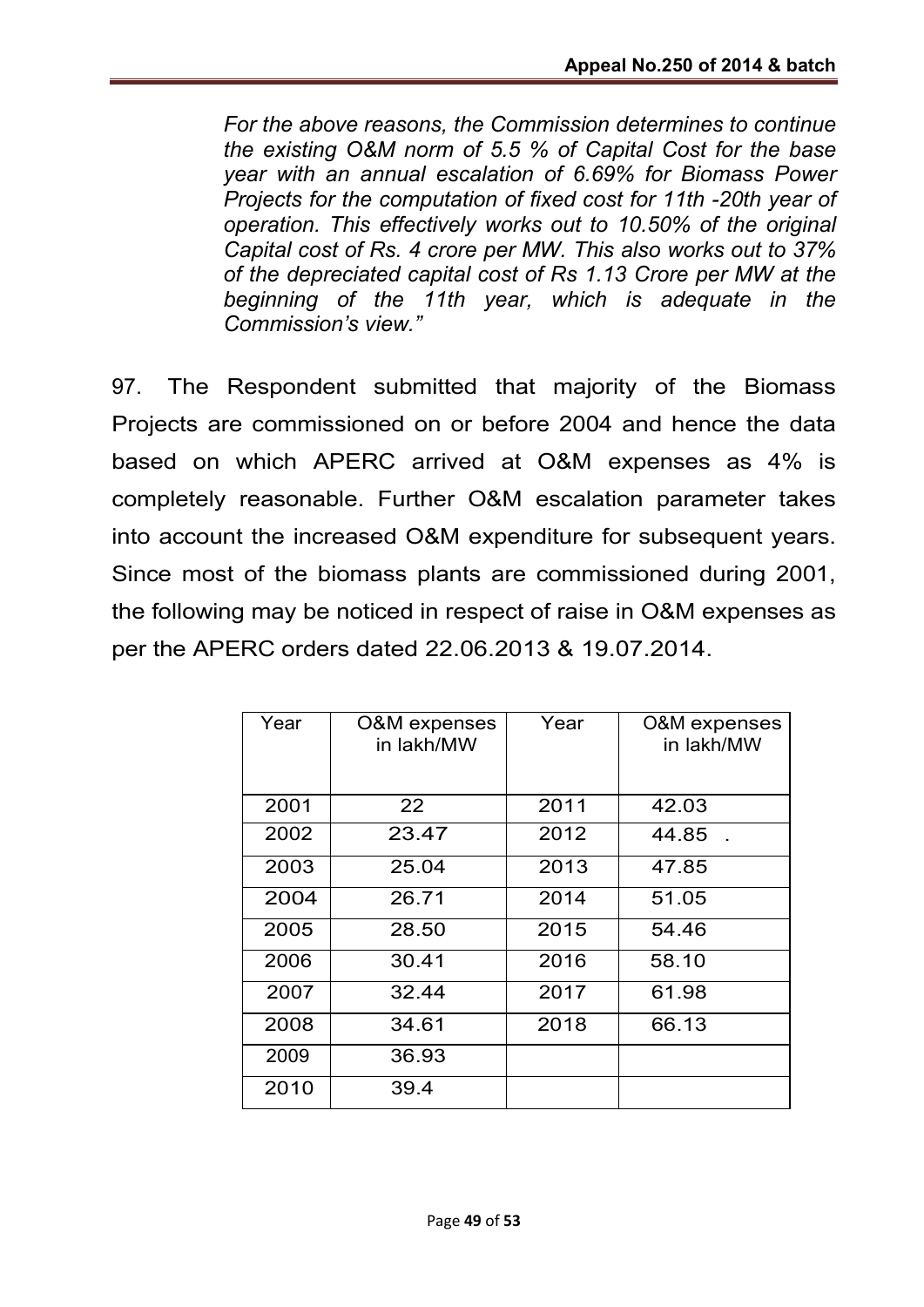98. It was also added by the Respondent that as seen from the above, the O&M expenses arrived for the year for FY:2017-18 as per the APERC orders dated22.06.2013 & 19.07.2014 is Rs.66.13 Lakhs/MW, which is much higher than the O&M expenses fixed by CERC@ Rs.40 lakh/MW for FY: 2017-18.In the light of the above submissions, the request of the petitioners that O&M cost shall not be less than 50 Lakhs/MW (equivalent. to 12.5% of capital cost) for 11th year of operation & escalated at the weighted average inflation rate considering WPI : CPI :: 60 : 40 during the period from 2009 to 2014 is not justified and also requested to fix the O&M expenses as 4% of capital cost & escalation as 5.72%.

99. This Tribunal vide Judgement dated 20.12.12 (para 31.4) has decided that:

*"ix) We agree with the Chairman and Member-Finance that the O&M expenses for the biomass plants need to be raised due to following factors:*

*a) Biomass plants are smaller in size and highly labour oriented requiring higher employees and administrative expenses per MW compared to a conventional fuel based large size plant.*

*b) The repair and maintenance expenses of the biomass plants is higher on account of number of operational problems being faced due to quality of biomass fuel as indicated in the preceding paragraphs.*

*c) Cost of insurance has also to be included in the O&M expenses.*

*Considering all the above submissions, we feel that the O&M expenses including insurance of 5.5% of the capital cost will be reasonable for the first year of the control period 2004- 09.*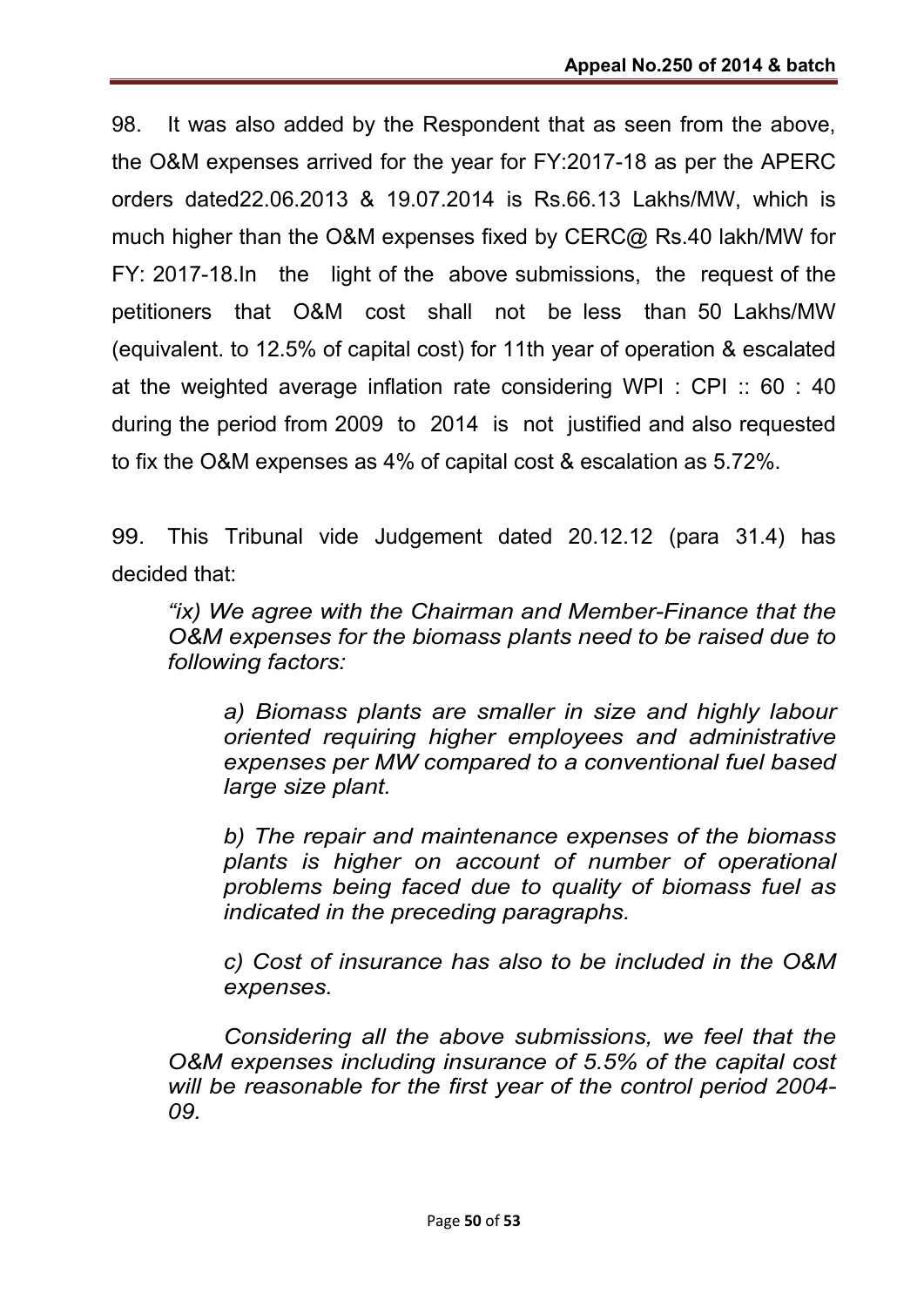*x) Chairman and Member-Finance have not given any reason for fixing O&M escalation at 6%. Ld. Senior counsel for the licensees has also pointed out that the escalation decided by the Chairman and Member-Finance is not based on any price indices. We feel that the annual escalation should be fixed based on the actual WPI and CPI indices for the period 2004- 09. We direct the Commission to fix the O&M escalation for the control period on the basis CAGR for the period 2004-09 of actual WPI and CPI indices giving 60% weightage to WPI and 40% to CPI."*

100. The Appellant has cited different reasons for having grievances from the Impugned Order-2 and asked for minimum of Rs. 50 lakhs per MW, however, failed to give justification for arriving at such figure. On the contrary, the Respondent has indicated year wise O&M charges derived on the basis of the Impugned Order-2.

101. At this stage, we do not find any infirmity in the Impugned Order-2 and therefore cannot accept the prayer of the Appellant.

## *Summary of our Findings*

102. As decided in the foregoing paragraphs the following is summarised below:

## *a) Variable Cost Issues for Biomass based Plants (Appeal 284)*

| $\mathbf{i}$ . | <b>Station Heat Rate.</b>           | -4500 kCal/kWh                |
|----------------|-------------------------------------|-------------------------------|
|                | ii. Auxiliary consumption.          | $-10 \%$                      |
|                | iii. Gross Calorific Value of Fuel. | $-3300$ kCal/kg               |
|                | iv. Fuel Cost.                      | - To issue revised fuel cost  |
|                |                                     | as per directions.            |
|                | v. Fuel Cost escalation.            | - To issue revised escalation |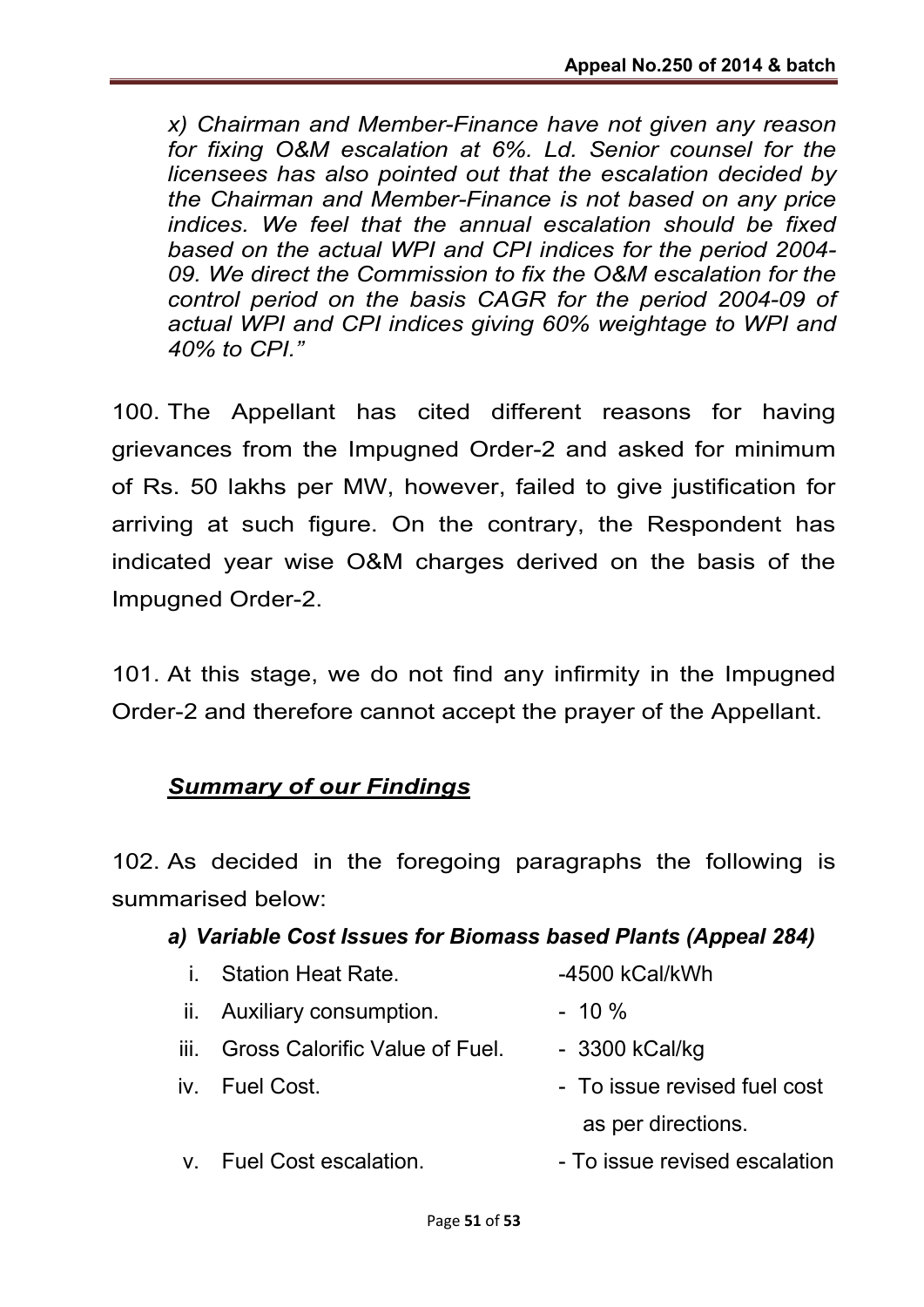Index as per directions.

### *b) Fuel Cost Issue for Bagasse based Plants (Appeal 297)*

- review the fuel cost of Bagasse considering the submissions of the Appellants and the Respondents inter-alia the prevailing market price of the bagasse and the landed market cost of fuel, as available, for the coal based generating stations.

# *c) Fixed Cost Issue as pleaded by the Appellant and the Respondents during the course of hearing (Appeal 250 & Appeal 42)*

- i) Plant Load Factor. 4. All Allen And Post
- ii) Auxiliary consumption.  $\sim$  10 %
- iii) Operation & Maintenance Expenses and escalation. The As decided in the Impugned Order-2

103. We also direct the State Commissions (APSERC and TSERC) to initiate a study at the earliest for determining the normative parameters for Biomass and Bagasse based Power Plants under their jurisdiction and located in the State of Andhra